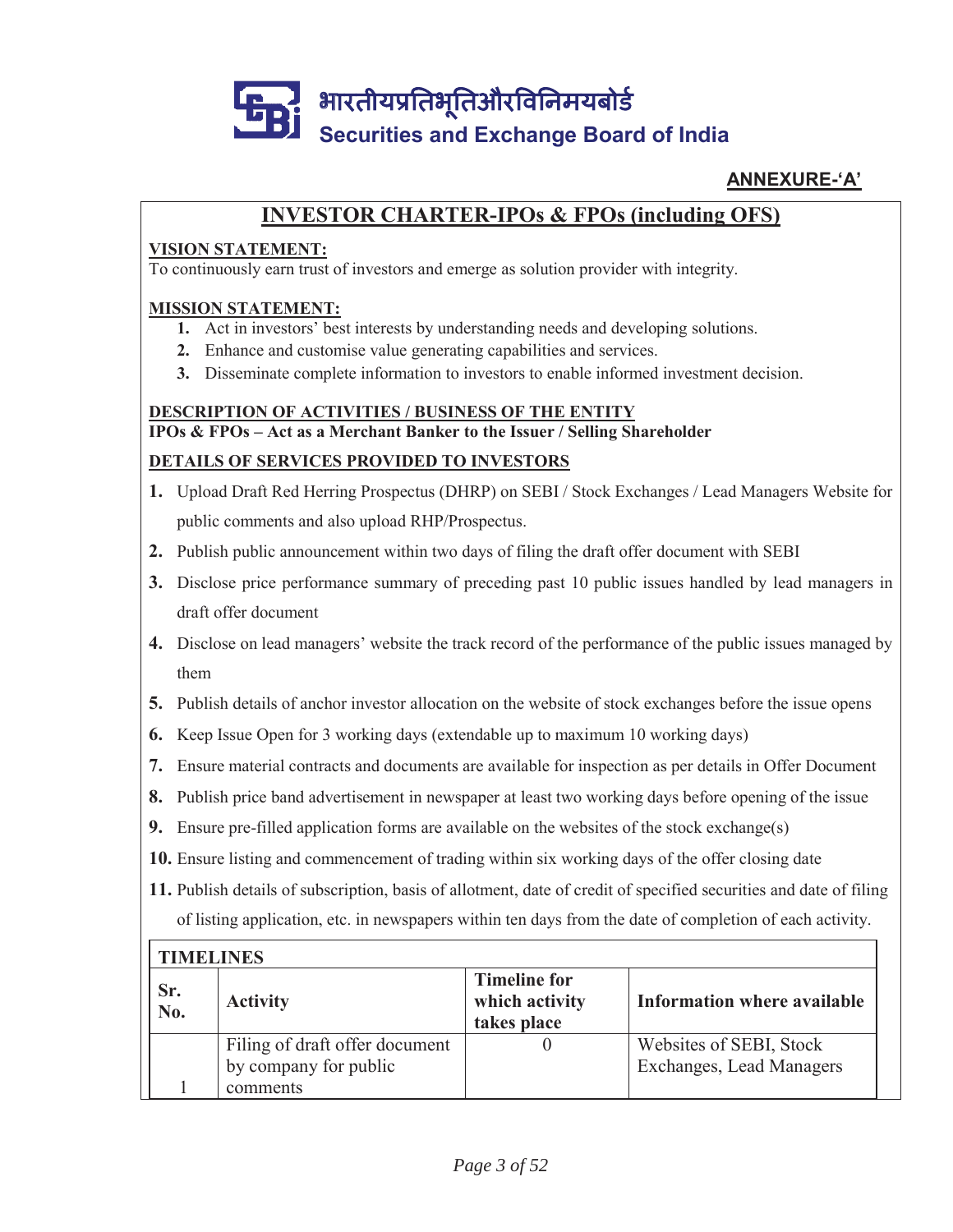|                | Public Announcement             | Within 2 days of   | Newspaper - English,         |
|----------------|---------------------------------|--------------------|------------------------------|
|                |                                 | filing DoD with    | regional, Hindi              |
| $\overline{2}$ |                                 | <b>SEBI</b>        |                              |
|                | Details of anchor investors     | 1 day before issue | Stock Exchanges website      |
| 3              | allocation                      | opening date       |                              |
|                | Issue opening date              | 3 working days     | Stock Exchanges website      |
|                |                                 | after filing RHP   |                              |
| $\overline{4}$ |                                 | with RoC           |                              |
|                | Availability of application     | Till issue closure | Stock Exchanges website      |
| 5              | forms                           | date               |                              |
|                | Availability of material        | Till issue closure | Address given in Offer       |
|                | documents for inspection by     | date               | Document                     |
| 6              | investors                       |                    |                              |
|                | Availability of General         | Till issue closure | LM website and stock         |
| $\overline{7}$ | <b>Information Document</b>     | date               | exchange website             |
|                | <b>Price Band Advertisement</b> | 2 working days     | Newspaper advertisement      |
|                |                                 | prior to issue     |                              |
| 8              |                                 | opening date       |                              |
|                | Total demand in the issue       | Issue closure date | Stock exchanges website on   |
| 9              |                                 |                    | hourly basis                 |
|                | Commencement of trading         | within 6 working   | Newspaper advertisement      |
| 10             |                                 | days               |                              |
|                | Delay in unblocking ASBA        | More than 4        | Compensation to investor     |
|                | Accounts                        | working days       | @Rs. 100/day by intermediary |
| 11             |                                 |                    | causing delay                |
|                | Advertisement on subscription   | Within 10 days     | Newspaper advertisement      |
| 12             | and basis of allotment          |                    |                              |
|                | Allotment status and allotment  | Completion of      | By email / post              |
| 13             | advice                          | basis of allotment |                              |

### **RIGHTS OF INVESTORS**

- **1.** Investors can request for a copy of the offer document and / or application form from the issuer/ Lead Manager(s)
- **2.** Retail investors are allowed to cancel their bids before issue closing date
- **3.** In case of delay in unblocking of amounts blocked through the UPI Mechanism exceeding four working days from the offer closing date, the Bidder shall be compensated by the intermediary responsible for causing such delay in unblocking
- **4.** Investors will get SMS w.r.t. allotment status and allotment advice will be sent in through email / physical to successful allottees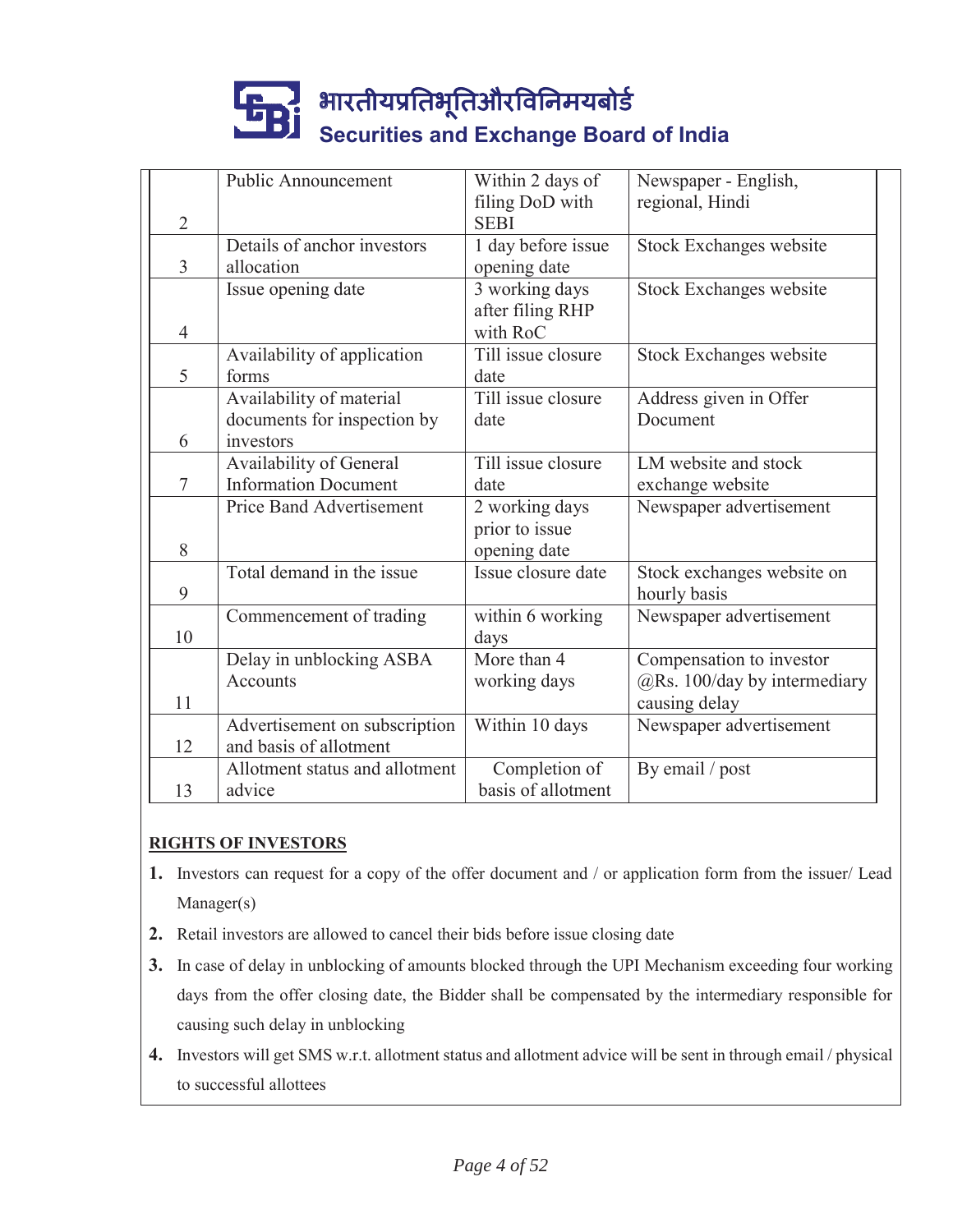**5.** If allotted shares, all Rights as a Shareholder (as per Offer Document)

### **DOS AND DON'TS FOR THE INVESTORS**

#### **Dos**

- **1.** Check eligibility to invest in the RHP and under applicable law, rules, regulations, guidelines and approvals
- **2.** Submit bids only thru ASBA (other than Anchor Investors)
- **3.** Read all instructions carefully in the Bid cum Application Form
- **4.** Ensure that Bid cum Application Form bearing the stamp of a Designated Intermediary is submitted to the Designated Intermediary at the Bidding Centre within the prescribed time
- **5.** Ensure you have funds equal to the Bid Amount in the ASBA Account maintained with the SCSB
- **6.** Ensure that name(s) given in the Bid cum Application Form is/are exactly the same as the name(s) in which the beneficiary account is held with the Depository Participant

### **Don'ts**

- **1.** Do not Bid for lower than the minimum Bid size
- **2.** Do not submit the Bid for an amount more than funds available in your ASBA account
- **3.** If you are a Retail bidder and are using UPI mechanism, do not submit more than one ASBA Form for each UPI ID
- **4.** Do not submit a Bid/revise a Bid with a price less than the Floor Price or higher than the Cap Price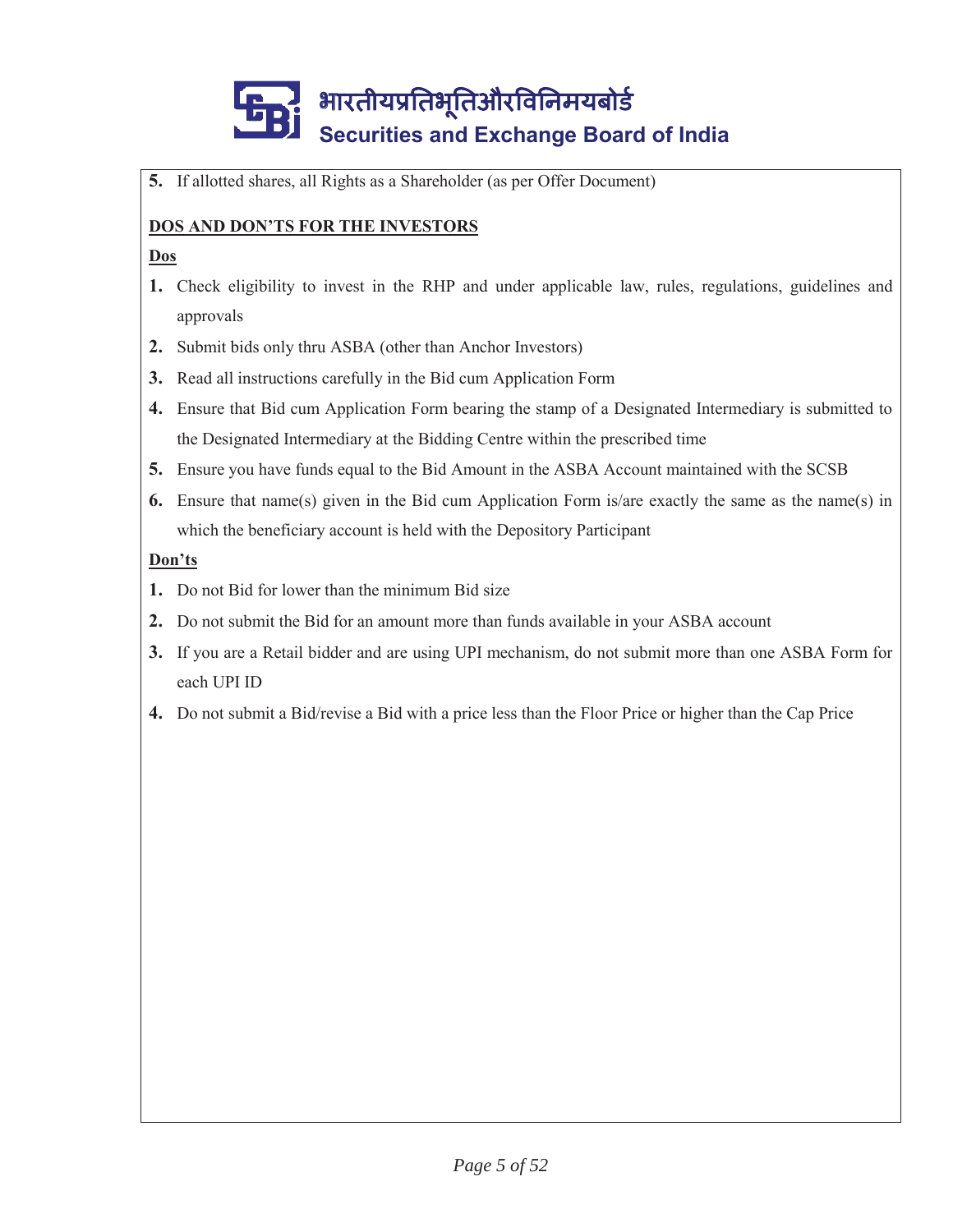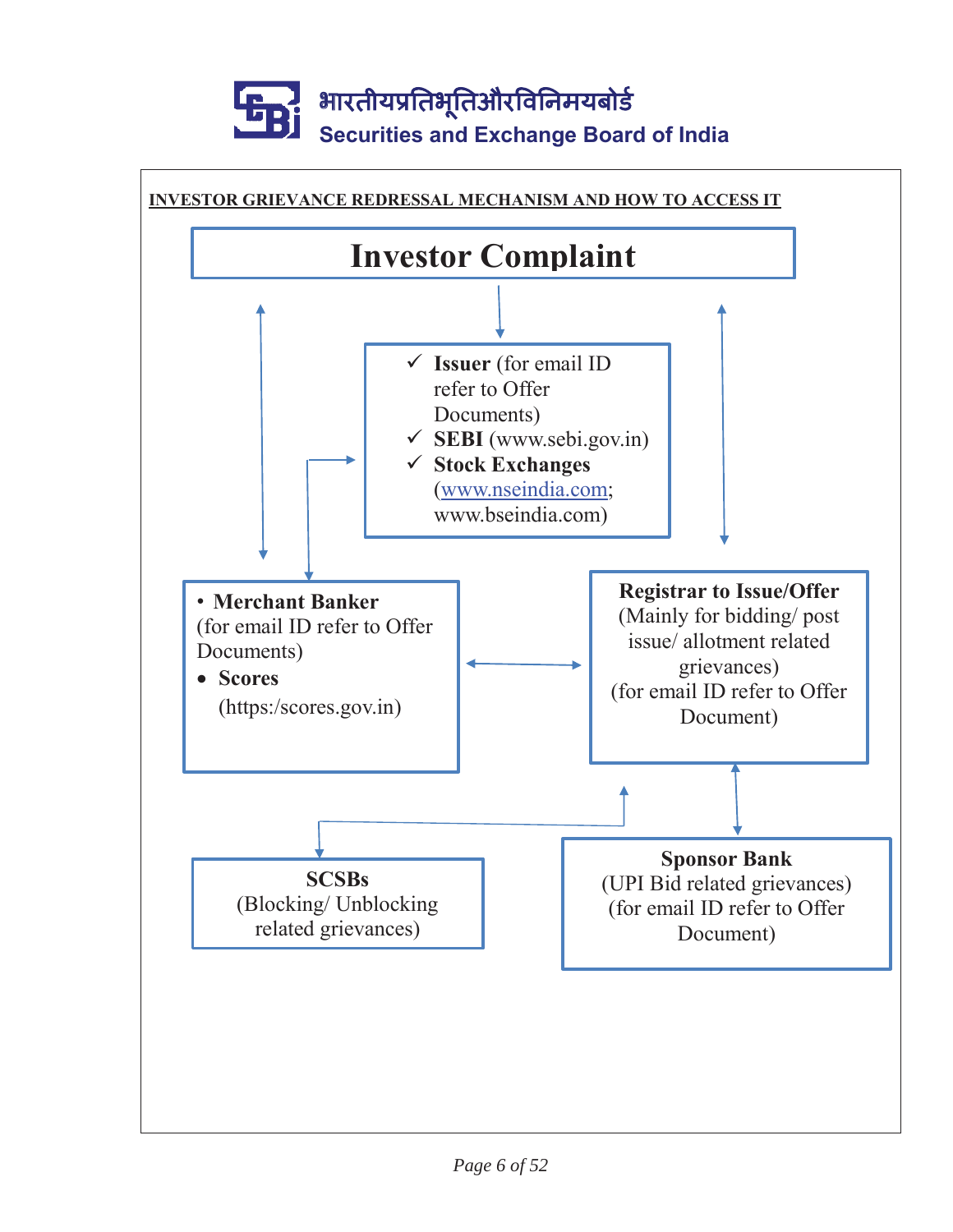#### **TIMELINES FOR RESOLUTION OF INVESTOR GRIEVANCES IN IPOs /FPOs)**

| Sr. No         | <b>Activity</b>                                                                                                                                                          | No. of<br>calendar days |
|----------------|--------------------------------------------------------------------------------------------------------------------------------------------------------------------------|-------------------------|
|                | Investor grievance received by the lead manager                                                                                                                          |                         |
| 2              | Manager to the offer to identify the concerned intermediary and it shall be<br>endeavoured to forward the grievance to the concerned intermediary/ies on<br>T day itself | $T+1$                   |
| $\mathcal{E}$  | The concerned intermediary/ies to respond to the lead manager with an<br>acceptable reply / proof of resolution                                                          | X                       |
| 5              | Lead manager, the concerned intermediary/ies and the investor shall<br>exchange between themselves additional information related to the<br>grievance, wherever required | Between T and<br>X      |
| $\overline{4}$ | LM to reply to the investor with the reply / proof of resolution                                                                                                         | $X+3$                   |
| 5              | Best efforts will be undertaken by lead manager to resolve the grievance within T+30                                                                                     |                         |

#### **Nature of investor grievance for which the aforesaid timeline is applicable**

- **1.** Delay in unblocking of funds
- **2.** Non allotment / partial allotment of securities
- **3.** Non receipt of securities in demat account
- **4.** Amount blocked but application not bid
- **5.** Application bid but amount not blocked
- **6.** Any other nature as may be informed from time to time

#### **Mode of receipt of investor grievance**

The following modes of receipt will be considered valid for processing the grievances in the timelines discussed above

- **1.** Letter from the investor addressed to the lead manager at its address mentioned in the offer document, detailing nature of grievance, details of application, details of bank account, date of application etc
- **2.** E-mail from the investor addressed to the lead manager at its e-mail ID mentioned in the offer document, detailing nature of grievance, details of application, details of bank account, date of application etc
- **3.** On SEBI Complaints Redress System (SCORES) platform.

#### **Nature of enquiries for which the lead manager shall respond to / escalated promptly**

- **1.** Availability of application form
- **2.** Availability of offer document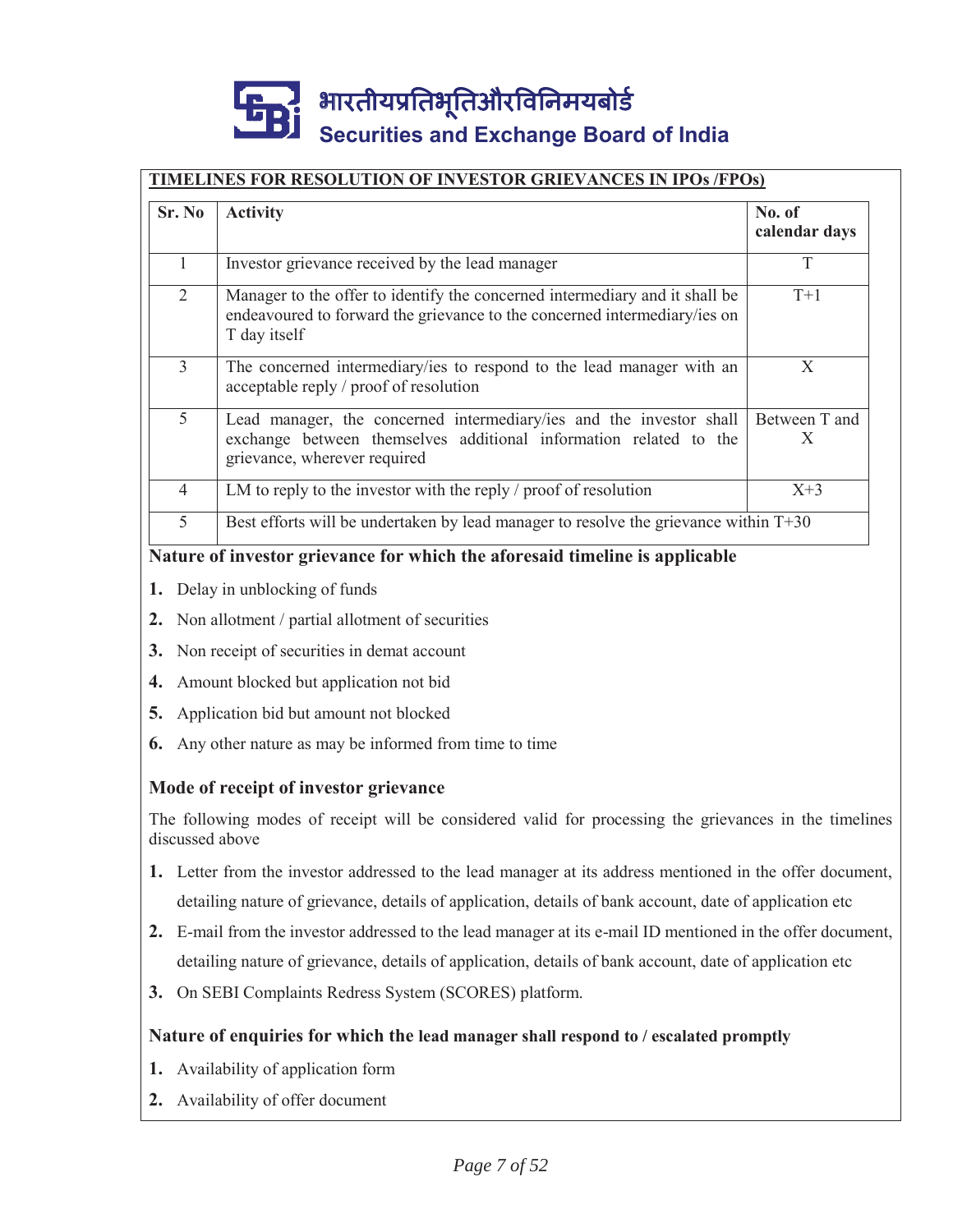

- **3.** Process for participating in the issue / mode of payments
- **4.** List of SCSBs / syndicate members
- **5.** Date of issue opening / closing / allotment / listing
- **6.** Technical setbacks in net-banking services provided by SCSBs / UPI mechanism
- **7.** Any other query of similar nature

### **RESPONSIBILITIES OF INVESTORS (EXPECTATIONS FROM THE INVESTORS)**

- **1.** Read and understand the terms of offer documents, application form, and issue related literature carefully and fully before investing.
- **2.** Consult own tax consultant with respect to the specific tax implications
- **3.** Provide full and accurate information in the application form as maybe required while making an application and keep records of the same.
- **4.** Ensure active demat/ broking account before investing.
- **5.** Ensure correctness of all Demographic Details Bidder's address, name of the Bidder's father or husband, investor status, occupation, bank account details, PAN and UPI ID
- **6.** Provide full and accurate details when making investor grievances to merchant bankers.
- **7.** After the company is listed Investor to keep abreast of material developments and corporate actions like mergers, de-mergers, splits, rights issue, bonus, dividend etc.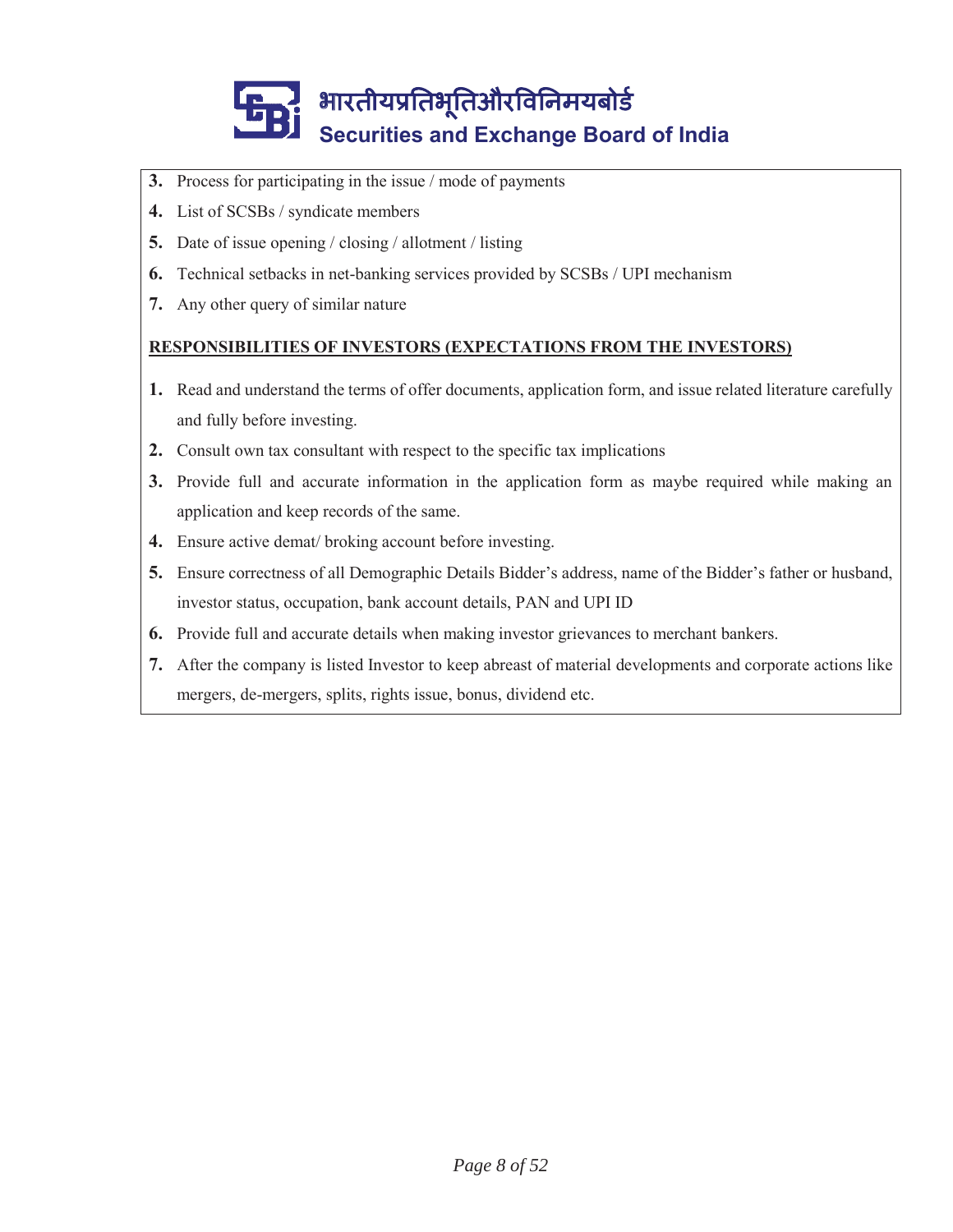

# **INVESTOR CHARTER- RIGHTS ISSUE**

## **VISION STATEMENT:**

To continuously earn trust of investors and emerge as solution provider with integrity.

### **MISSION STATEMENT:**

- **1.** Act in investors' best interests by understanding needs and developing solutions.
- **2.** Enhance and customise value generating capabilities and services.
- **3.** Disseminate complete information to investors to enable informed investment decision.

#### **DESCRIPTION OF ACTIVITIES / BUSINESS OF THE ENTITY: Act as Lead Manager to Rights Issue by a Listed Company**

### **SERVICES PROVIDED TO INVESTORS:**

- Letter of Offer and other Rights Issue materials: should contain all material disclosures.
- Upload Draft LoF on website of the Lead Managers.
- Make a public announcement, within 2 days of filing of the DLoF with SEBI, and invite comments from
- Make available the Abridged Letter of Offer ("ALoF"), application form and Rights Entitlement Letter.
- Make material contracts and documents available for inspection at the time and place mentioned in the LoF
- x **Record Date, Rights Issue Price, Rights Entitlement ("RE") ratio, Issue Period:**
- x Announce the record date to determine eligible shareholders SEBI (LODR) Regulations.
- Record date, price, RE ratio, renunciation period, Rights Issue period in the LoF, ALoF etc.
- A link to the SEBI website that includes the list of SCSBs registered with SEBI, which offer the facility of ASBA to be given in LoF.
- x **Availability of LoF and other issue materials:**
- ALoF, along with application form, sent to all the existing shareholders at least 3 days before the date of opening of the Rights Issue.
- Copy of the LoF also hosted on the website of issuer, SEBI, Stock Exchanges and Lead Managers. Existing shareholders can get a copy of the LoF from the issuer/ Lead Manager(s).
- Pre-Issue Advertisement, published at-least 2 days before Rights Issue opens.
- x **Application Procedure:** Applications in a Rights Issue can only be made through Applications Supported by Blocked Amount ("**ASBA**") through Self Certified Syndicate Banks ("**SCSBs**") in the following manner:
- Physical ASBA Application form to be printed, filled-in and submitted to the designated branches of the SCSBs.
- Online  $\text{ASBA}$  Online/ electronic application to be made through using the website of the SCSBs.
	- o *Plain Paper Applications:* Shareholders who have neither received the application form nor are in a position to obtain a duplicate application form can make an application through plain paper as per details provided by such shareholders are disclosed in the LoF. Shareholders should note that applicants applying on plain paper cannot renounce their rights. Further, if application is made on plain paper and application form, both are liable to be rejected.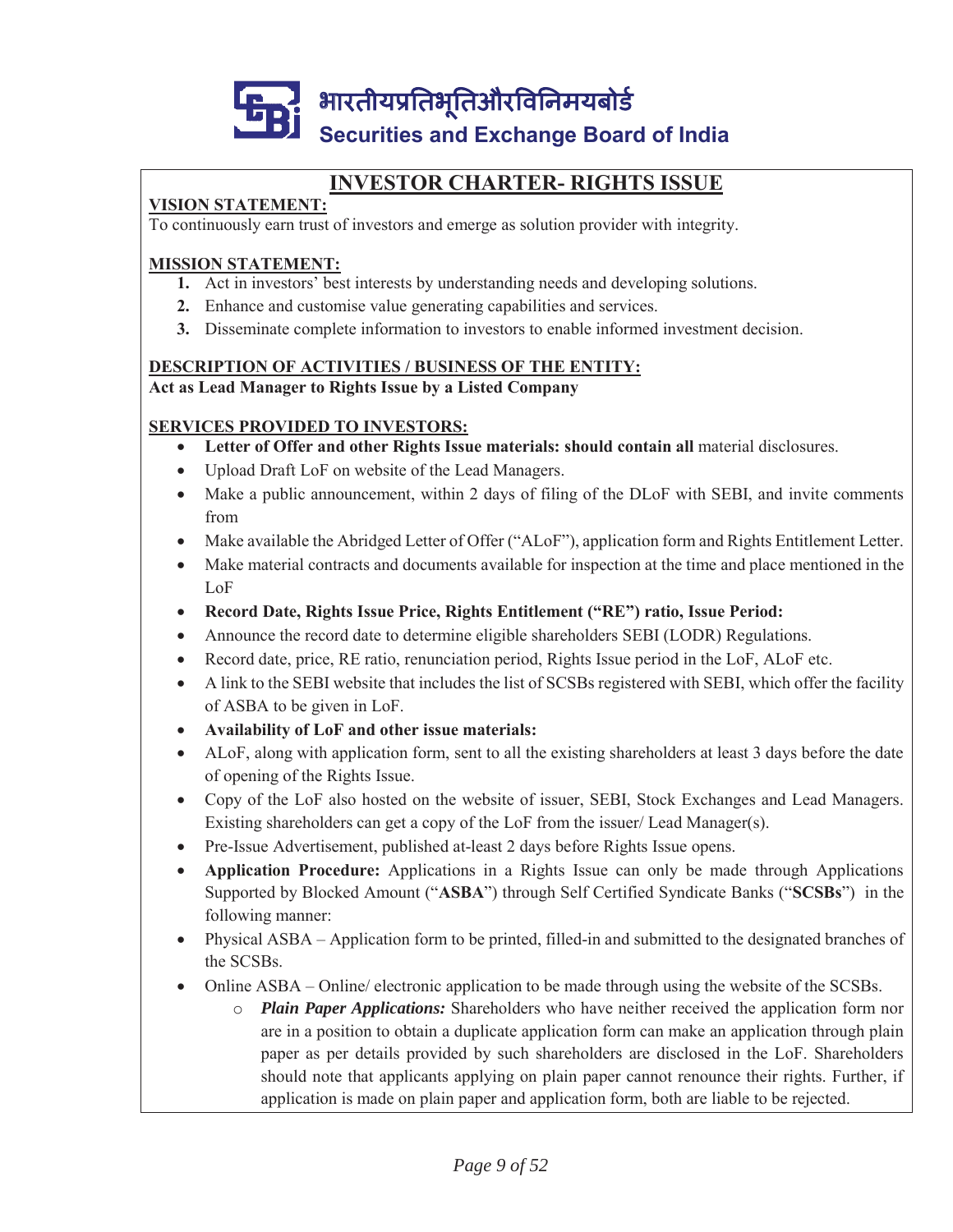- x SEBI may also prescribe any other application methods for a Rights Issue and the same will be suitably disclosed in the LoF.
- x **Credit of electronic REs:**
- x A separate ISIN is created for REs and remains frozen till the issue opening date.
- x REs credited to the demat account of the shareholders as on the record date, before the issue opening date.
- REs credited to suspense escrow account in cases where such as shares held in physical form, shares under litigation, frozen demat account, details of demat account not available, etc.
- x **How can investors check their REs?:**
- Rights entitlement letter is sent to the shareholders and also available on the website of the Registrar.
- Receipt of credit message from NSDL/ CDSL.
- Demat statement from depository participant showing credit of REs.
- Options available to shareholders relating to REs:
- Apply to full extent of REs or for a part of the RE (without renouncing the other part)
- Apply for a part of RE and renounce the other part of the RE
- Apply for full extent of RE and apply for additional rights securities
- Renounce the RE in full
- **Trading in Electronic REs:** Investors can trade REs in electronic form during the renunciation period in the following manner:
- **On Market Renunciation:** 
	- $\circ$  Buy/ sell on the floor of the stock exchanges through a stock broker with T+2 rolling settlement.
	- o Closes 4 working days prior to the closure of the Issue.
- **Off Market Renunciation:** 
	- o Buy/ sell using delivery instruction slips.
	- o To be completed in such a manner that the REs are credited to the demat account of the renouncees on or prior to the Rights Issue closing date.
- x **Allotment procedure, Credit of Securities and Unblocking:**
- The allotment is made by the issuer as per the disclosures made in the LoF.
- Securities are allotted and/ or application monies are refunded or unblocked within such period as may be specified by SEBI and disclosed in the LoF.
- Allotment, credit of dematerialised securities, refunding or unblocking of application monies, as may be applicable, are done electronically.
- A post-issue advertisement with prescribed disclosures including details relating to subscription, basis of allotment, value and percentage of successful allottees, date of completion of instructions to SCSBs by the Registrar, date of credit of securities, and date of filing of listing application, etc. is released within 10 days from the date of completion of the various activities.
- x **Investors should also note:**
- REs which are neither renounced nor subscribed, on or before the issue closing date will lapse and shall be extinguished after the Issue Closing Date.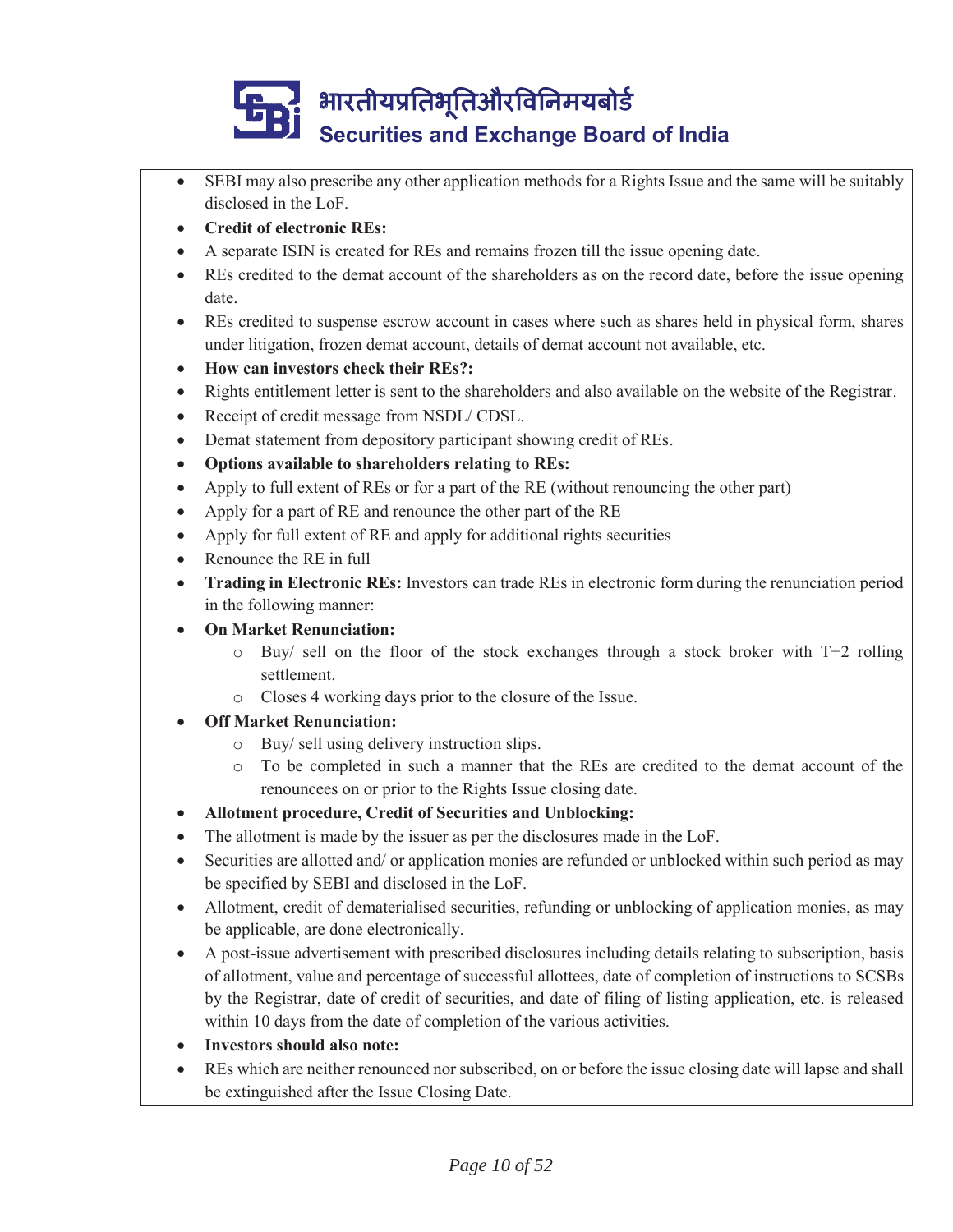- Investors who purchase REs from the secondary market must ensure that they make an application and block/ pay the Rights Issue price amount.
- No withdrawal of application is permitted after the issue closing date.
- All allotments of securities shall be made in the dematerialised form only.
- Physical shareholders are required to provide their demat account details to the Issuer/ Registrar to the Issue for credit of REs not later than 2 working days prior to issue closing date, such that credit of REs in their demat account takes place at least one day before issue closing date.

|                | <b>TIMELINES - RIGHTS ISSUES</b>                                                                                                                              |                                                                                                           |                                                                                                                                                                                                                                             |  |
|----------------|---------------------------------------------------------------------------------------------------------------------------------------------------------------|-----------------------------------------------------------------------------------------------------------|---------------------------------------------------------------------------------------------------------------------------------------------------------------------------------------------------------------------------------------------|--|
| Sr.            |                                                                                                                                                               | <b>Timeline for which</b>                                                                                 | Information where available/                                                                                                                                                                                                                |  |
| No.            | <b>Activity</b>                                                                                                                                               | activity takes place                                                                                      | <b>Remarks</b>                                                                                                                                                                                                                              |  |
| 1              | Filing of DLoF by<br>Issuer for public<br>comments (if not a fast<br>track Rights Issue)                                                                      | DLoF made public for at-<br>least 21 days from the date<br>of filing the DLoF                             | Websites of SEBI, Stock<br>Exchanges, Lead Managers                                                                                                                                                                                         |  |
| $\overline{2}$ | <b>Public Announcement</b><br>w.r.t. DLoF filing and<br>inviting the public to<br>provide comments in<br>respect of the<br>disclosures made in<br><b>DLoF</b> | Within 2 days of filing of<br>the DLoF with SEBI                                                          | Newspaper - english, hindi,<br>regional (at the place where the<br>registered office of the Issuer is<br>situated)                                                                                                                          |  |
| $\overline{3}$ | <b>Record Date</b>                                                                                                                                            | Advance notice of at-least<br>3 working days (excluding<br>the date of intimation and<br>the Record Date) | Websites of Stock Exchanges;<br>Record Date also disclosed in<br>LoF, ALoF, Application Form,<br>Pre-Issue Advertisement                                                                                                                    |  |
| $\overline{4}$ | Dispatch of ALoF<br>along with Application<br>Form and RE Letter                                                                                              | Must be completed at-least<br>3 days before the date of<br>opening of the issue                           | Dispatched through registered<br>post or speed post or by courier<br>service or by electronic<br>transmission                                                                                                                               |  |
| $\overline{5}$ | Pre-Issue<br>Advertisement                                                                                                                                    | At-least 2 days before the<br>date of opening of the<br>issue                                             | Newspaper Advertisement<br>(english, hindi, regional) with<br>information such details of date<br>of completion of dispatch of<br>ALoF and Application Form;<br>obtaining duplicate Application<br>Forms, (c) application procedure<br>etc. |  |
| 6              | Availability of<br>electronic copy<br>Application Form and<br>ALoF                                                                                            | Before issue opening                                                                                      | Websites of Stock Exchanges,<br>Registrar to Issue and SCSBs                                                                                                                                                                                |  |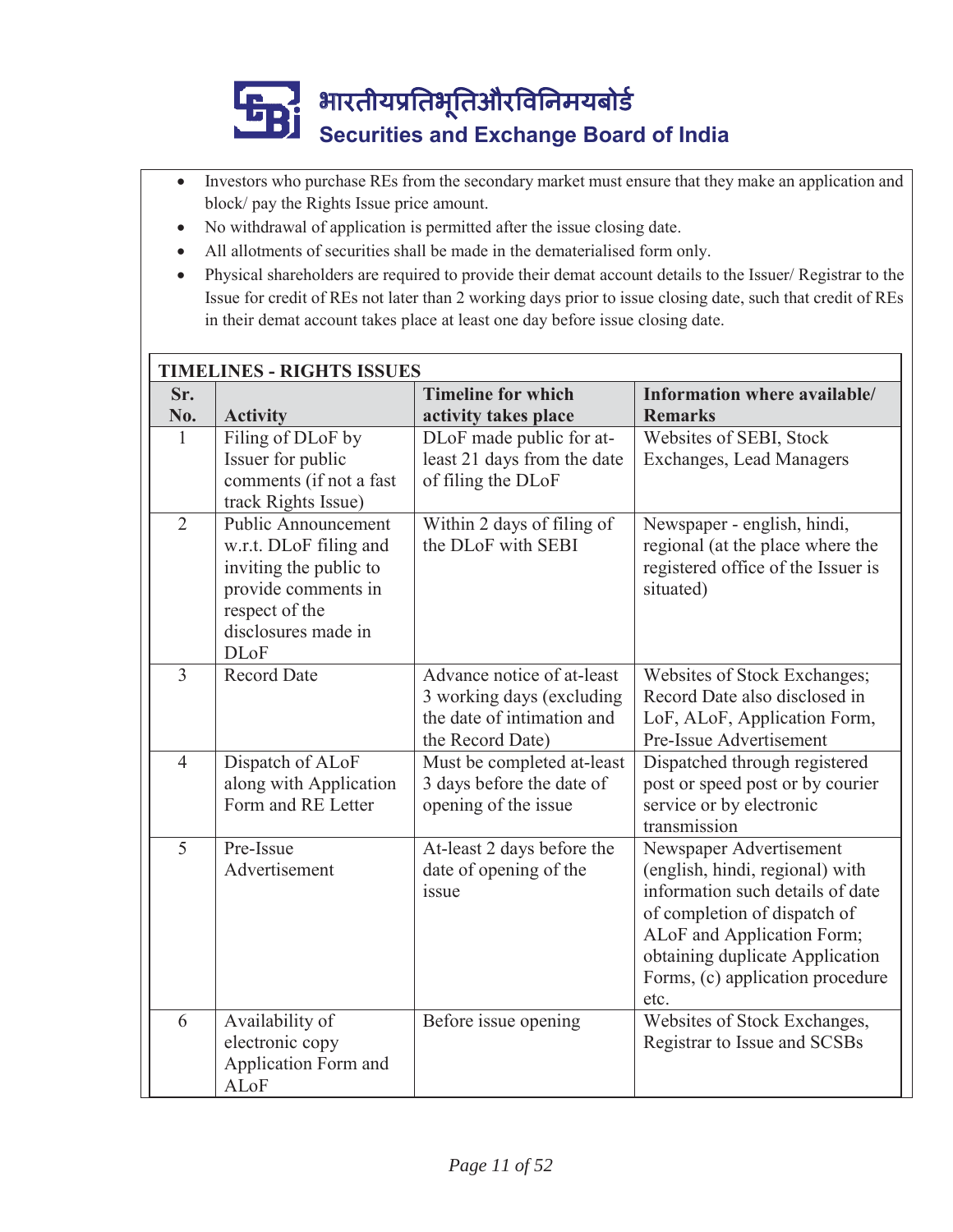| $\overline{7}$ | Availability of LoF                                                                                        | Typically uploaded on the<br>same day as filing with the<br><b>Stock Exchanges</b>                                                                                                                                        | Website of Issuer, SEBI, Stock<br>Exchanges and Lead Managers.<br>Existing shareholders can also<br>request for copy of the LoF and<br>the same shall be provided by<br>the issuer/ Lead Manager(s)                          |
|----------------|------------------------------------------------------------------------------------------------------------|---------------------------------------------------------------------------------------------------------------------------------------------------------------------------------------------------------------------------|------------------------------------------------------------------------------------------------------------------------------------------------------------------------------------------------------------------------------|
| 8              | <b>Rights Entitlement</b><br>Information                                                                   |                                                                                                                                                                                                                           | RE Information available in RE<br>Letter sent to shareholders,<br>available on Registrar's website,<br>credit message from NSDL/<br>CDSL when electronic REs are<br>credited and demat statement<br>from depository.         |
| 9              | Credit of Rights<br>Entitlement to the<br>demat account of the<br>shareholders as on<br><b>Record Date</b> | Before the issue opening<br>date                                                                                                                                                                                          | Credit message from NSDL/<br>CDSL (e-mail/ SMS); Demat<br>statement from depository<br>participant showing credit of<br>REs; Last date for credit of REs<br>mentioned in LoF.                                                |
| 10             | Issue opening date                                                                                         | Difference of at-least 3<br>days between dispatch of<br>the ALoF alongwith<br>Application Form and<br>issue opening date $+$ at-<br>least 2 days between issue<br>of Pre-Issue<br>Advertisement and issue<br>opening date | Stock Exchange website;<br>Disclosure made in LoF, ALoF,<br>Application Form, Pre-Issue<br>Advertisement                                                                                                                     |
| 11             | On Market<br>Renunciation                                                                                  | 4 working days prior to<br>issue closing date                                                                                                                                                                             | Information on the procedure for<br>On Market Renunciation<br>disclosed in LoF; Last date for<br>On Market Renunciation<br>disclosed in LoF, Application<br>Form alongwith ALoF, Pre-Issue<br>Advertisement                  |
| 12             | <b>Off Market</b><br>Renunciation                                                                          | REs must be credited to<br>the demat account of the<br>renouncees on or prior to<br>the issue closing date                                                                                                                | Information on the procedure for<br><b>Off Market Renunciation</b><br>disclosed in LoF; Disclosure that<br>REs must be credited to the<br>demat account of the renouncees<br>on or prior to the issue closing<br>date in LoF |
| 13             | Physical shareholders<br>(if any) can provide                                                              | 2 days prior to issue<br>closing date                                                                                                                                                                                     | Disclosure made in LoF                                                                                                                                                                                                       |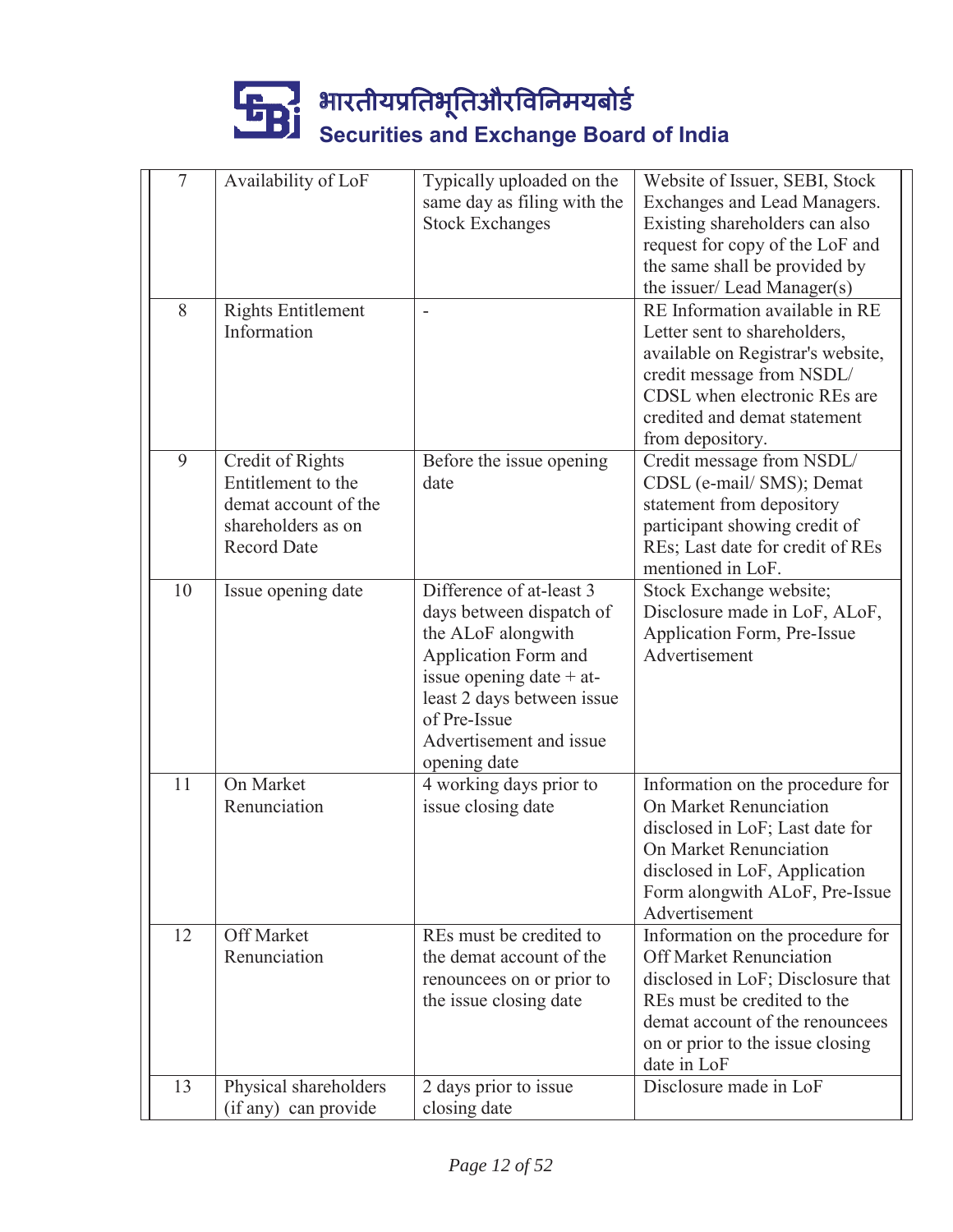|    | their demat account<br>details to Issuer/                                                                         |                                                                                                                      |                                                                                                                                                                                                                                                                                                                                                                                                  |
|----|-------------------------------------------------------------------------------------------------------------------|----------------------------------------------------------------------------------------------------------------------|--------------------------------------------------------------------------------------------------------------------------------------------------------------------------------------------------------------------------------------------------------------------------------------------------------------------------------------------------------------------------------------------------|
|    | Registrar                                                                                                         |                                                                                                                      |                                                                                                                                                                                                                                                                                                                                                                                                  |
| 14 | Credit of REs of demat<br>accounts of Physical<br>Shareholders, as<br>provided by them to the<br>Issuer/Registrar | 1 day prior to issue closing<br>date                                                                                 | Disclosure made in LoF;<br>Intimation of credit by e-mail/<br><b>SMS</b>                                                                                                                                                                                                                                                                                                                         |
| 15 | Withdrawal/<br>Cancellation of bids                                                                               | Issue closing date                                                                                                   | Disclosure made in LoF                                                                                                                                                                                                                                                                                                                                                                           |
| 16 | Issue closing date                                                                                                | Rights Issue kept open for<br>a minimum period of 15<br>days and maximum period<br>of 30 days                        | Stock Exchange website;<br>Disclosure made in LoF, ALoF,<br>Application Form, Pre-Issue<br>Advertisement                                                                                                                                                                                                                                                                                         |
| 17 | Credit of securities,<br>allotment status and<br>allotment advice                                                 | Within 15 days from issue<br>closing date                                                                            | Credit confirmation by e-mail/<br>SMS from depository; Allotment<br>advice through electronic/<br>physical intimations                                                                                                                                                                                                                                                                           |
| 18 | Lapsed REs are<br>extinguished and ISIN<br>for REs is permanently<br>deactivated                                  | On completion of<br>allotment, the ISIN for<br>REs is deactivated in the<br>depository system by the<br>depositories | REs which are neither renounced<br>nor subscribed by shareholders,<br>shall lapse after closure of the<br>Issue. Issuer shall ensure that<br>lapsed REs are extinguished<br>from depository system once<br>securities are allotted pursuant to<br>the Issue. Once allotment is<br>done, the ISIN for REs shall be<br>permanently deactivated in the<br>depository system by the<br>depositories. |
| 19 | <b>Unblocking ASBA</b><br>Accounts/refunds                                                                        | Within 15 days from issue<br>closing date                                                                            | In case of any delay in giving the<br>instructions, the Issuer shall<br>undertake to pay interest at the<br>rate of 15% per annum to the<br>shareholders within such time as<br>disclosed in the LoF                                                                                                                                                                                             |
| 20 | Commencement of<br>trading                                                                                        | Typically the working day<br>after the date of credit of<br>securities to the allottees                              | Notices posted on websites of<br><b>Stock Exchanges</b>                                                                                                                                                                                                                                                                                                                                          |
| 21 | Post issue<br>advertisement on<br>subscription and basis<br>of allotment                                          | Within 10 days from the<br>date of completion of the<br>various activities                                           | Newspaper - english, hindi,<br>regional (at the place where the<br>registered office of the Issuer is<br>situated)                                                                                                                                                                                                                                                                               |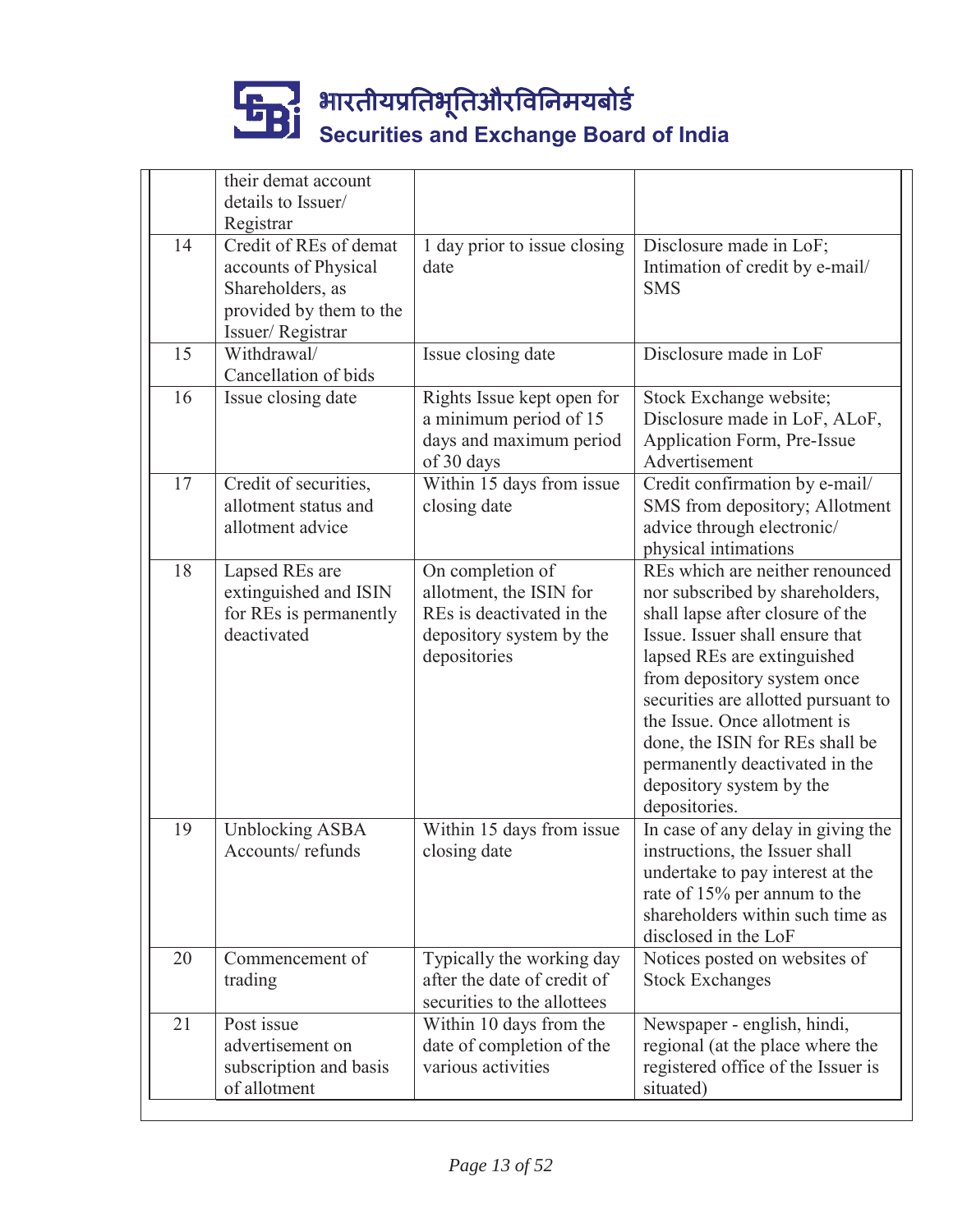# **RIGHTS OF INVESTORS**

- Receive transferable and transmittable rights shares that rank *pari passu* in all respects with the existing shares of the Issuer Company.
- Receive ALoF with Application Form prior to Issue Opening Date.
- Receive REs in dematerialized form prior to Issue Opening Date.
- x Receive allotment advice and letters intimating unblocking of ASBA account or refund (if any).
- Existing shareholder has the right to request for a copy of LoF and the same shall be provided by the Issuer/ Lead Manager.
- All such rights as may be available to a shareholder of a listed public company under the Companies Act, the Memorandum of Association and the Articles of Association.

# **DO's and DON'Ts FOR INVESTORS**

#### **DO's:**

- Carefully read through and fully understand the LoF, ALoF, Application Form, rights entitlement letters, application procedure and other issue related documents, and abide by the terms and conditions.
- Ensure accurate updation of demographic details with depositories including the address, name, investor status, bank account details, PAN, e-mails addresses, contact details etc.
- Have/ open an ASBA enabled bank account with an SCSB, prior to making the Application.
- Ensure demat/ broking account is active.
- Provide necessary details, including details of the ASBA Account, authorization to the SCSB to block an amount equal to the Application Money in the ASBA Account mentioned in the Application Form, and also provide signature of the ASBA Account holder (if the ASBA Account holder is different from the Investor).
- All Investors including Renouncees, must mandatorily invest in the Issue through the ASBA process only and/ or any other mechanism as prescribed by SEBI and disclosed in the LoF/ ALoF.
- In case of non-receipt of Application Form, request for duplicate Application Form or make an application on plain paper.
- Submit Application Form with the designated branch of the SCSBs before the Issue Closing Date with correct details of bank account and depository participant
- Ensure that sufficient funds are available in the ASBA account before submitting the same to the respective branch of SCSB.
- Ensure an acknowledgement is received from the designated branch of SCSB for submission of the Application Form in physical form.
- All Investors should mention their PAN number in the Application Form, except for Applications submitted on behalf of the Central and the State Governments, residents of Sikkim and the officials appointed by the Courts.
- Ensure that the name(s) given in the Application Form is exactly the same as the name(s) in which the beneficiary account is held with the Depository Participant.
- Trading of REs should be completed in such a manner that they are credited to the demat account of the renouncees on or prior to the Rights Issue closing date.
- Investors who purchase REs from the secondary market must ensure that they make an application and block/ pay the Rights Issue price amount.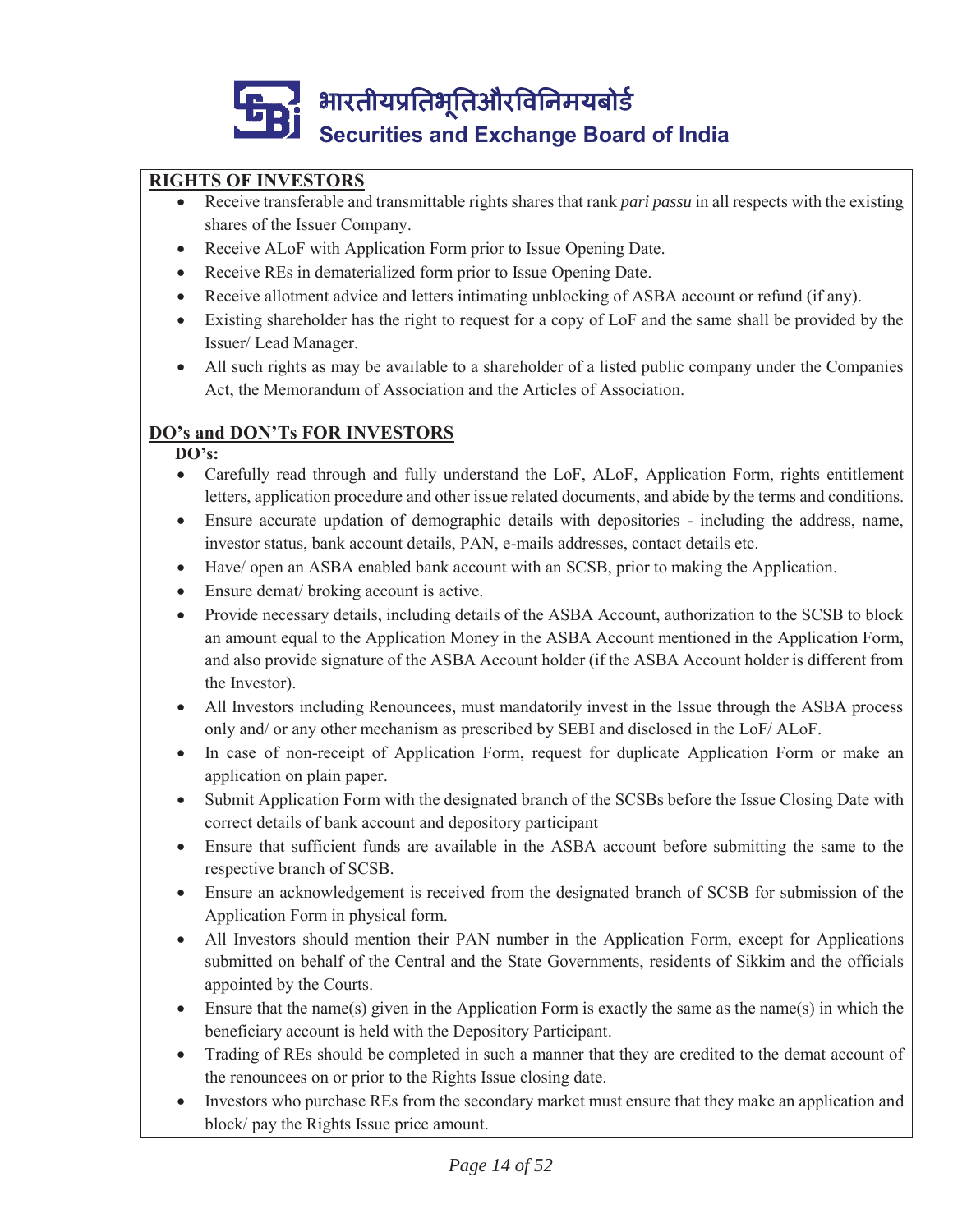- All communication in connection with application for the rights shares, including any change in address of the Investors should be addressed to the Registrar prior to the date of allotment quoting the name of the first/ sole Investor, folio numbers/ DP Id and Client Id. Further, change in address should also be intimated to the respective depository participant.
	- In case the Application Form is submitted in joint names, ensure that the beneficiary account is also held in same joint names and such names are in the sequence in which they appear in the Application Form.
- Investors holding Equity Shares in physical form, who have not provided the details of their demat account to the Issuer Company or the RTA, are required to provide such details to the RTA, no later than two working days prior to the Issue Closing Date to enable the credit of their REs by way of transfer from the suspense Demat escrow account to their respective Demat accounts, at least one day before the Issue Closing Date.
- Investors may withdraw their Application at any time during Issue Period by approaching the SCSB where application was submitted.
- Sign and/ or submit all such documents and do all such acts that are necessary for allotment of Rights shares in the Issue.
- Provide accurate information and investor details while filing for investor complaints/ grievances.

### **DON'Ts**

- Investors should not apply on plain paper after submitting CAF to a designated branch of the SCSB.
- Investor should not pay the application money in cash, by cheque, demand draft, money order, pay order or postal order.
- Physical Application Forms should not be sent to the Lead Manager/ Registrar/ to a branch of the SCSB which is not a designated branch; instead those are to be submitted only with a designated branch of the SCSB.
- GIR number should not be provided instead of PAN as the application is liable to be rejected.
- Do not apply with an ASBA account that has been used for five or more Applications.
- Do not instruct the SCSBs to release the funds blocked under the ASBA process.
- Investors cannot withdraw their Application post the Issue Closing Date.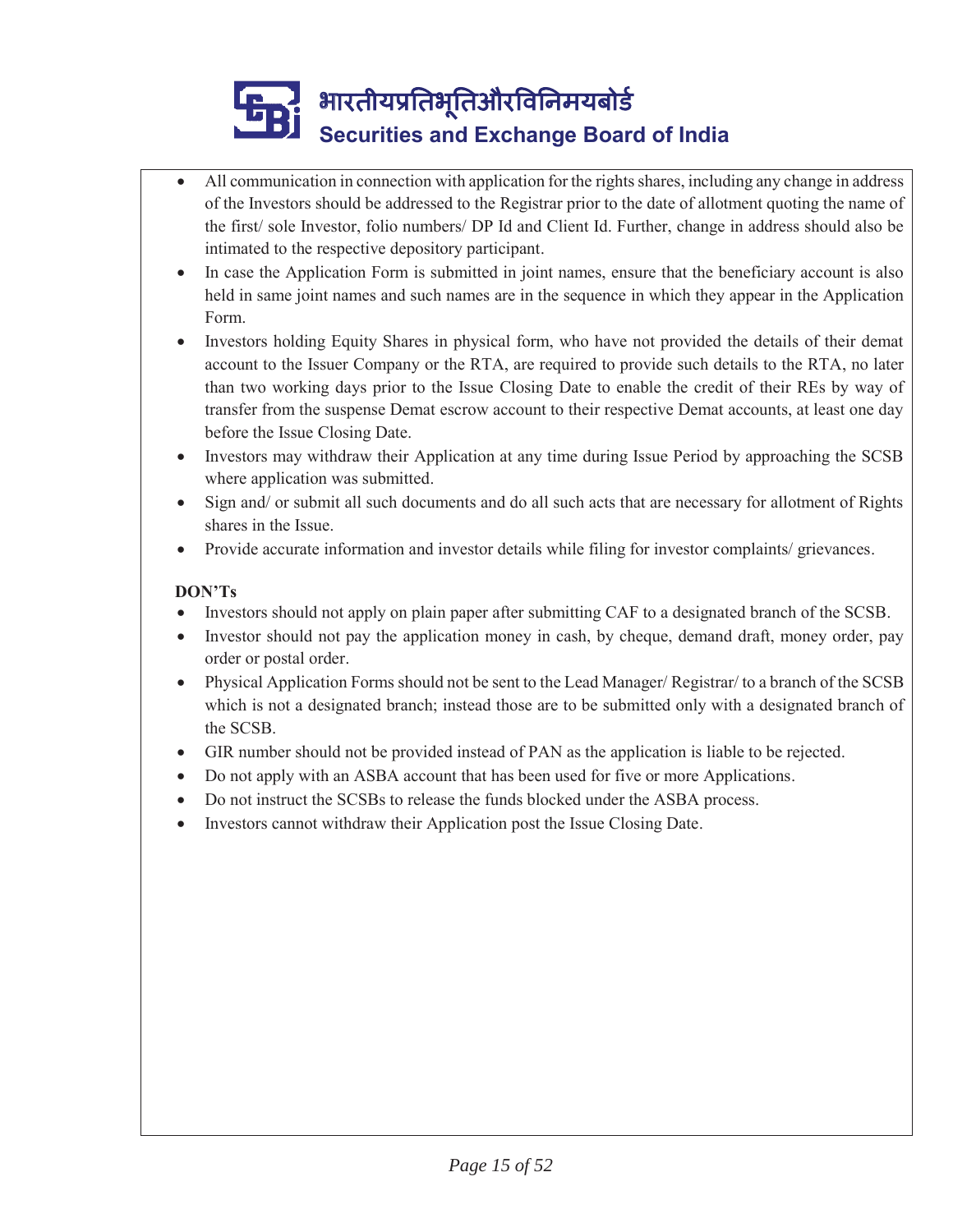

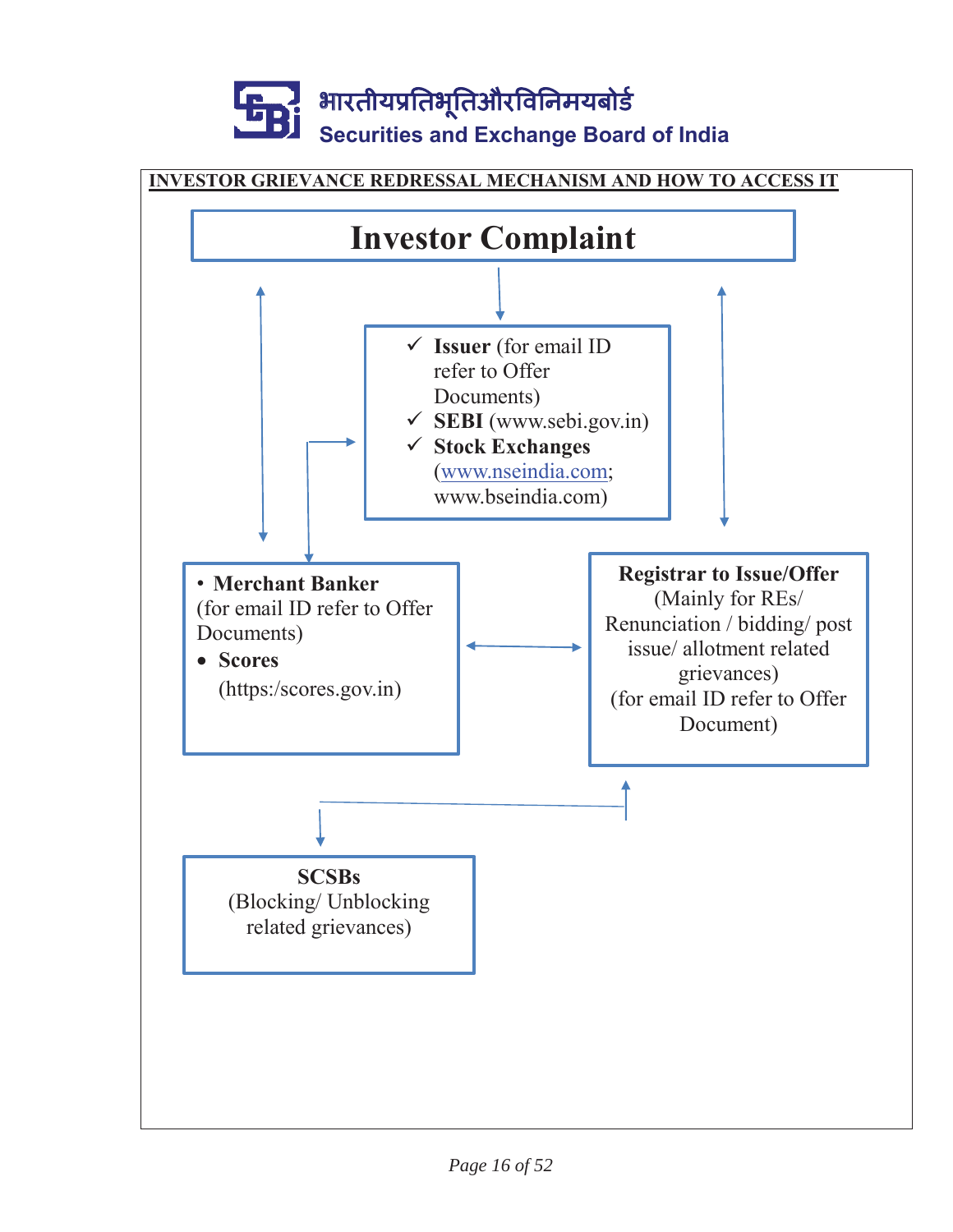### **TIMELINES FOR RESOLUTION OF INVESTOR GRIEVANCES- RIGHTS ISSUES**

| Sr. No         | <b>Activity</b>                                                                                                                                                               | No. of calendar days |
|----------------|-------------------------------------------------------------------------------------------------------------------------------------------------------------------------------|----------------------|
| 1              | Investor grievance received by the lead manager                                                                                                                               | T                    |
| 2              | Lead Manager to the offer to identify the concerned<br>intermediary and it shall be endeavoured to forward the<br>grievance to the concerned intermediary/ies on T day istelf | $T+1$                |
| $\mathcal{E}$  | The concerned intermediary/ies to respond to the lead manager<br>with an acceptable reply                                                                                     | X                    |
| $\overline{4}$ | Investor may escalate the pending grievance, if any, to a senior<br>officer of the lead manager of rank of Vice President or above                                            | $T + 21$             |
| 5              | Lead manager, the concerned intermediary/ies and the investor<br>shall exchange between themselves additional information<br>related to the grievance, wherever required      | Between T and X      |
| 6              | LM to respond to the investor with the reply                                                                                                                                  | Upto $X+3$           |
| 7              | Best efforts will be undertaken by lead manager to respond to the grievance within $T+30$                                                                                     |                      |

#### **Nature of investor grievance for which the aforesaid timeline is applicable**

- 1. Delay in unblocking of funds
- 2. Non allotment/ partial allotment of securities
- 3. Non receipt of securities in demat account
- 4. Amount blocked but application not made
- 5. Application made but amount not blocked
- 6. Any other grievance as may be informed from time to time

#### **Mode of receipt of investor grievance**

The following modes of receipt will be considered valid for processing the grievances in the timelines discussed above

- 1. Letter from the investor addressed to the lead manager at its address mentioned in the offer document, detailing nature of grievance, details of application, details of bank account, date of application etc
- 2. E-mail from the investor addressed to the lead manager at its e-mail address mentioned in the offer document, detailing nature of grievance, details of application, details of bank account, date of application  $eta$
- 3. On SEBI Complaints Redress System (SCORES) platform.

#### **Nature of enquiries for which the Lead manager shall endeavour to resolve such enquiries/ queries promptly during the issue period.**

- 1. Availability of application form, ALoF
- 2. Availability of offer document
- 3. Credit and trading in Res; Options available to shareholders relating to REs
- 4. Process for participating in the issue/ mode of payments
- 5. List of SCSBs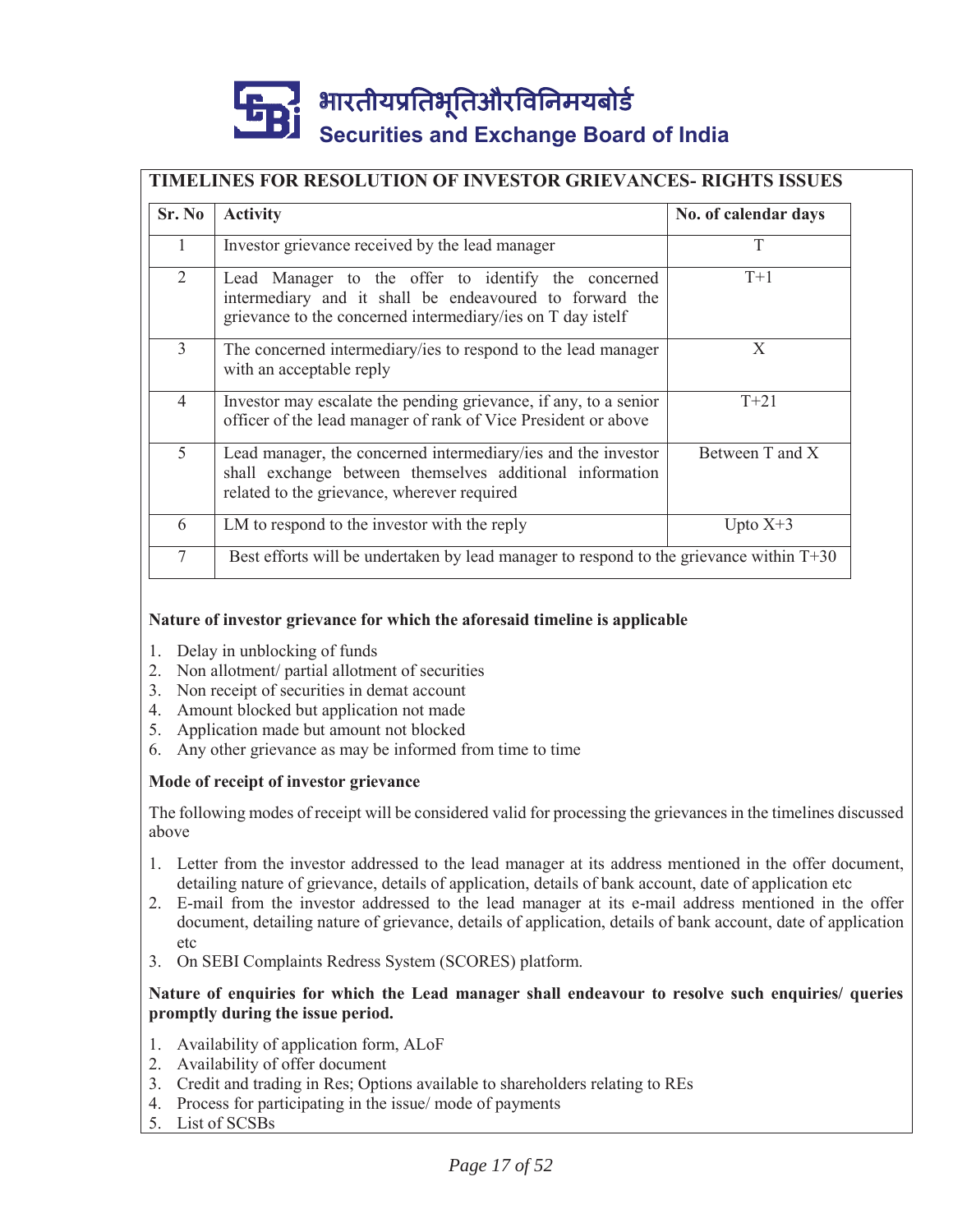

- 6. Record Date, Rights Issue Price, RE ratio, Issue Period, date of allotment, date of listing
- 7. Technical setbacks in services provided by SCSBs/ other payment mechanisms
- 8. Any other query of similar nature

### **RESPONSIBILITIES OF INVESTORS**

- Read the LoF, ALoF, application form, rights entitlement letters and other issue related literature carefully and fully before investing, including the risk factors section.
- Fully understand the terms of investment and timelines involved in the issue process as disclosed in the LoF, ALoF, application form, and issue related literature.
- Consult his or her own tax consultant with respect to the specific tax implications arising out of their participation in the issue.
- Provide full and accurate information in the application form as maybe required while making an application and when making investor grievances; Also keep records of the same.
- Ensure active demat/ broking account before investing.
- x Shareholders should ensure to register E-mail Id with the Company or Depository for timely updates on Corporate actions.
- x Keep abreast of material developments relating to the company inter alia by checking the company's website or the websites of the Stock Exchanges including for corporate actions like mergers, demergers, splits, rights issue, bonus, dividend etc.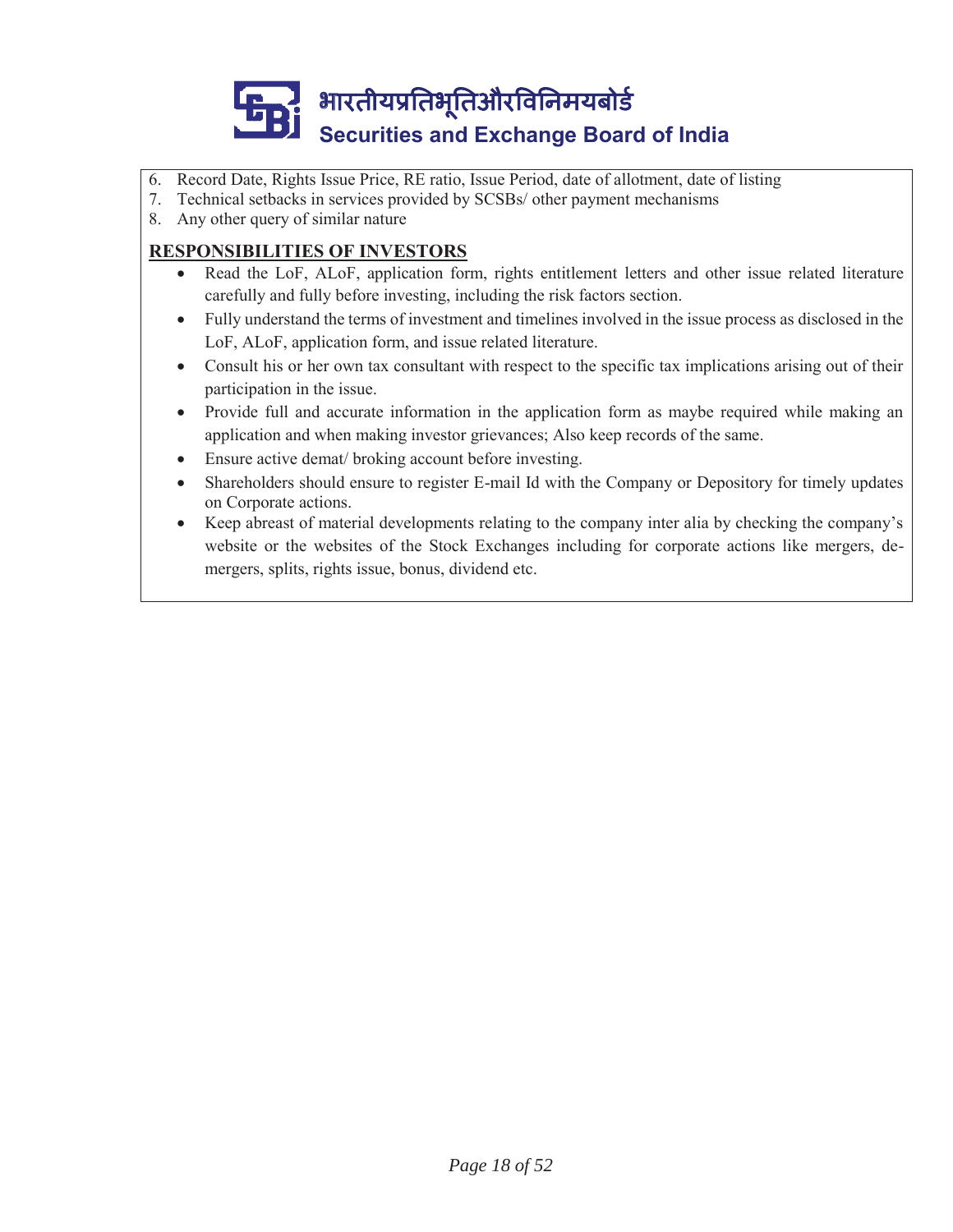# **INVESTOR CHARTER-QUALIFIED INSTITUIONS PLACEMENT (QIPs)**

#### **VISION STATEMENT:**

To continuously earn trust of investors and emerge as solution provider with integrity.

#### **MISSION STATEMENT:**

- **1.** Act in investors' best interests by understanding needs and developing solutions.
- **2.** Enhance and customise value generating capabilities and services.
- **3.** Disseminate complete information to investors to enable informed investment decision.

#### **DESCRIPTION OF ACTIVITIES / BUSINESS OF THE ENTITY:**

**Act as Lead Manager to QIP**

#### **SERVICES PROVIDED TO INVESTORS:**

- **(1) Select QIBs receive Offer Documents (PPD/ PD):** Preliminary Placement Document ("PPD") and Placement Document ("PD") contain material information required under applicable laws. The PPD and PD are serially numbered and copies the same are circulated only to select QIBs. PPD and PD placed on websites of the relevant Stock Exchange(s) and of the issuer.
- **(2) Key terms of the QIP** included in the PPD which is sent to select QIBs on issue opening date, include the following:
	- the relevant date (typically the date when the issuer's board of directors or committee of directors duly authorised by the board of directors decides to open the QIP)
	- $\bullet$  the floor price (determined in terms of the SEBI (ICDR) Regulations)
- **(3) QIP Closing Date:** of the board of directors of the issuer or a committee of directors, notifying the date of closure of the QIP and the final QIP price. In this regard, a minimum notice period of at-least 2 working days (excluding the date of notice and the date of meeting) is required to be provided by the issuer under the Securities and Exchange Board of India (Listing Obligations and Disclosure Requirements) (Amendment) Regulations.
- **(4) Application Process:** QIBs submit the filled-in application forms to the lead managers along with credit of their subscription monies (which is kept in a separate bank account), on or prior to the close of the QIP.
- **(5) Allotment:** QIBs should take note of the following regarding allotment pursuant to QIP:
	- QIP issue size  $\leq$  Rs.250 crores; minimum 2 allottees.
	- QIP issue size > Rs.250 crores; minimum 5 allottees.
	- Minimum 10% to be allotted to mutual funds. However, any unsubscribed portion may be allotted to other QIBs.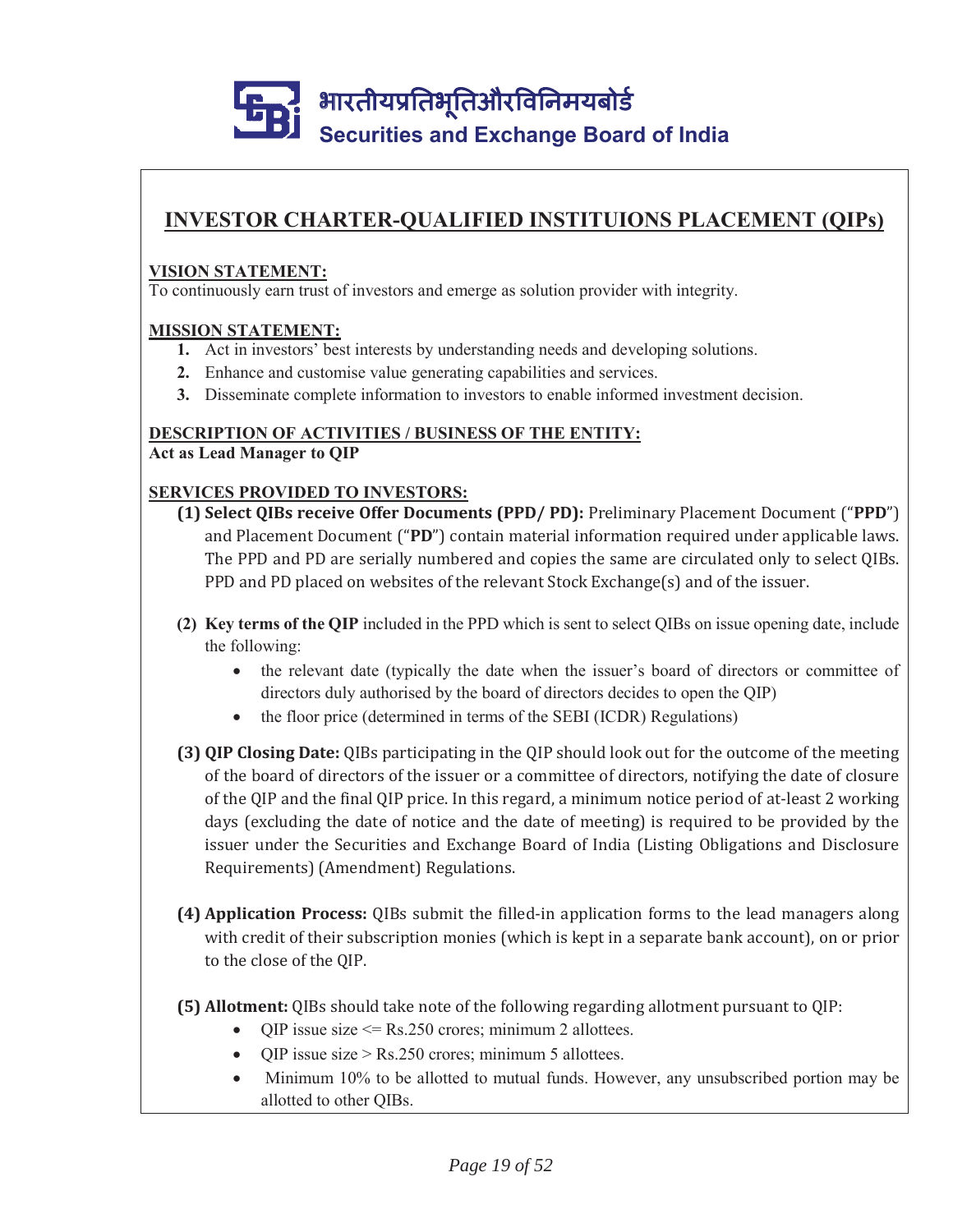|                | No allotment, either directly or indirectly, to any QIB who is a promoter or any person related<br>to the promoters of the issuer. |                                                                            |                                                                                                    |  |
|----------------|------------------------------------------------------------------------------------------------------------------------------------|----------------------------------------------------------------------------|----------------------------------------------------------------------------------------------------|--|
|                | No individual allottee is allowed to have more than 50% of the total amount issued.<br>$\bullet$                                   |                                                                            |                                                                                                    |  |
|                | QIB under the same group/ under same control is considered as single allottee.<br>$\bullet$                                        |                                                                            |                                                                                                    |  |
|                | On approval of the allotment by the board of directors of the issuer/committee of directors,<br>$\bullet$                          |                                                                            |                                                                                                    |  |
|                |                                                                                                                                    |                                                                            | QIBs which have received allotment in the QIP receive a serially numbered PD (including            |  |
|                |                                                                                                                                    |                                                                            | the final QIP price, issue period details etc.) and confirmation of allotment note (CAN).          |  |
|                |                                                                                                                                    | Thereafter, the credit of shares to successful allottees takes place.      |                                                                                                    |  |
|                |                                                                                                                                    |                                                                            |                                                                                                    |  |
| (6)            |                                                                                                                                    | Disclosure of list of investors in the PD and Stock Exchange websites:     | Names of the allottees and the percentage of their post-issue shareholding is disclosed in the     |  |
|                | PD.                                                                                                                                |                                                                            |                                                                                                    |  |
|                |                                                                                                                                    |                                                                            | The names of the allottees are also be mentioned in PAS-3 (ROC form for allotment to be filed      |  |
|                | by the Company).                                                                                                                   |                                                                            |                                                                                                    |  |
|                |                                                                                                                                    |                                                                            | In case, any QIB belonging to the same group/ under same control is allotted more than 5% of       |  |
|                |                                                                                                                                    |                                                                            | the equity shares, their names along with the number of equity shares allotted are disclosed on    |  |
|                | the websites of the stock exchanges                                                                                                |                                                                            |                                                                                                    |  |
| (7)            |                                                                                                                                    |                                                                            | Restrictions on Transferability: QIBs should note that specified securities issued under a QIP are |  |
|                |                                                                                                                                    | subject to lock-in for 1 year, unless sold on the floor of stock exchange. |                                                                                                    |  |
|                | <b>TIMELINES - QIPS</b>                                                                                                            |                                                                            |                                                                                                    |  |
| Sr.            |                                                                                                                                    | <b>Timeline for which</b>                                                  | Information where available/                                                                       |  |
|                |                                                                                                                                    |                                                                            |                                                                                                    |  |
| No.            | <b>Activity</b>                                                                                                                    | activity takes place                                                       | <b>Remarks</b>                                                                                     |  |
| $\mathbf{1}$   | Issue opening date                                                                                                                 | Typically the same day                                                     | Websites of Stock Exchanges; Also                                                                  |  |
|                |                                                                                                                                    | when Issuer's Board/                                                       | disclosed in the PPD, PD                                                                           |  |
|                |                                                                                                                                    | Committee decides to                                                       |                                                                                                    |  |
| $\overline{2}$ |                                                                                                                                    | open the issue                                                             |                                                                                                    |  |
|                | Availability of PPD                                                                                                                | Typically available on<br>the same day as when the                         | <b>BRLMs</b> circulate serially<br>numbered copies of the PPD to                                   |  |
|                |                                                                                                                                    | Issuer's Board/                                                            | select QIB investors; Copies of                                                                    |  |
|                |                                                                                                                                    | Committee decides to                                                       | PPD also available in the websites                                                                 |  |
|                |                                                                                                                                    | open the issue                                                             | of Stock Exchanges and Issuer                                                                      |  |
| 3              | Availability of details                                                                                                            | Part of PPD, PD,                                                           | Details available in PPD, PD,                                                                      |  |
|                | of Lead Managers,                                                                                                                  | <b>Application Form</b>                                                    | <b>Application Form</b>                                                                            |  |
|                | <b>Escrow Bank</b>                                                                                                                 |                                                                            |                                                                                                    |  |
| $\overline{4}$ | Availability of the                                                                                                                | Part of PPD, PD                                                            | Floor Price typically disclosed in                                                                 |  |
|                | Floor Price, key terms<br>of the issue etc.                                                                                        |                                                                            | the outcome to the Board/                                                                          |  |
|                |                                                                                                                                    |                                                                            | Committee meeting. Floor Price,<br>key terms etc. disclosed in the                                 |  |
|                |                                                                                                                                    |                                                                            | PPD, PD                                                                                            |  |
| 5              | Availability of                                                                                                                    | No later than issue                                                        | BRLMs circulate application forms                                                                  |  |
|                | application forms                                                                                                                  | closing                                                                    | to select investors; Sample                                                                        |  |
|                |                                                                                                                                    |                                                                            | application form is sometimes also<br>available in the PPD                                         |  |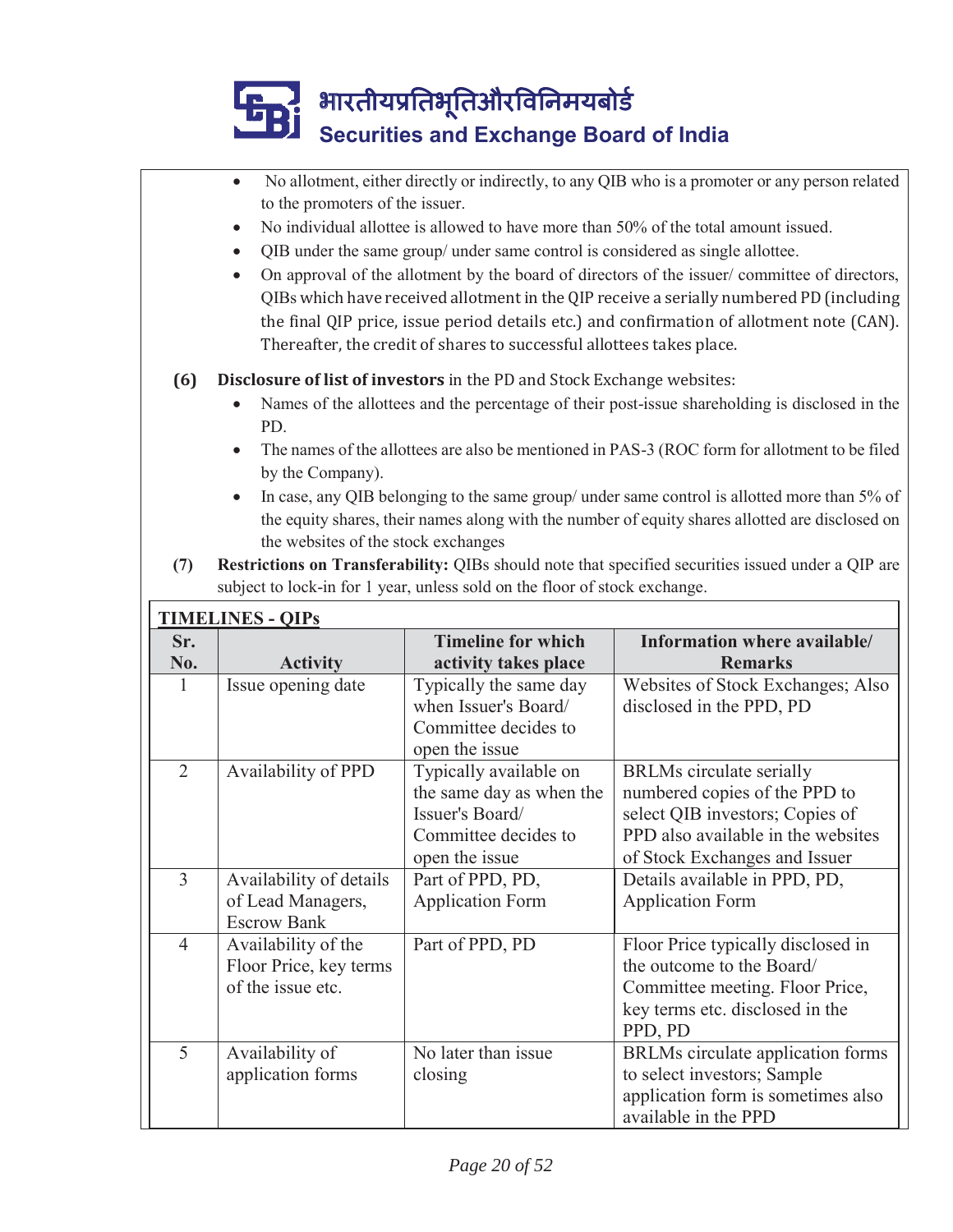| 6              | Submission of filled-<br>in application forms<br>and subscription                                                               | No later than issue<br>closing                                                                        | Application forms submitted by<br>QIB investors to BRLMs;<br>Subscription monies credited to a                                                                                                                                                                          |
|----------------|---------------------------------------------------------------------------------------------------------------------------------|-------------------------------------------------------------------------------------------------------|-------------------------------------------------------------------------------------------------------------------------------------------------------------------------------------------------------------------------------------------------------------------------|
|                | monies                                                                                                                          |                                                                                                       | separate bank account, as per<br>details provided to the QIB<br>investors                                                                                                                                                                                               |
| $\overline{7}$ | Outcome of Issuer's<br><b>Board or Committee</b><br>meeting to decide<br>final QIP price;<br>Availability of final<br>QIP price | Post completion of the<br>Board/Committee<br>meeting                                                  | Websites of Stock Exchanges; QIP<br>price also disclosed in the PD and<br>CAN                                                                                                                                                                                           |
| 8              | Issue closing date                                                                                                              | Typically the same date<br>as the Issuer's Board or<br>Committee meeting to<br>decide final QIP price | Websites of Stock Exchanges; Also<br>disclosed in the PD                                                                                                                                                                                                                |
| 9              | Confirmation of<br><b>Allocation Note</b><br>(CAN) and serially<br>numbered PD sent to<br>successful allottees                  | Typically on the same<br>day as the issue closing<br>or the next day                                  | BRLMs to circulate serially<br>numbered CANs and PDs to<br>successful applicants; CAN<br>includes details of securities<br>allocated to each QIB applicant,<br>issue price and bid amount,<br>probable date of credit of securities<br>to the applicant's demat account |
| 10             | Availability of PD                                                                                                              | Typically on the same<br>day as the issue closing<br>or the next day                                  | <b>BRLMs</b> circulate serially<br>numbered copies of the PD to QIB<br>applicants which have received<br>allocation; Copies of PD also<br>available in the websites of Stock<br>Exchanges and Issuer                                                                    |
| 11             | List of allottees                                                                                                               | Part of PD                                                                                            | Included in PD and Form PAS-3<br>(ROC form for allotment to be filed<br>by the Issuer)                                                                                                                                                                                  |
| 12             | Board/Committee<br>meeting to approve<br>allotment                                                                              | Typically the same day<br>as circulation of CANs<br>and PD to successful<br>allottees                 | Outcome of meeting uploaded on<br>websites of Stock Exchanges                                                                                                                                                                                                           |
| 13             | List of allottees<br>allotted more than 5%<br>of the securities<br>offered                                                      | Typically given together<br>with the outcome of<br>Board/Committee<br>meeting for allotment           | Websites of the Stock Exchanges                                                                                                                                                                                                                                         |
| 14             | Credit of securities to<br>demat accounts of<br>allottees                                                                       | Corporate action by<br>Issuer on the same day as                                                      | Confirmation of credit to allottees<br>through e-mail/ SMS by DP                                                                                                                                                                                                        |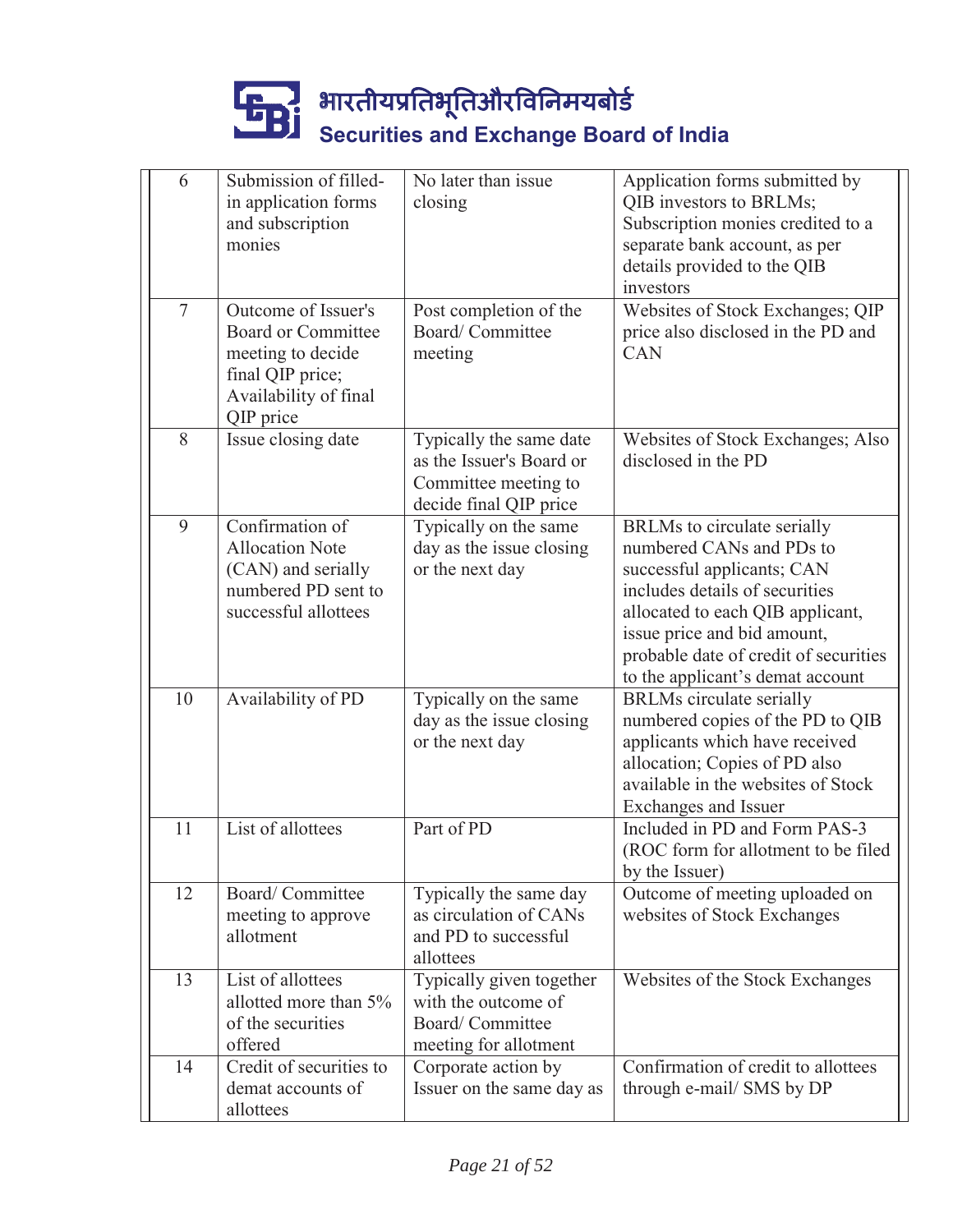

भारतीयप्रतिभूतिऔरविनिमयबोर्ड ू

# **Securities and Exchange Board of India**

|    |                            | approval of allotment or<br>next working day                                                                                        |                                                         |
|----|----------------------------|-------------------------------------------------------------------------------------------------------------------------------------|---------------------------------------------------------|
| 15 | Commencement of<br>trading | Typically, application to<br>the Stock Exchanges is<br>made at the same time as<br>the corporate action for<br>credit of securities | Notices posted on websites of<br><b>Stock Exchanges</b> |

#### **RIGHTS OF INVESTORS**

- **1.** Receive transferable and transmittable equity shares that rank *pari passu* in all respects with the existing equity shares of the Issuer Company.
- **2.** Receive PPD, PD, application form, CAN from the Issuer Company/ Lead Managers.
- **3.** Response to investor queries.
- **4.** All such rights as may be available to a shareholder of a listed public company under the Companies Act, the Memorandum of Association and the Articles of Association.

# **DO's and DON'Ts FOR INVESTORS**

**DO's:**

- **1.** Carefully read through and fully understand the PD, PD, application form, CAN and other issue related documents, and abide by the terms and conditions.
- **2.** Ensure accurate updation of demographic details with depositories including the address, name, investor status, bank account details, PAN, e-mails addresses, contact details etc.
- **3.** Ensure active demat/ broking account before investing, as securities will be allotted in dematerialized form.
- **4.** EnsEnsure valid QIB registration.
- **5.** Provide full and accurate information in duly filled-in application form.
- **6.** Review Stock Exchange website for the outcome of the meeting of the board/ committee of directors of the Issuer, notifying the date of closure of QIP, the final QIP price etc.
- **7.** Submit duly filled-in application forms to Lead Managers along with credit of the subscription monies, which is kept in a separate bank account on or prior to the close of QIP.
- **8.** Provide accurate information and investor details while making any query.

### **DON'Ts**

- **1.** Investors should not sell securities allotted in a QIP during the lock-in period, except on the floor of the Stock Exchanges.
- **2.** Investors should not trade in the securities allotted in a QIP, prior to the receipt of final listing and trading approvals from Stock Exchanges.
- **3.** Investors should not participate in the Issue, if the Investor is not an eligible QIB as defined under Regulation 2(1)(ss) of SEBI ICDR Regulations.
- **4.** Investors should not forward, circulate or distribute the application form, PPD, PD and CAN or any accompanying issue related documents sent to them to any third party.
- **5.** Investors cannot withdraw, modify, cancel or revise their application downwards after the Issue Closing Date.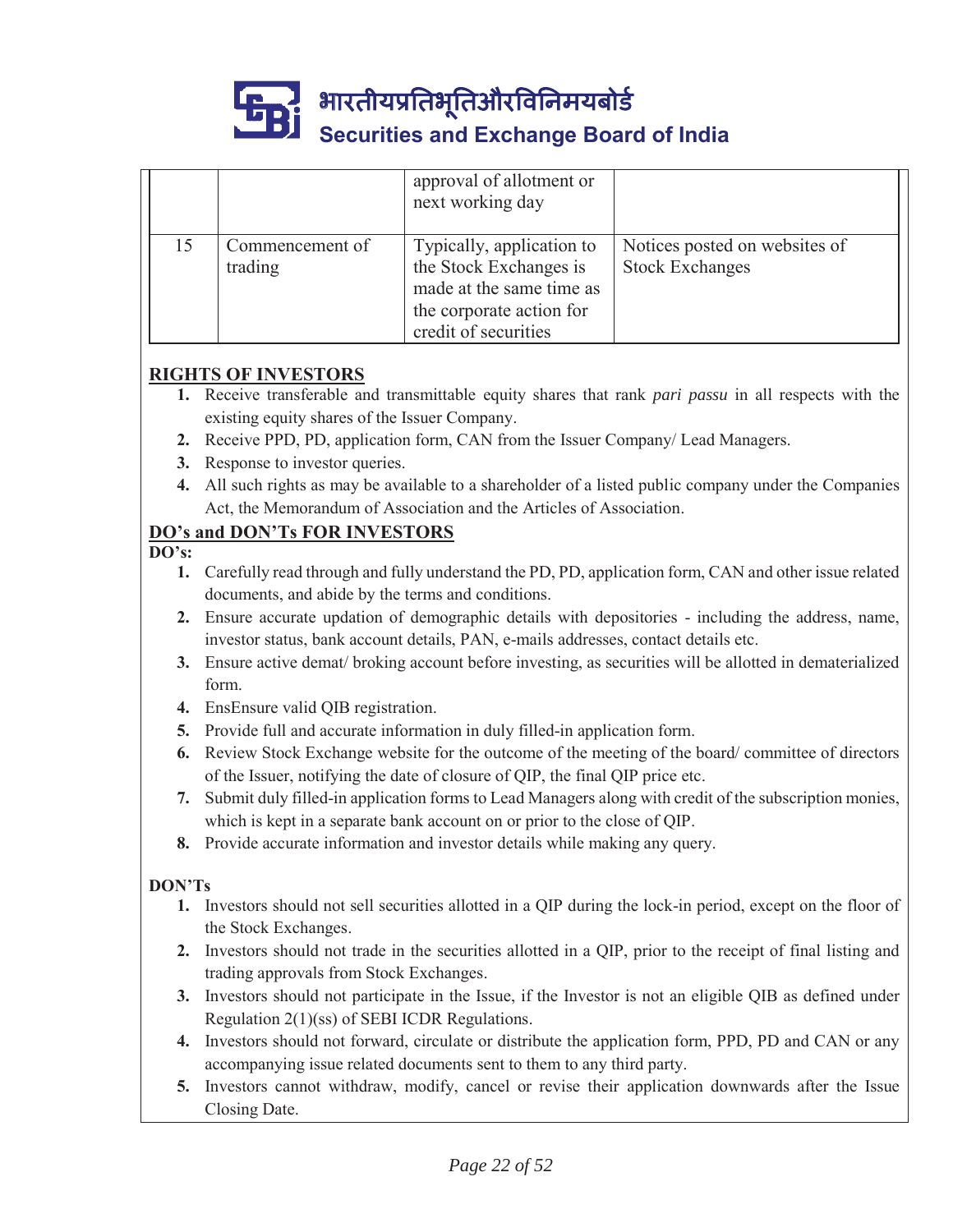

### **TIMELINES FOR RESOLUTION OF INVESTOR GRIEVANCES IN QIPs**

| Sr. No         | <b>Activity</b>                                                                                                                                                                   | No. of calendar days |
|----------------|-----------------------------------------------------------------------------------------------------------------------------------------------------------------------------------|----------------------|
|                | Investor grievance received by the lead manager                                                                                                                                   | T                    |
| $\overline{2}$ | Lead manager to identify the concerned person (company/<br>intermediary) and it shall be endeavoured to forward the<br>grievance to the said person on T day istelf               | $T+1$                |
| 3              | The company/ concerned intermediary to respond to the lead<br>manager with an acceptable reply                                                                                    | X                    |
| $\overline{4}$ | Investor may escalate the pending grievance, if any, to a senior<br>officer of the lead manager of rank of Vice President or above                                                | $T + 21$             |
| 5              | Lead manager, the company/ concerned intermediary/ies and<br>the investor shall exchange between themselves additional<br>information related to the grievance, wherever required | Between T and X      |
| 6              | LM to respond to the investor with the reply                                                                                                                                      | Upto $X+3$           |
| $\tau$         | Best efforts will be undertaken by lead manager to respond to the grievance within T+30                                                                                           |                      |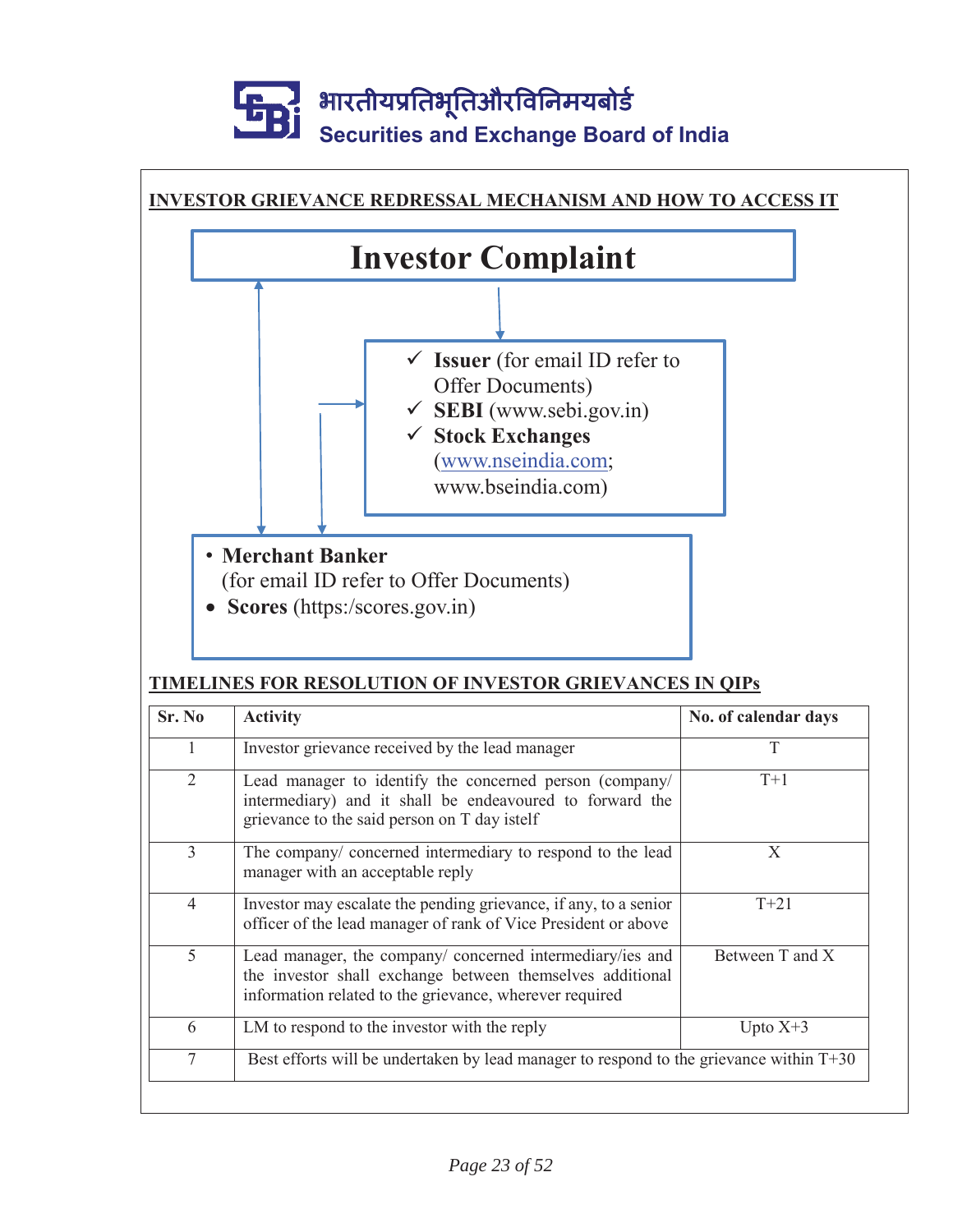#### **Nature of investor grievance for which the aforesaid timeline is applicable**

- 1. Delay in refunds, if any
- 2. Non-allocation/ allotment of securities after receipt of CAN/ payment of application amount
- 3. Non receipt of securities in demat account
- 4. Any other grievance as may be informed from time to time

#### **Mode of receipt of investor grievance**

The following modes of receipt will be considered valid for processing the grievances in the timelines discussed above

- 1. Letter from the investor addressed to the lead manager at its address mentioned in the offer document, detailing nature of grievance, details of application, details of bank account, date of application etc
- 2. E-mail from the investor addressed to the lead manager at its e-mail address mentioned in the offer document, detailing nature of grievance, details of application, details of bank account, date of application etc
- 3. On SEBI Complaints Redress System (SCORES) platform.

#### **Nature of enquiries for which the Lead manager shall endeavour to resolve such enquiries/ queries promptly during the issue period.**

- 1. Process for applying in the QIP and making payments
- 2. Terms of the QIP, allotment methodology, Issue Period, date of allotment, date of listing
- 3. Non-receipt of CANs
- 4. Any other query of similar nature

#### **RESPONSIBILITIES OF INVESTORS**

- **1.** Read the PPD, PD, application form and other issue related literature carefully and fully before investing.
- **2.** Fully understand the terms of investment and timelines involved in the issue process as disclosed in the PPD, PD, application form, and issue related literature.
- **3.** Consult his or her own tax consultant with respect to the specific tax implications arising out of their participation in the issue.
- **4.** Provide full and accurate information in the application form as maybe required while making an application and when making investor grievances; Also keep records of the same.
- **5.** Ensure active demat/ broking account before investing.
- **6.** Applications using third party bank accounts are liable for rejection.
- **7.** Shareholders should ensure to register E-mail Id with the Company or Depository for timely updates on Corporate actions like dividend, Buyback, takeover etc.
- **8.** Keep themselves informed of material developments relating to the company inter alia by checking the company's website or the websites of the Stock Exchanges including for corporate actions like mergers, de-mergers, splits, rights issue, bonus, dividend etc.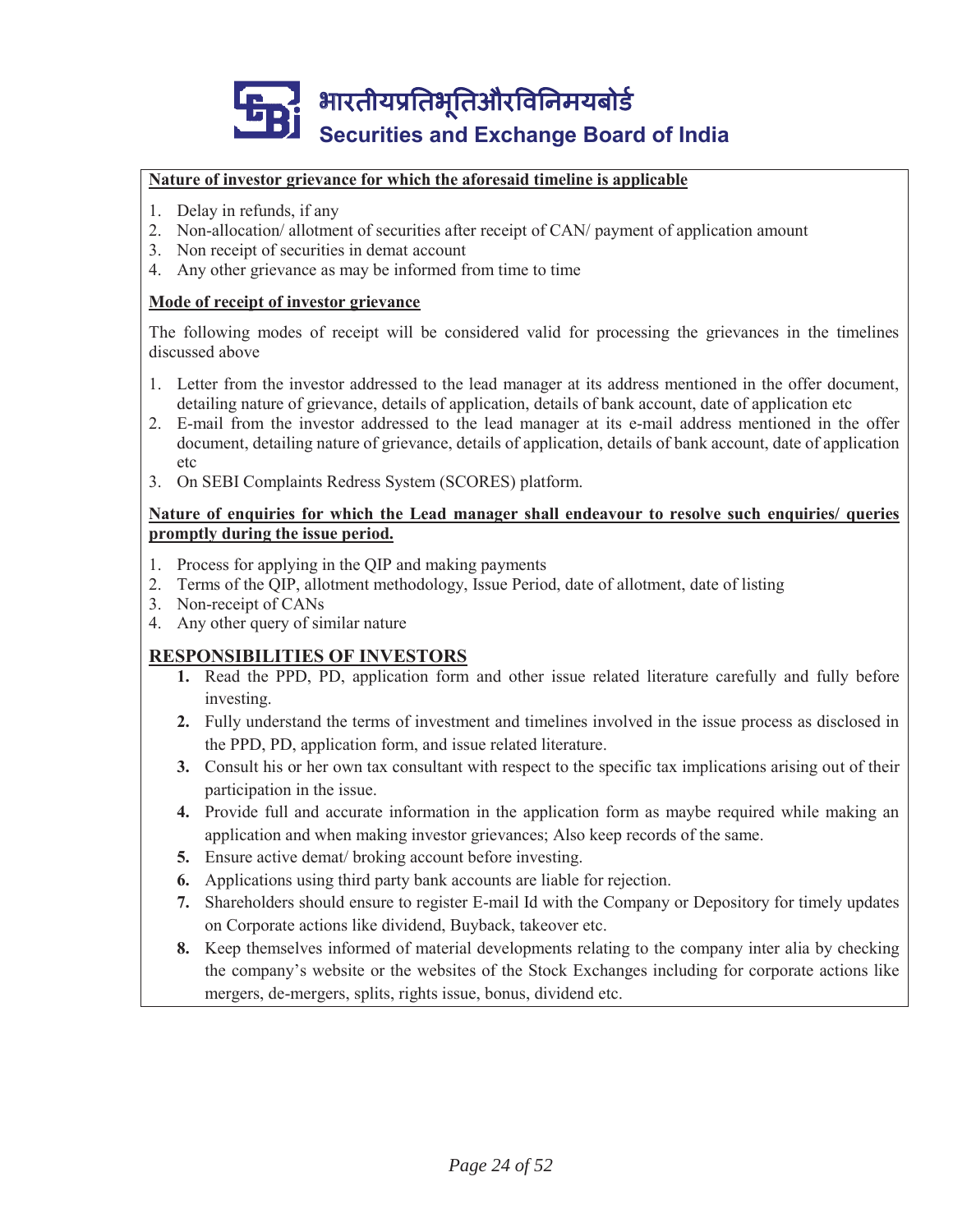

# **INVESTOR CHARTER – PREFENTIAL ISSUE**

### **VISION STATEMENT:**

To continuously earn trust of investors and emerge as solution provider with integrity.

### **MISSION STATEMENT:**

- **1.** Act in investors' best interests by understanding needs and developing solutions.
- **2.** Enhance and customise value generating capabilities and services.
- **3.** Disseminate complete information to investors to enable informed investment decision.

#### **DESCRIPTION OF ACTIVITIES / BUSINESS OF THE ENTITY**

Act as merchant banker/advisor for the transaction

#### **SERVICES PROVIDED FOR INVESTORS**

- **1.** Issuers disclose all matters w.r.t. objects of issue, maximum number of securities etc as stipulated in SEBI Regulations in the explanatory statement attached notice to shareholder
- **2.** Price of the equity shares to be determined as per SEBI Regulations.
- **3.** Information w.r.t. lock-in provisions, considerations payable at the time of allotment, tenor of convertible securities disclosed in the Explanatory Statement
- **4.** Allotment pursuant to the special resolution shall be completed within a period of fifteen days from the date of passing of shareholders resolution.

|                | <b>TIMELINES</b>                                                                                                                                                                                                                                                                                                    |                                                         |                                                                                                    |  |  |
|----------------|---------------------------------------------------------------------------------------------------------------------------------------------------------------------------------------------------------------------------------------------------------------------------------------------------------------------|---------------------------------------------------------|----------------------------------------------------------------------------------------------------|--|--|
| Sr.<br>No.     | <b>Activity</b>                                                                                                                                                                                                                                                                                                     | <b>Timeline for which</b><br>activity takes place       | <b>Information where available</b>                                                                 |  |  |
| 1              | Outcome of the board<br>meeting                                                                                                                                                                                                                                                                                     | 30 mins from<br>completion of board<br>meeting          | Website of Company, Stock<br>Exchanges                                                             |  |  |
| $\overline{2}$ | Advertisement to be made in<br>the principal vernacular<br>language of the district in<br>which the registered office of<br>the company is situated and<br>having a wide circulation in<br>that district and at least once<br>in English language in an<br>English newspaper, having<br>country-wide<br>circulation | 21 days before EGM                                      | Newspapers, website of<br>Company and Stock Exchanges                                              |  |  |
| 3              | Relevant Date for<br>determining preferential issue<br>price                                                                                                                                                                                                                                                        | 30 days prior to the<br>date of shareholder<br>approval | Notice of EGM sent to<br>shareholder and available of<br>website of Company and Stock<br>Exchanges |  |  |
| $\overline{4}$ | Outcome of the board<br>meeting approving allotment                                                                                                                                                                                                                                                                 | 30 mins from<br>completion of board<br>meeting          | Website of Company, Stock<br>Exchanges                                                             |  |  |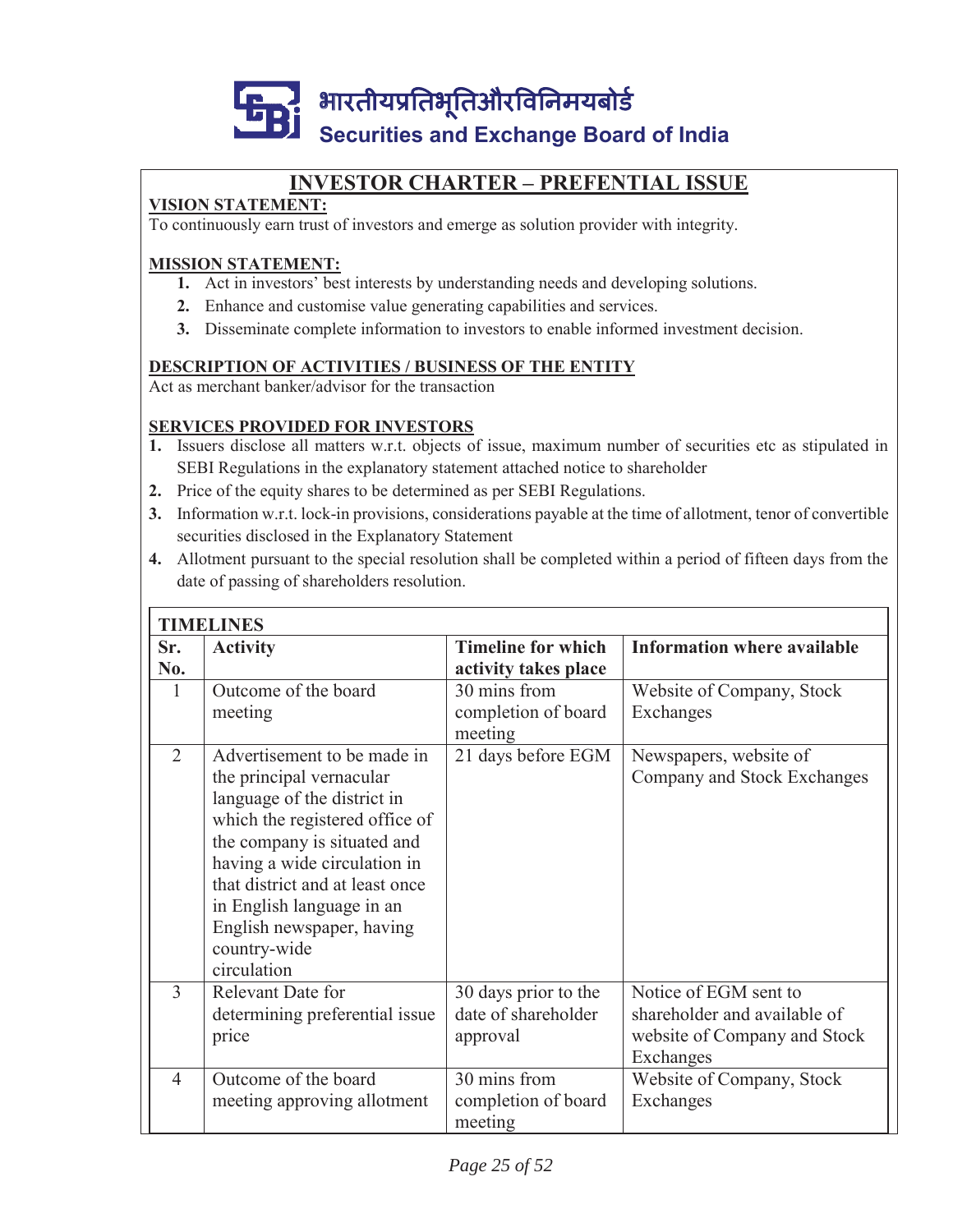

|  | Allotment of Equity shares | within 15 days | Intimation will be sent to all |
|--|----------------------------|----------------|--------------------------------|
|  |                            |                | Investors                      |

#### **RIGHTS OF INVESTORS**

- **1.** Receive the notice and the explanatory statement with the required details about the proposed preferential issue
- **2.** Right to seek clarification in accordance with the grievance redressal mechanism policy of the company
- **3.** Such other rights, as may be available to a shareholder of a listed public company under the Companies Act, the Listing Regulations and the AoA of the Company and other applicable laws

#### **DO's and DON'Ts FOR INVESTORS**

- **1.** Provide correct and factual details as requested by the Issuer for compliance with requirements under Companies, Act, 2013, SEBI ICDR and other relevant rules and regulations.
- **2.** Pay full consideration at the time of allotment in case of equity shares. In case of warrants, pay at least 25% of the consideration at the time of allotment
- **3.** Not delay in making the payments.
- **4.** Ensure that payment is done only from the allottee's bank account.

### **INVESTOR GRIEVANCE REDRESSAL MECHANISM AND HOW TO ACCESS IT**

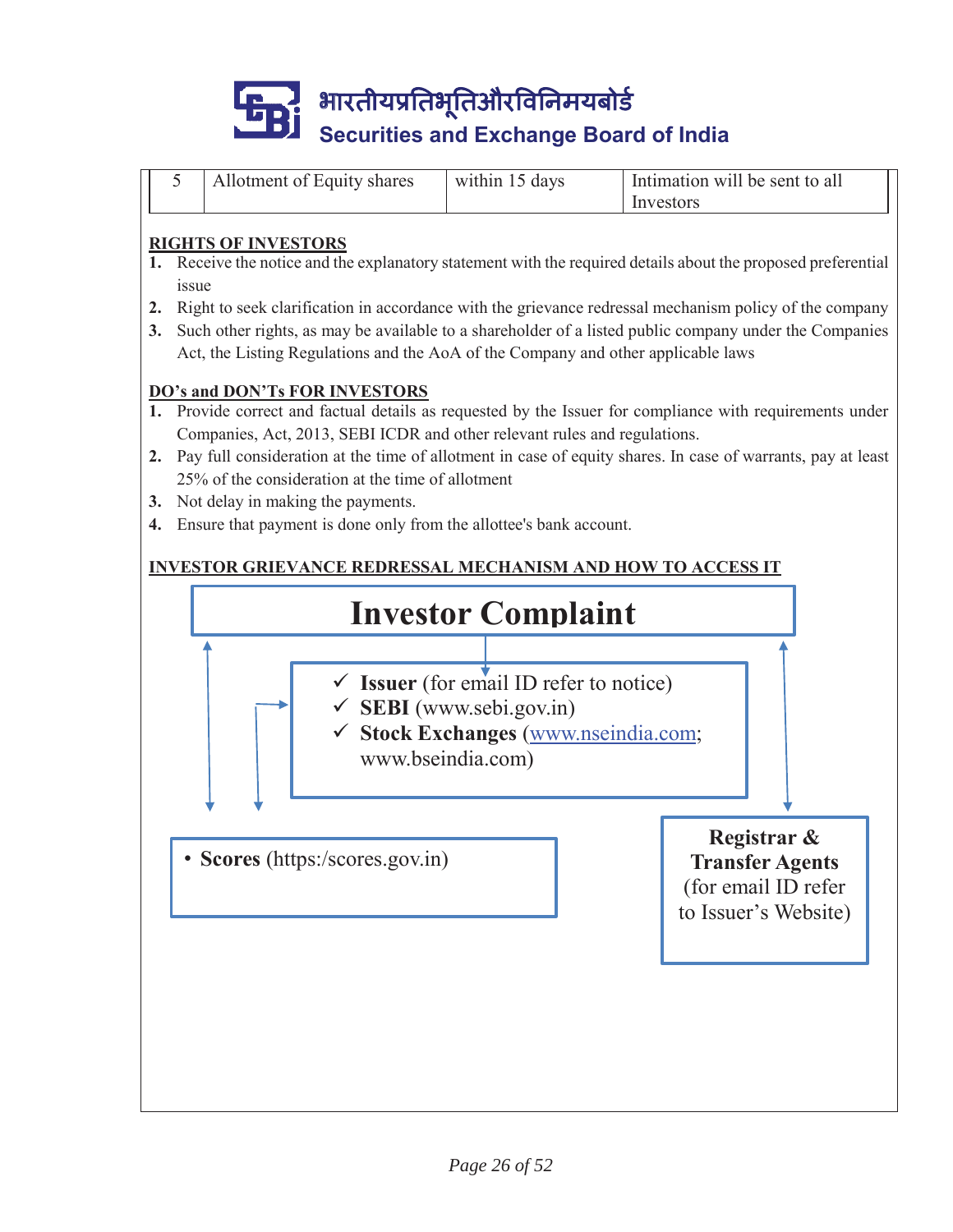#### **TIMELINES FOR RESOLUTION OF INVESTOR GRIEVANCES - PREFERENTIAL ISSUE**

| Sr. No         | <b>Activity</b>                                                                                                                                       | No. of calendar days |
|----------------|-------------------------------------------------------------------------------------------------------------------------------------------------------|----------------------|
|                | Investor grievance received by the Issuer and/or the RTA                                                                                              |                      |
| $\overline{2}$ | The Issuer and/or the RTA to respond to the investor with an<br>acceptable reply                                                                      | $T+10$               |
| 3              | The Issuer and/or the RTA and the investor shall exchange<br>between themselves additional information related to the<br>grievance, wherever required | Between T and $T+10$ |
| $\overline{4}$ | In case any further coordination / information is required by Issuer<br>/ RTA, final response to the investor should be sent                          | Up to $T+20$         |
| 5              | Best efforts will be undertaken by Merchant bank to respond to the grievance within<br>$T+30$                                                         |                      |

**Note:**

#### **It is not mandatory for the Issuer to appoint a Merchant Banker or any other entity as Advisor or Arranger for the Preferential Issue and even if appointed, they are NOT involved in the entire process of Issuance. Hence the Investors will have to take up their grievance/s directly with the Company AND /OR RTAs.**

#### **Nature of investor grievance for which the aforesaid timeline is applicable**

- **1.** Delay in refunds, if any
- **2.** Non-receipt of notice or other relevant communication
- **3.** Non receipt of securities in demat account
- **4.** Any other grievance as may be informed from time to time

#### **Mode of receipt of investor grievance**

The following modes of receipt will be considered valid for processing the grievances in the timelines discussed above

- **1.** Letter from the investor addressed to the merchant bank at its address mentioned in any relevant communication, detailing nature of grievance, details of application, details of bank account, date of application etc
- **2.** E-mail from the investor addressed to the merchant bank at its e-mail address mentioned in the in the notice or any other relevant communication, detailing nature of grievance, details of application, details of bank account, date of application etc
- **3.** On SEBI Complaints Redress System (SCORES) platform.

### **Nature of enquiries for which the Merchant bank/Advisor/ Arranger shall endeavour to resolve such enquiries/ queries promptly during the issue period.**

- **1.** Process for applying in the issue and making payments
- **2.** Terms of the issue, pricing, allotment methodology, issue period, date of allotment, date of listing
- **3.** Any other query of similar nature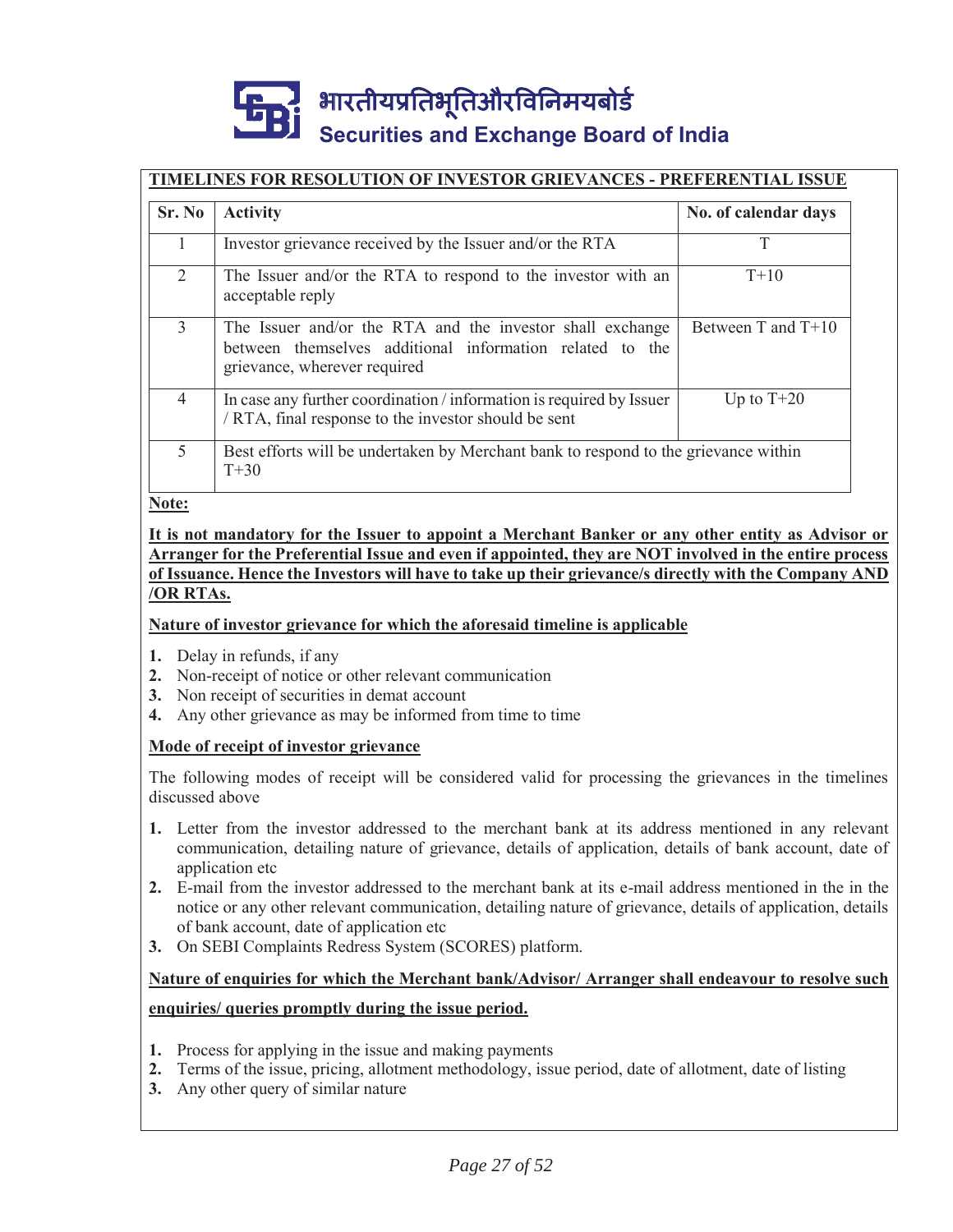### **RESPONSIBILITIES OF INVESTORS**

- **1.** Stockholders should read notice and other related literature carefully.
- **2.** Investor shall comply with regulatory requirement including investment limit under which it is governed for example insurance companies, FPIs, Mutual Funds etc before investing in listed companies.
- **3.** Investor shall obtain required approval, if any before making investment
- **4.** Investors should fully understand the terms of investment and timelines involved in the issue process as disclosed in the offer document, application form, and issue related literature.
- **5.** Investor to confirm and ensure that it is not directly or indirectly, debarred from accessing the capital market or have been restrained by any regulatory authority from directly or indirectly acquiring the Equity Shares.
- **6.** Investor to confirm that it is not declared as wilful defaulter as per RBI circular.
- **7.** Investor shall transfer subscription money to Company in reasonable time to ensure allotment get completed in 15 days from the date of special resolution.
- **8.** Investor should consult his or her own tax consultant with respect to the specific tax implications arising out of their participation in the issue.
- **9.** Investors should provide full and accurate information in the application form as maybe required while making an application and keep records of the same.
- **10.** Shareholders should ensure to register E-mail Id with the Company or Depository for timely updates on Corporate actions like dividend, Buyback, Takeover etc.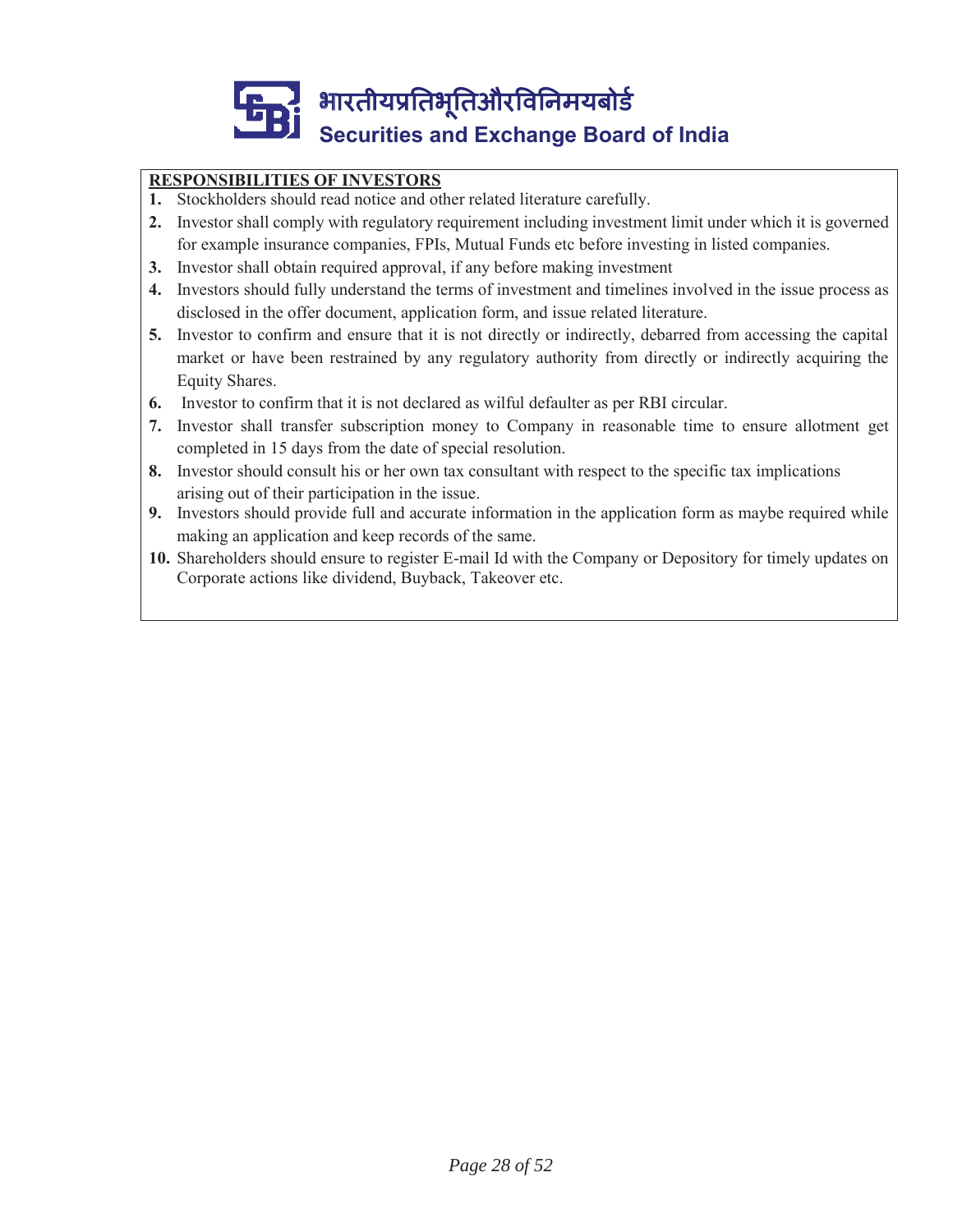

# **INVESTOR CHARTER- SME IPOs & FPOs (including OFS)**

### **VISION STATEMENT:**

To continuously earn trust of investors and emerge as solution provider with integrity.

#### **MISSION STATEMENT:**

- **1.** Act in investors' best interests by understanding needs and developing solutions.
- **2.** Enhance and customise value generating capabilities and services.
- **3.** Disseminate complete information to investors to enable informed investment decision.

#### **DESCRIPTION OF ACTIVITIES / BUSINESS OF THE ENTITY**

#### **IPOs & FPOs for SME – Act as a Merchant Banker to the Issuer / Selling Shareholder**

#### **DETAILS OF SERVICES PROVIDED TO INVESTORS**

- **1.** Upload Draft Offer Document on Stock Exchange (s) / Lead Managers Website. and also upload RHP/Prospectus SEBI / Stock Exchanges / Lead Managers Website
- **2.** Disclose a summary statement in draft offer document of price performance of immediately preceding past 10 public issues handled by lead managers in the current and two immediately preceding financial years
- **3.** Disclose on lead managers' website the track record of the performance of the public issues managed by them for a period of three financial years from the date of listing for each public issue managed by the Lead Manager
- **4.** Publish details of anchor investor allocation on the website of stock exchanges before the issue opens for public subscription.
- **5.** Keep Issue Open for a Period of 3 working days (extendable up to maximum 10 working days)
- **6.** Ensure material contracts and documents are available for inspection as per details in Offer Document
- **7.** If floor price or price band not disclosed in the red herring prospectus, publish price band advertisement in newspaper at least two working days before the opening of the issue and upload on SEBI / Stock Exchanges Website
- **8.** Ensure the relevant financial ratios are disclosed in the price band announcement and pre-filled application forms are available on the websites of the stock exchange(s).
- **9.** Listing and the commencement of trading of the Equity Shares on the Stock Exchanges within six Working Days of the Offer Closing Date or such other time as may be prescribed by SEBI.
- **10.** Publish advertisement details of subscription, basis of allotment, date of credit of specified securities and date of filing of listing application, etc. within ten days from the date of completion of the each activity.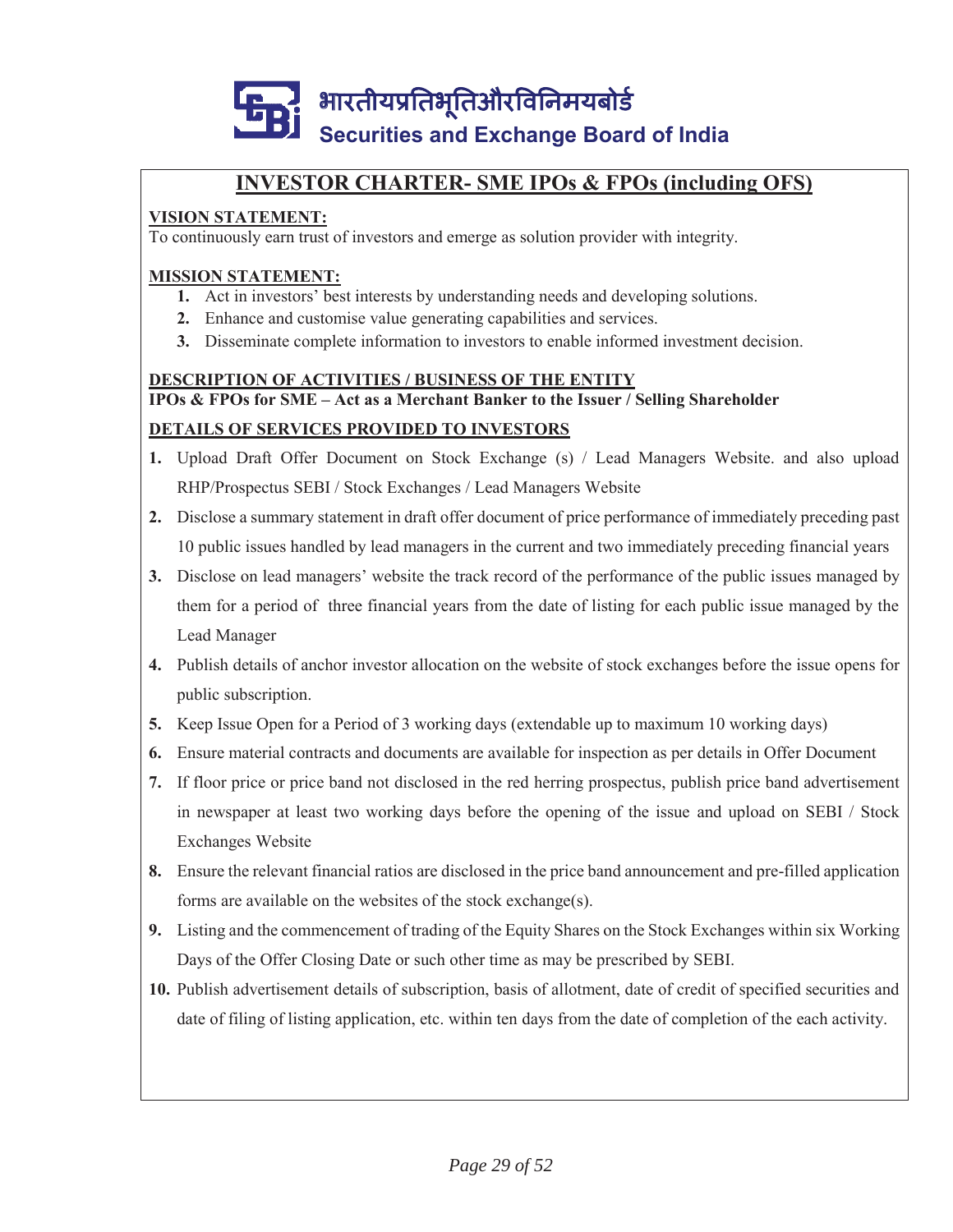| <b>TIMELINES - SME IPOs &amp; FPOs (including OFS)</b> |                                                                      |                                                   |                                                                                   |  |
|--------------------------------------------------------|----------------------------------------------------------------------|---------------------------------------------------|-----------------------------------------------------------------------------------|--|
| <b>Sr. No.</b>                                         | <b>Activity</b>                                                      | <b>Timeline for which</b><br>activity takes place | <b>Information where available</b>                                                |  |
| $\mathbf{1}$                                           | Filing of draft offer<br>document by company                         | $\theta$                                          | Websites of SEBI, Stock<br>Exchanges, Lead Managers                               |  |
| $\overline{2}$                                         | Details of anchor<br>investors allocation                            | 1 day before issue<br>opening date                | Stock Exchanges website                                                           |  |
| $\overline{3}$                                         | Issue opening date                                                   | 3 working days after<br>filing RHP with RoC       | Stock Exchanges website                                                           |  |
| $\overline{4}$                                         | Availability of<br>application forms                                 | Till issue closure date                           | Stock Exchanges website                                                           |  |
| 5                                                      | Availability of material<br>documents for<br>inspection by investors | Till issue closure date                           | Address given in Offer Document                                                   |  |
| 6                                                      | Availability of General<br><b>Information Document</b>               | Till issue closure date                           | LM website and stock exchange<br>website                                          |  |
| $\overline{7}$                                         | Price Band<br>Advertisement                                          | 2 working days prior to<br>issue opening date     |                                                                                   |  |
| 8                                                      | Delay in unblocking<br><b>ASBA</b> Accounts                          | More than 4 working<br>days                       | Compensation to investor $\omega$ Rs.<br>100/day by intermediary causing<br>delay |  |
| 9                                                      | Advertisement on<br>subscription and basis<br>of allotment           | Within 10 days                                    | Newspaper advertisement                                                           |  |
| 10                                                     | Allotment status and<br>allotment advice                             | Completion of basis of<br>allotment               | By email / post                                                                   |  |

### **RIGHTS OF INVESTORS**

- **1.** Investors can request for a copy of the offer document and / or application form and the same shall be provided by the issuer/ Lead Manager(s).
- **2.** Retail investors are allowed to cancel their bids before issue closing date. Institutional and Noninstitutional investors are allowed to modify and only upward revise their bids during the period the issue is open.
- **3.** In case of any delay in unblocking of amounts in the ASBA Accounts (including amounts blocked through the UPI Mechanism) exceeding four working days from the offer closing date, the Bidder shall be compensated at a uniform rate of ₹ 100 per day for the entire duration of delay exceeding four working days from the offer closing date, by the intermediary responsible for causing such delay in unblocking.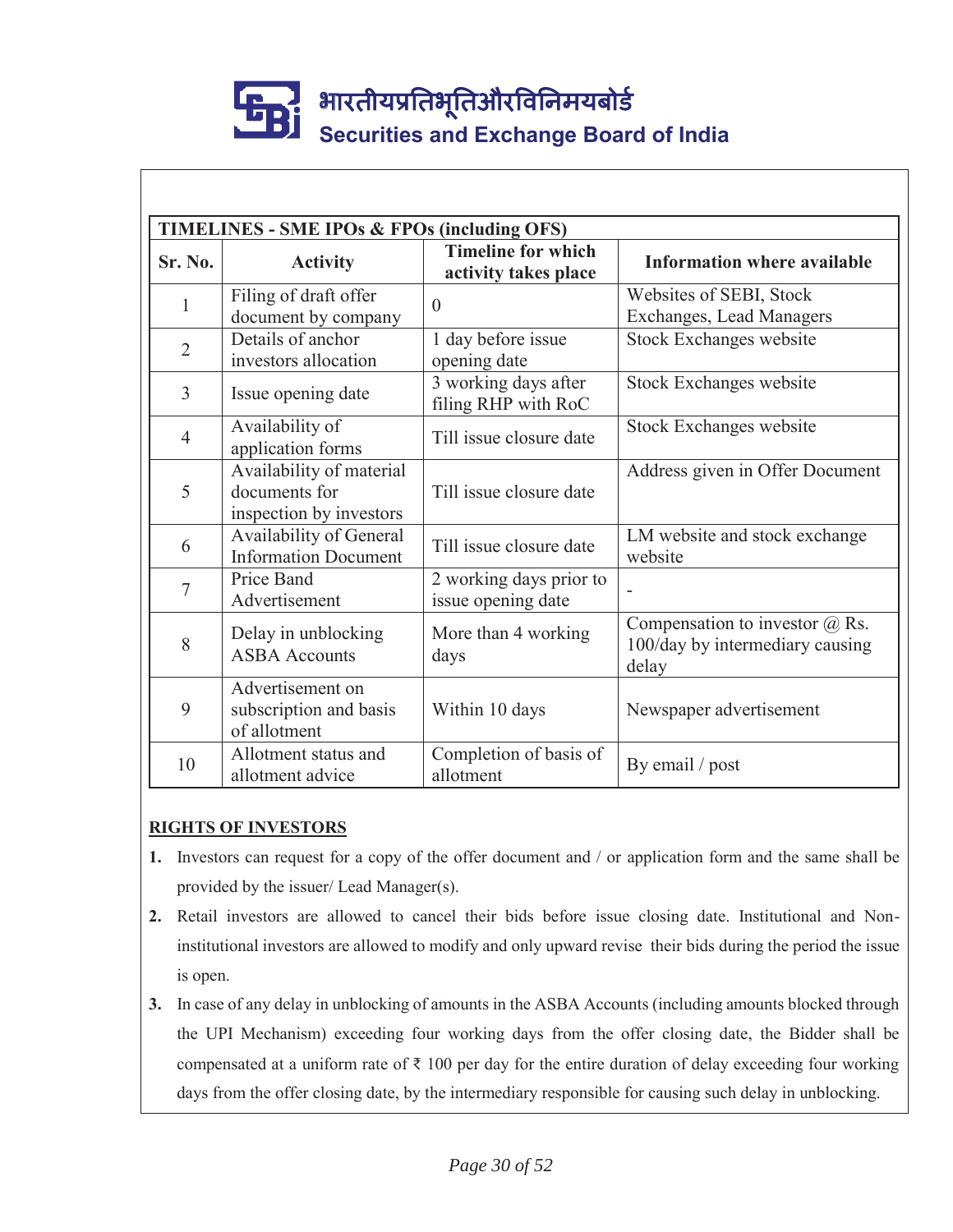- **4.** Investors get email and sms messages w.r.t. allotment status and allotment advice is sent in through email / physical to successful allottees post completion of basis of allotment.
- **5.** If allotted shares, all Rights as a Shareholder (as per Offer Document)

### **DOS AND DON'TS FOR THE INVESTORS**

### **Dos**

- **1.** Check Eligibility in the RHP and under applicable law, rules, regulations, guidelines and approvals.
- **2.** Submission of Bids only ASBA (other than Anchor Investors) Read all the instructions carefully and complete the Bid cum Application Form, as the case may be, in the prescribed form
- **3.** Ensure that your Bid cum Application Form bearing the stamp of a Designated Intermediary is submitted to the Designated Intermediary at the Bidding Centre within the prescribed time
- **4.** Ensure that you have funds equal to the Bid Amount in the ASBA Account maintained with the SCSB, before submitting the ASBA Form to any of the Designated Intermediaries
- **5.** Ensure that the name(s) given in the Bid cum Application Form is/are exactly the same as the name(s) in which the beneficiary account is held with the Depository Participant
- **6.** Ensure that the Bidder's depository account is active, the correct DP ID, Client ID, the PAN, UPI ID, if applicable, are mentioned in their Bid cum Application Form and that the name of the Bidder, the DP ID, Client ID, the PAN and UPI ID, if applicable, entered into the online IPO system of the Stock Exchanges by the relevant Designated Intermediary, as applicable, matches with the name, DP ID, Client ID, PAN and UPI ID, if applicable, available in the Depository database

### **Don'ts**

- **1.** Do not Bid for lower than the minimum Bid size
- **2.** Do not submit the Bid for an amount more than funds available in your ASBA account
- **3.** If you are a Retail bidder and are using UPI mechanism, do not submit more than one ASBA Form for each UPI ID
- **4.** Do not submit incorrect details of the DP ID, Client ID, PAN and UPI ID
- **5.** Do not submit a Bid/revise a Bid Amount, with a price less than the Floor Price or higher than the Cap Price
- **6.** Do not withdraw your Bid or lower the size of your Bid (in terms of quantity of the Equity Shares or the Bid Amount) at any stage, if you are a QIB or a Non-Institutional Bidder. Retail Individual Bidders can revise or withdraw their Bids on or before the Bid/ Offer Closing Date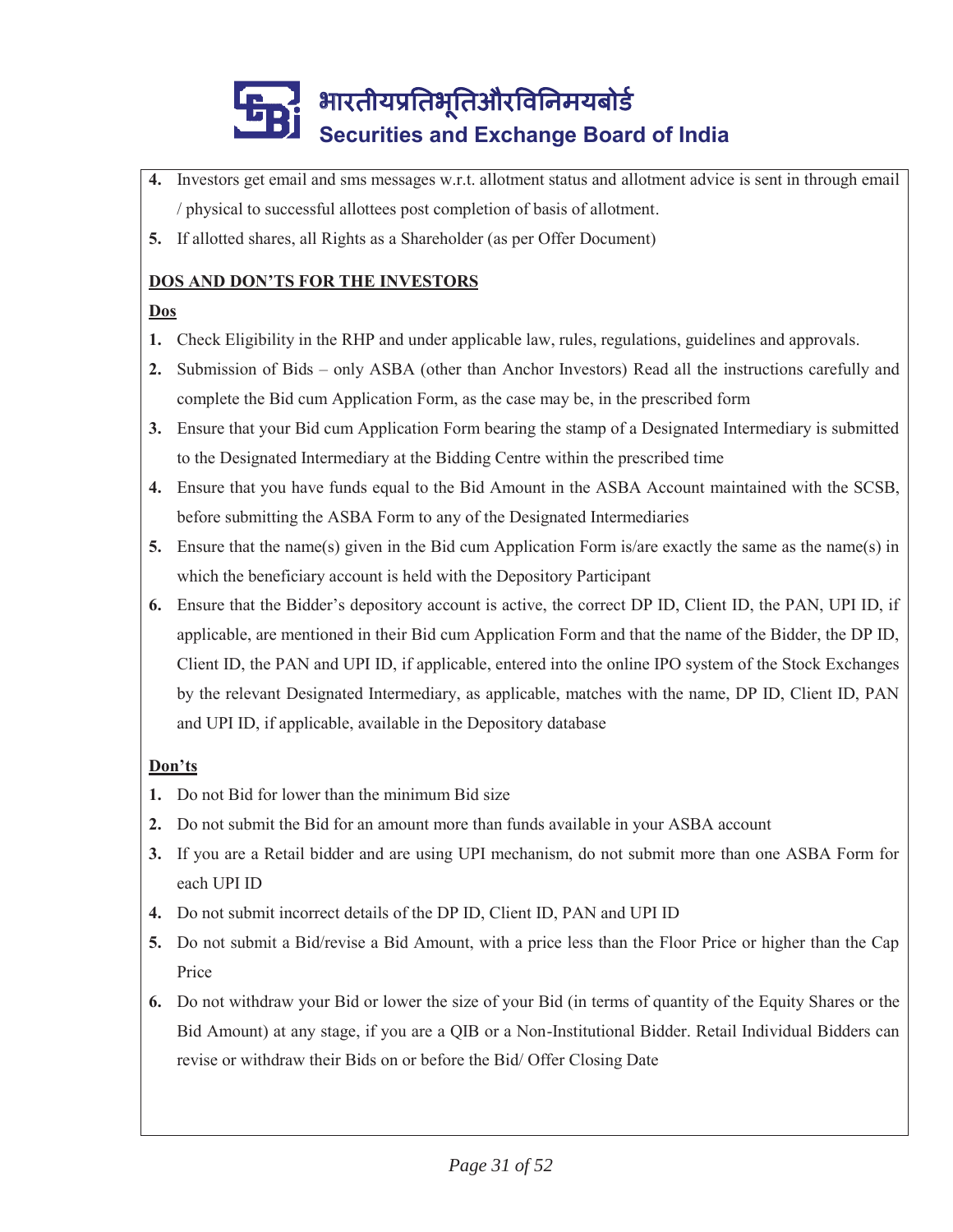

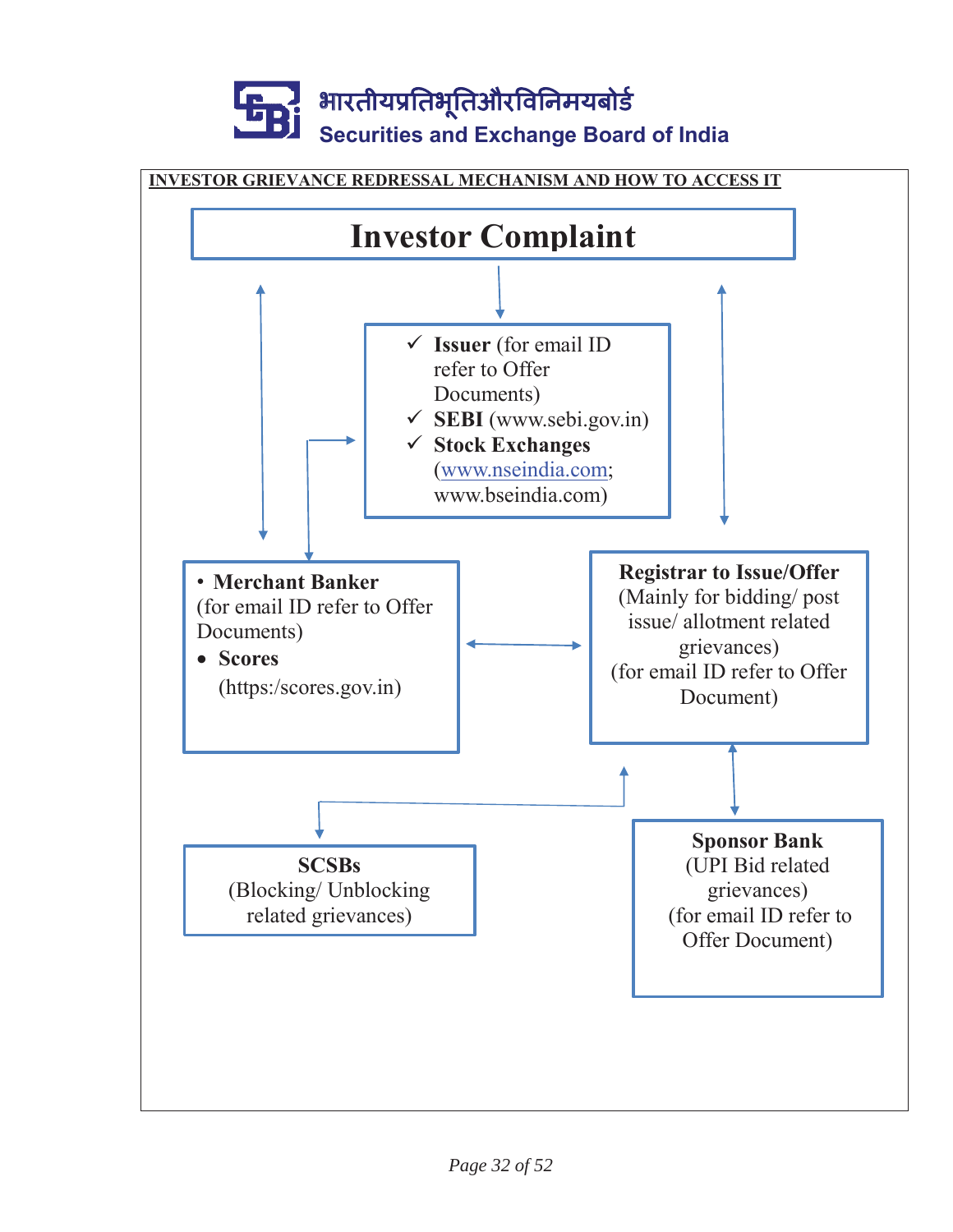#### **TIMELINES FOR RESOLUTION OF INVESTOR GRIEVANCES IN IPOs /FPOs)**

| Sr. No         | <b>Activity</b>                                                                                                                                                          | No. of<br>calendar days |
|----------------|--------------------------------------------------------------------------------------------------------------------------------------------------------------------------|-------------------------|
|                | Investor grievance received by the lead manager                                                                                                                          | T                       |
| 2              | Manager to the offer to identify the concerned intermediary and it shall be<br>endeavoured to forward the grievance to the concerned intermediary/ies on<br>T day itself | $T+1$                   |
| 3              | The concerned intermediary/ies to respond to the lead manager with an<br>acceptable reply / proof of resolution                                                          | X                       |
| 5              | Lead manager, the concerned intermediary/ies and the investor shall<br>exchange between themselves additional information related to the<br>grievance, wherever required | Between T and<br>X      |
| $\overline{4}$ | LM to reply to the investor with the reply / proof of resolution                                                                                                         | $X+3$                   |
| 5              | Best efforts will be undertaken by lead manager to resolve the grievance within $T+30$                                                                                   |                         |

#### **Nature of investor grievance for which the aforesaid timeline is applicable**

- **1.** Delay in unblocking of funds
- **2.** Non allotment / partial allotment of securities
- **3.** Non receipt of securities in demat account
- **4.** Amount blocked but application not bid
- **5.** Application bid but amount not blocked
- **6.** Any other nature as may be informed from time to time

#### **Mode of receipt of investor grievance**

The following modes of receipt will be considered valid for processing the grievances in the timelines discussed above

- **1.** Letter from the investor addressed to the lead manager at its address mentioned in the offer document, detailing nature of grievance, details of application, details of bank account, date of application etc
- **2.** E-mail from the investor addressed to the lead manager at its e-mail ID mentioned in the offer document, detailing nature of grievance, details of application, details of bank account, date of application etc
- **3.** On SEBI Complaints Redress System (SCORES) platform.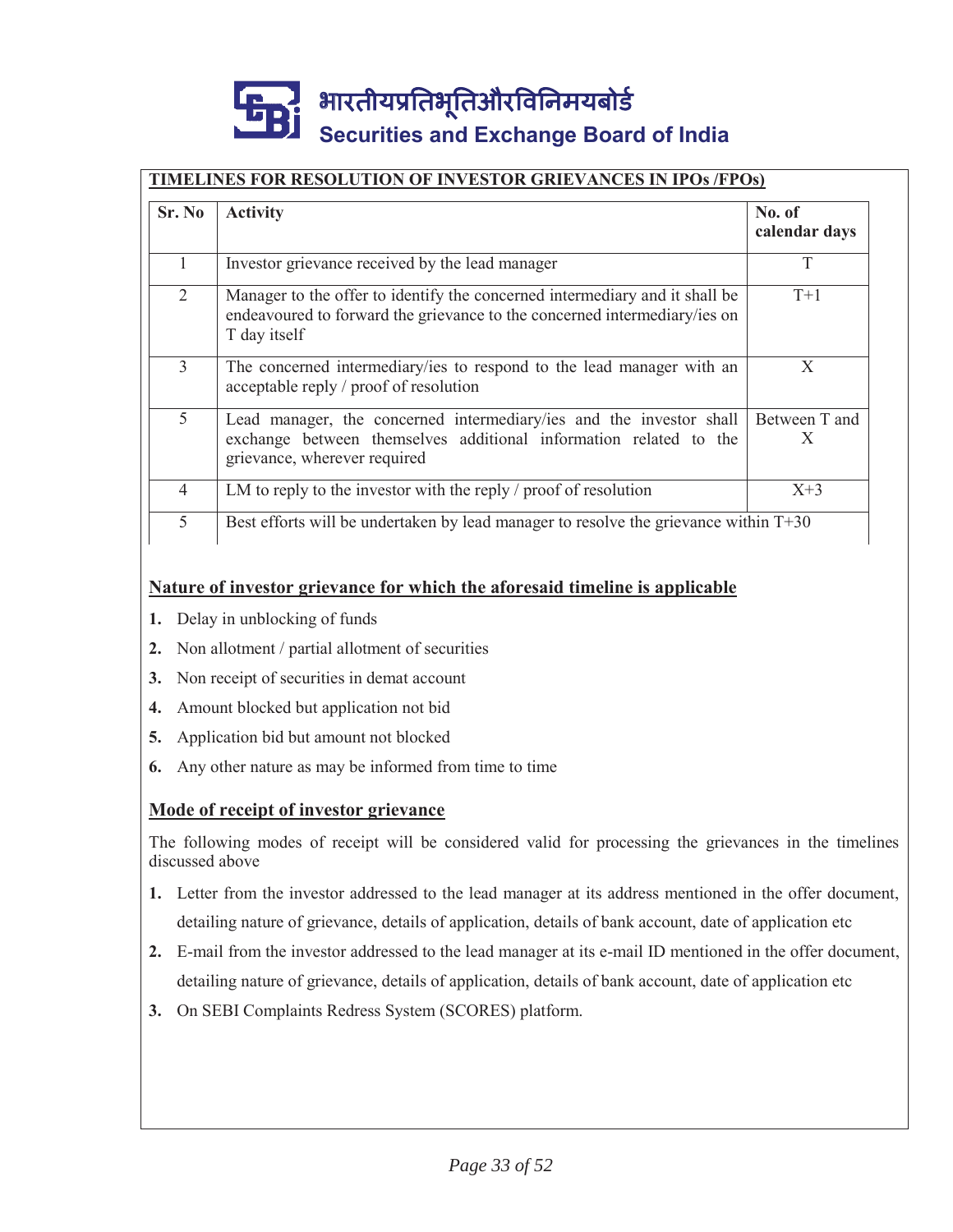#### **Nature of enquiries for which the lead manager shall respond to / escalated promptly**

- **1.** Availability of application form
- **2.** Availability of offer document
- **3.** Process for participating in the issue / mode of payments
- **4.** List of SCSBs / syndicate members
- **5.** Date of issue opening / closing / allotment / listing
- **6.** Technical setbacks in net-banking services provided by SCSBs / UPI mechanism
- **7.** Any other query of similar nature

#### **RESPONSIBILITIES OF INVESTORS (EXPECTATIONS FROM THE INVESTORS)**

- **1.** Read and understand the terms of offer documents, application form, and issue related literature carefully and fully before investing.
- **2.** Consult own tax consultant with respect to the specific tax implications
- **3.** Provide full and accurate information in the application form as maybe required while making an application and keep records of the same.
- **4.** Ensure active demat/ broking account before investing.
- **5.** Ensure correctness of all Demographic Details Bidder's address, name of the Bidder's father or husband, investor status, occupation, bank account details, PAN and UPI ID
- **6.** Provide full and accurate details when making investor grievances to merchant bankers.
- **7.** ASBA Bidders must provide either (i) the bank account details and authorisation to block funds in their respective ASBA Form, or (ii) the UPI ID (in case of retail investors), as applicable, in the relevant space provided in the ASBA Form. The ASBA Forms that do not contain such details will be rejected. Applications made by retail investors using third party bank account or using third party linked bank account UPI ID are liable for rejection.
- **8.** ASBA Bidders shall ensure that the Bids are made on ASBA Forms bearing the stamp of the Designated Intermediary, submitted at the Bidding Centres only (except in case of electronic ASBA Forms) and the ASBA Forms not bearing such specified stamp are liable to be rejected. Retail investors using UPI Mechanism, shall submit their ASBA Forms with Syndicate Members, Registered Brokers, RTA or Depository Participants. ASBA Bidders are also required to ensure that the ASBA Account has sufficient credit balance as an amount equivalent to the full Bid Amount which can be blocked by the SCSB.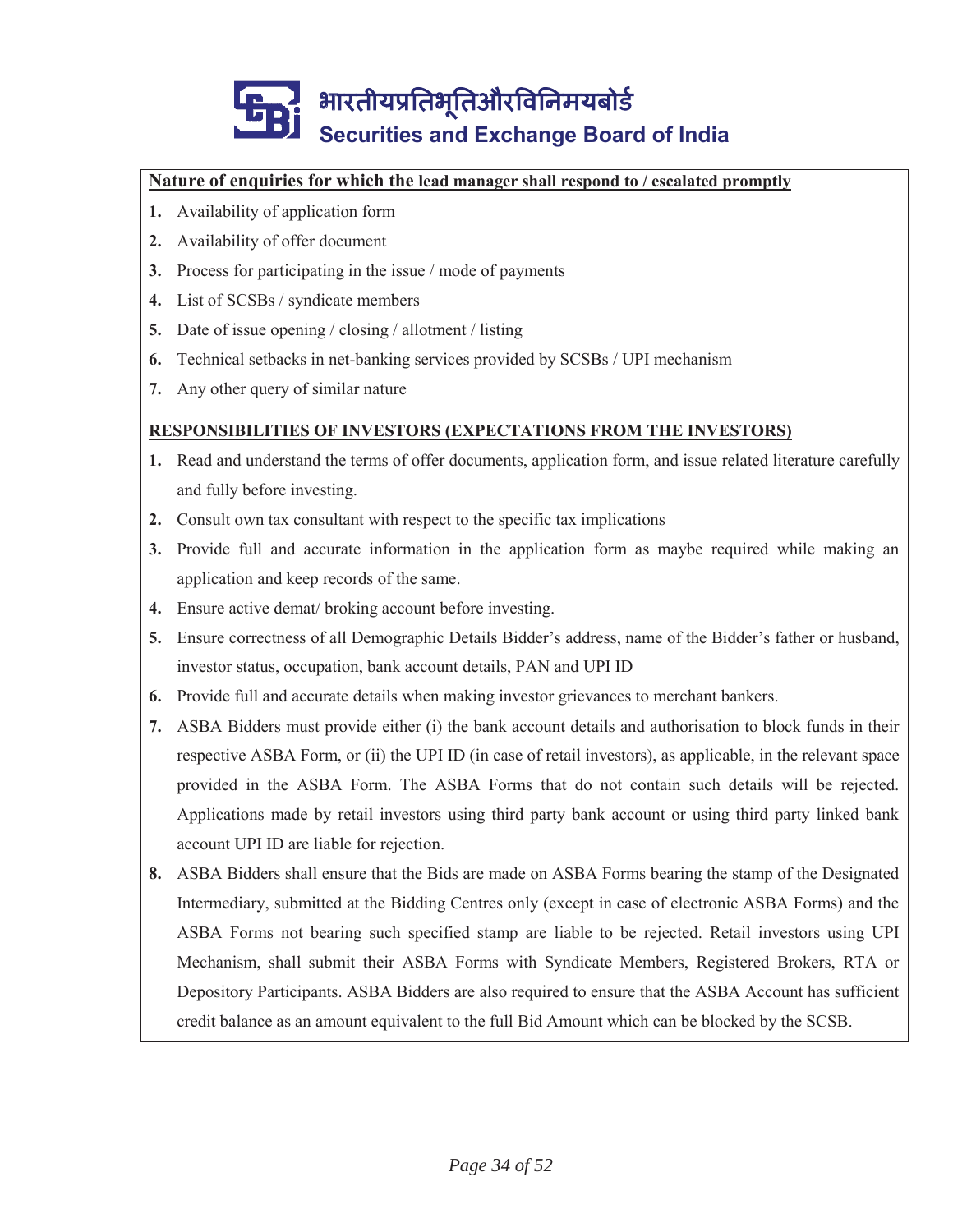

**9.** After the company is listed it has to keep the investors informed of material developments through its page on the stock exchange website including for corporate actions like mergers, de-mergers, splits, rights issue, bonus, dividend etc. Investors should regularly check for such information on the stock exchange website.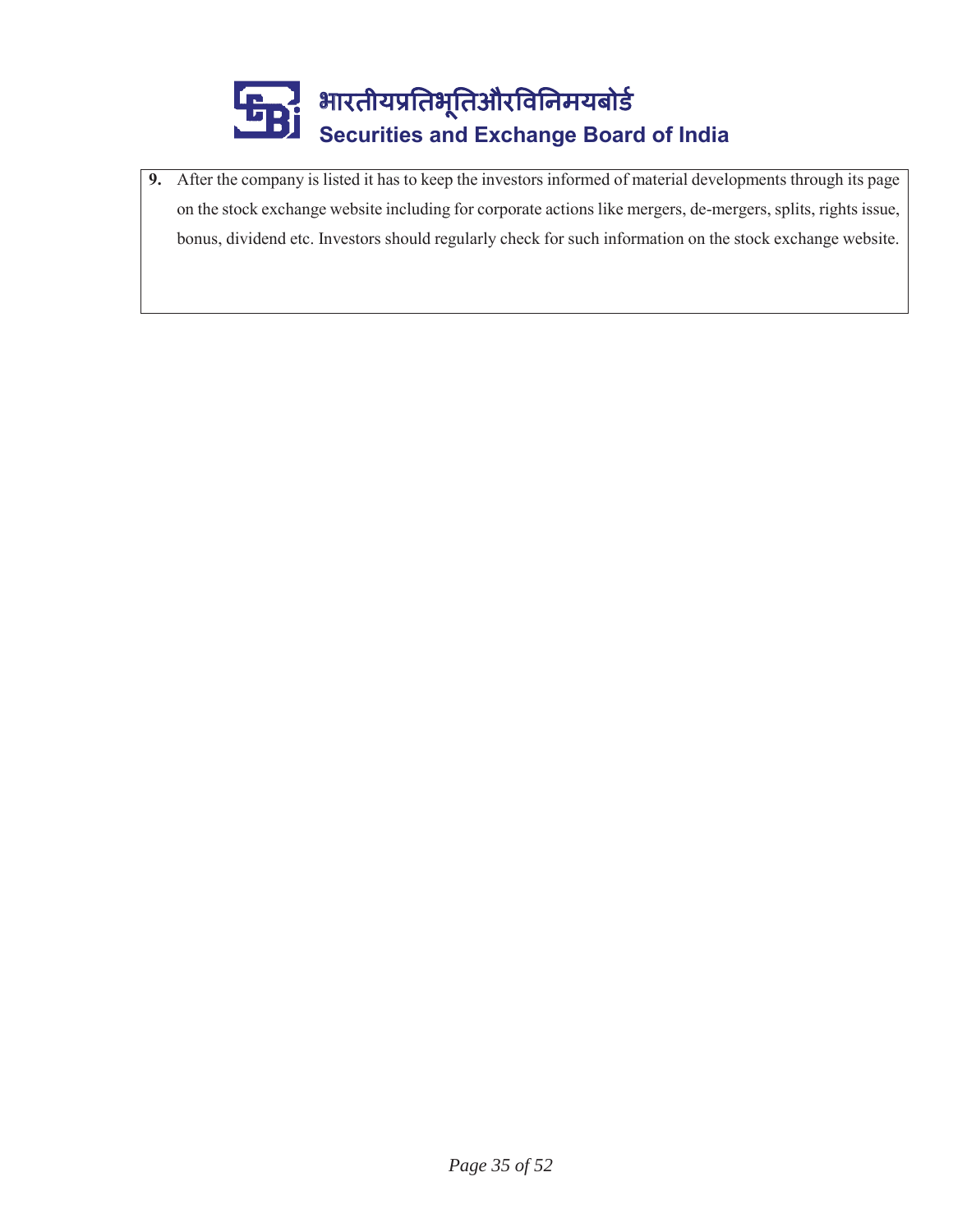

# **INVESTOR CHARTER- BUYBACK OF SECURITIES**

### **VISION STATEMENT:**

To continuously earn trust of investors and emerge as solution provider with integrity.

#### **MISSION STATEMENT:**

- **1.** Act in investors' best interests by understanding needs and developing solutions.
- **2.** Enhance and customise value generating capabilities and services.
- **3.** Disseminate complete information to investors to enable informed investment decision.

#### **DESCRIPTION OF ACTIVITIES / BUSINESS OF THE ENTITY Act as Manager to the Offer of Buyback of securities**.

#### **SERVICES PROVIDED FOR INVESTORS**

- **1.** Advertisement is published in one English National Daily, one Hindi National Daily and one Regional language daily, at the place where the Registered Office of the company is situated;
- **2.** Detailed process and methodology disclosed in the:
	- a. public announcement in case of buyback through open market; and
	- b. Letter of offer along with details of buying broker through which settlement takes place;
- **3.** Physical Shareholders can also participate in the tender offer buyback by submitting documents disclosed in the public announcement and/or letter of offer; Physical Shareholders can participate in the open market buyback after dematerialising their Shares
- **4.** All eligible shareholders may place orders in the Acquisition Window provided by stock exchange, through their respective stock brokers;
- **5.** Post closure, offer closing advertisement is published.

|                | A. TIMELINES - BUYBACK (OPEN MARKET) |                                    |                            |  |  |
|----------------|--------------------------------------|------------------------------------|----------------------------|--|--|
| Sr.            |                                      | Timeline for which activity takes  | <b>Information where</b>   |  |  |
| No.            | <b>Activity</b>                      | place                              | available                  |  |  |
| I.             | Public                               | Within 2 WDs from Board or         | Website of SEBI, Stock     |  |  |
|                | Announcement                         | Shareholder's meeting in which     | Exchanges & Company        |  |  |
|                |                                      | buyback proposal is approved       |                            |  |  |
| $\overline{2}$ | Opening of offer                     | Within 7 WDs from PA               | Website of Stock Exchanges |  |  |
| 3              | Securities bought                    | Daily basis till closure of offer  | Website of Stock Exchanges |  |  |
|                | back                                 |                                    | and Company                |  |  |
| $\overline{4}$ | Closure of offer                     | Earlier of:                        | Website of Stock Exchanges |  |  |
|                |                                      | Six months; or                     |                            |  |  |
|                |                                      | Total buyback size utilised; or    |                            |  |  |
|                |                                      | 50% of total buyback size utilised |                            |  |  |
|                |                                      | and board of directors chooses to  |                            |  |  |
|                |                                      | close                              |                            |  |  |
| 5              | Acceptance of                        | Upon the relevant pay out by Stock | Website of Stock Exchanges |  |  |
|                | <b>Equity Shares</b>                 | Exchanges                          |                            |  |  |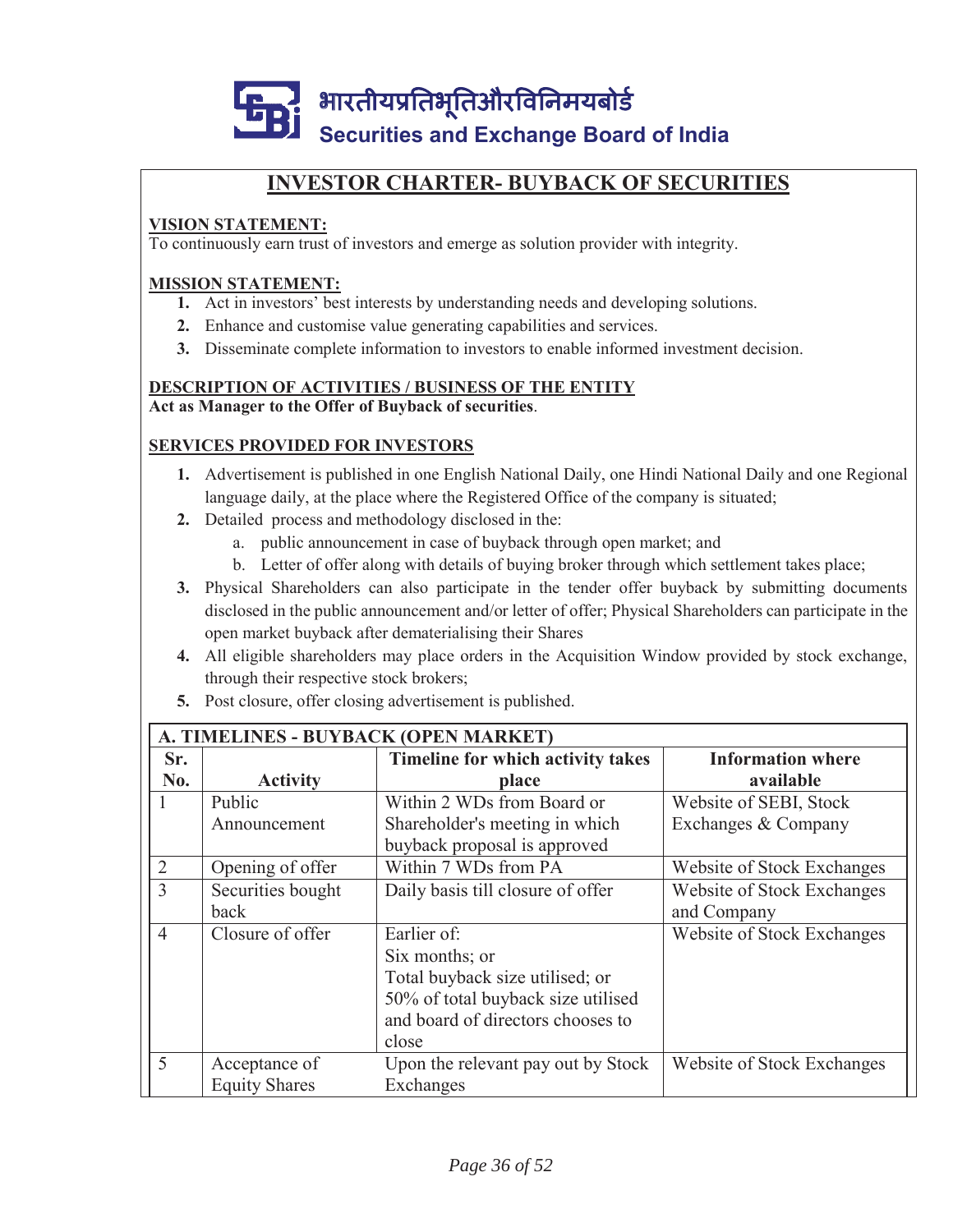| 6              | Verification of<br>acceptances              |                              | Within 15 days from payment date    | <b>NA</b> |                            |
|----------------|---------------------------------------------|------------------------------|-------------------------------------|-----------|----------------------------|
| $\overline{7}$ | Extinguishment of                           | on or before 15th day of the |                                     |           | Website of Stock Exchanges |
|                | security certificates                       |                              | succeeding month but not later than |           | and Company                |
|                |                                             |                              | 7 days of expiry of Buyback Period  |           |                            |
| 8              | Post Offer                                  |                              | Within two working days from        |           | Website of SEBI, Stock     |
|                | Advertisement                               |                              | expiry of buyback period            |           | Exchanges & Company        |
|                |                                             |                              |                                     |           |                            |
|                | <b>B. TIMELINES BUYBACK (TENDER METHOD)</b> |                              |                                     |           |                            |
| Sr.            | <b>Activity</b>                             |                              | Timeline for which activity takes   |           | <b>Information where</b>   |
| No.            |                                             |                              | place                               |           | available                  |
| 1              | <b>Public Announcement</b>                  |                              | Within 2 WDs from Board or          |           | Website of SEBI, Stock     |
|                |                                             |                              | Shareholder's meeting in which      |           | Exchanges & Company        |
|                |                                             |                              | buyback proposal is approved        |           |                            |
| $\overline{2}$ | Dispatch of Final Letter                    |                              | Within 5 WDs from the date of       |           | Website of SEBI, Stock     |
|                | of Offer to Shareholders                    |                              | receipt of observation letter from  |           | Exchanges & Company        |
|                |                                             |                              | <b>SEBI</b>                         |           |                            |
| $\overline{3}$ | Opening of offer                            |                              | Within 5 WDs from the date of       |           | Website of Stock           |
|                |                                             |                              | dispatch .The offer shall be kept   |           | Exchanges                  |
|                |                                             |                              | open for 10 WDs                     |           |                            |
| $\overline{4}$ | Availability of Tender                      |                              | Till the closure of offer           |           | Website of SEBI, Stock     |
|                | form                                        |                              |                                     |           | Exchanges & Company        |
| 5              | Availability of material                    |                              | Till the closure of offer           |           | Address is given in the    |
|                | documents for inspection                    |                              |                                     |           | letter of offer            |
|                | by Shareholders                             |                              |                                     |           |                            |
| 6              | Modification/cancellation                   |                              | Till the closure of offer           |           | <b>NA</b>                  |
|                | of orders and multiple                      |                              |                                     |           |                            |
|                | bids from a single                          |                              |                                     |           |                            |
|                | Eligible Shareholder                        |                              |                                     |           |                            |
| $\tau$         | Closure of offer                            |                              | 10th WDs                            |           | Website of Stock           |
|                |                                             |                              |                                     |           | Exchanges                  |
| 8              | Acceptance and                              |                              | Within 7 WDs                        |           | <b>NA</b>                  |
|                | Settlement of shares                        |                              |                                     |           |                            |
| 9              | Extinguishment of                           |                              | Within 15 days from Acceptance      |           | <b>Website of Stock</b>    |
|                | security certificates                       |                              | date but not later than 7 days of   |           | Exchanges                  |
|                |                                             |                              | expiry of Buyback Period            |           |                            |
|                |                                             |                              |                                     |           |                            |

#### **RIGHTS OF INVESTORS**

- **1.** In case of any grievances relating to the Buyback (including non receipt of the Buyback consideration, share certificate, demat credit, etc.), the Eligible Shareholders can approach either of the Compliance Officer, Manager to the Buyback, Registrar to the Buyback for redressal thereof.
- **2.** Shareholders have rights to inspect the material documents as listed out in the letter of offer during the tendering period.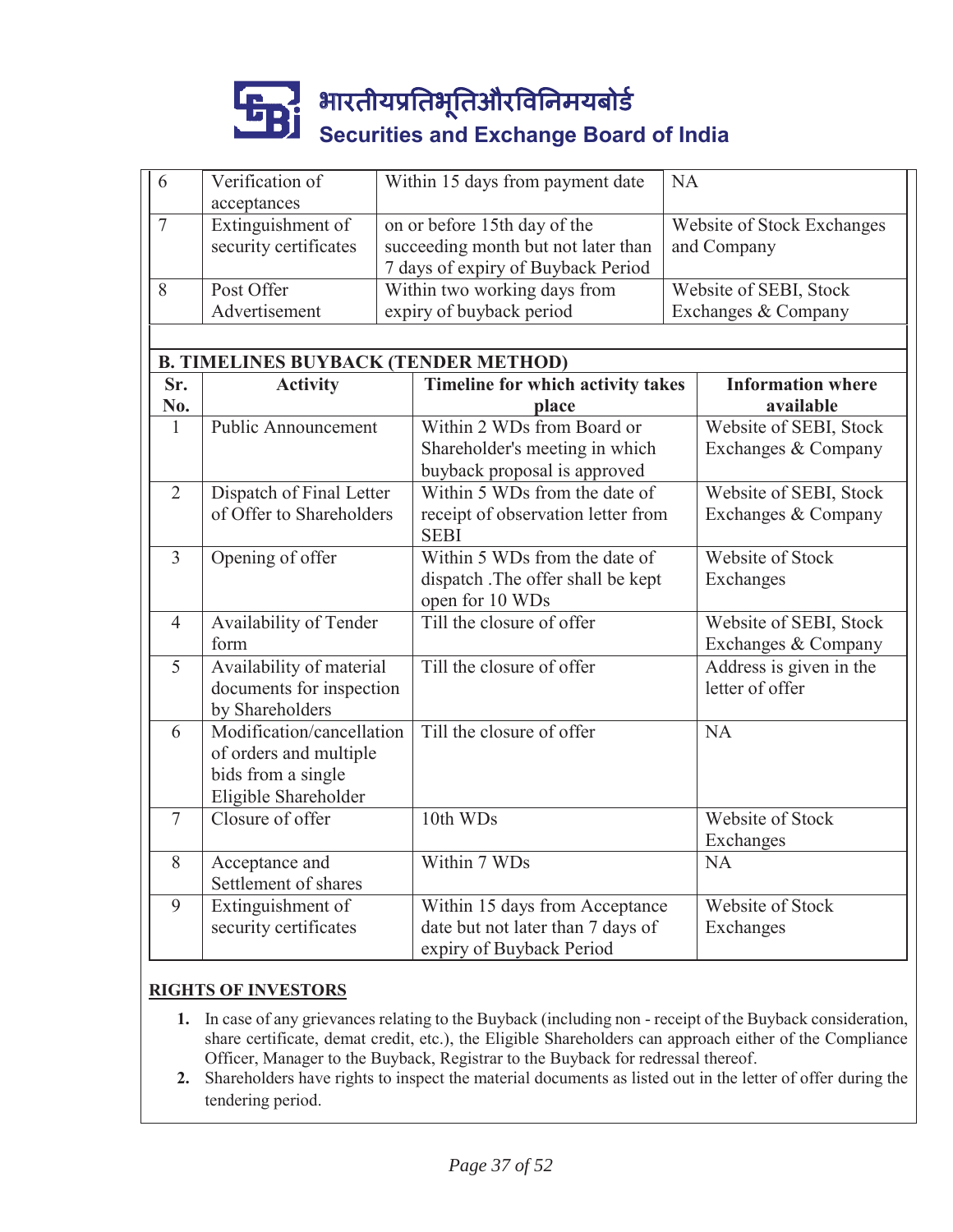

# **DO's and DON'Ts FOR INVESTORS**

#### **Dos**

- **1.** Ensure to submit Tender Forms on time; Eligible Shareholders who desire to tender their Equity Shares in the dematerialized form under the Buyback would have to do so through their respective Seller Member by indicating to their Seller Member the details of Equity Shares they intend to tender under the Buyback.
- **2.** Ensure the demat account and the PAN belong to the same eligible shareholder;
- **3.** In case shares are held in physical Form, shareholder should ensure that the correct share certificates are attached along with the Tender Form
- **4.** Ensure that the signatures registered with the Company and the signature on the Tender Form are the same.

#### **Don'ts**

- **1.** The tender form and other relevant documents should not be sent to the company or to the manager to the buyback.
- **2.** It is not mandatory for eligible shareholders holding and tendering equity shares in demat form to submit the tender form and the Transaction Registration Slip (TRS) given by the Broker on bidding of offer
- **3.** The Equity Shares tendered by Shareholders holding Demat Shares or Physical Shares would be liable to be rejected if the grounds mentioned in Offer Document are not complied with.

# **INVESTOR GRIEVANCE REDRESSAL MECHANISM AND HOW TO ACCESS IT**

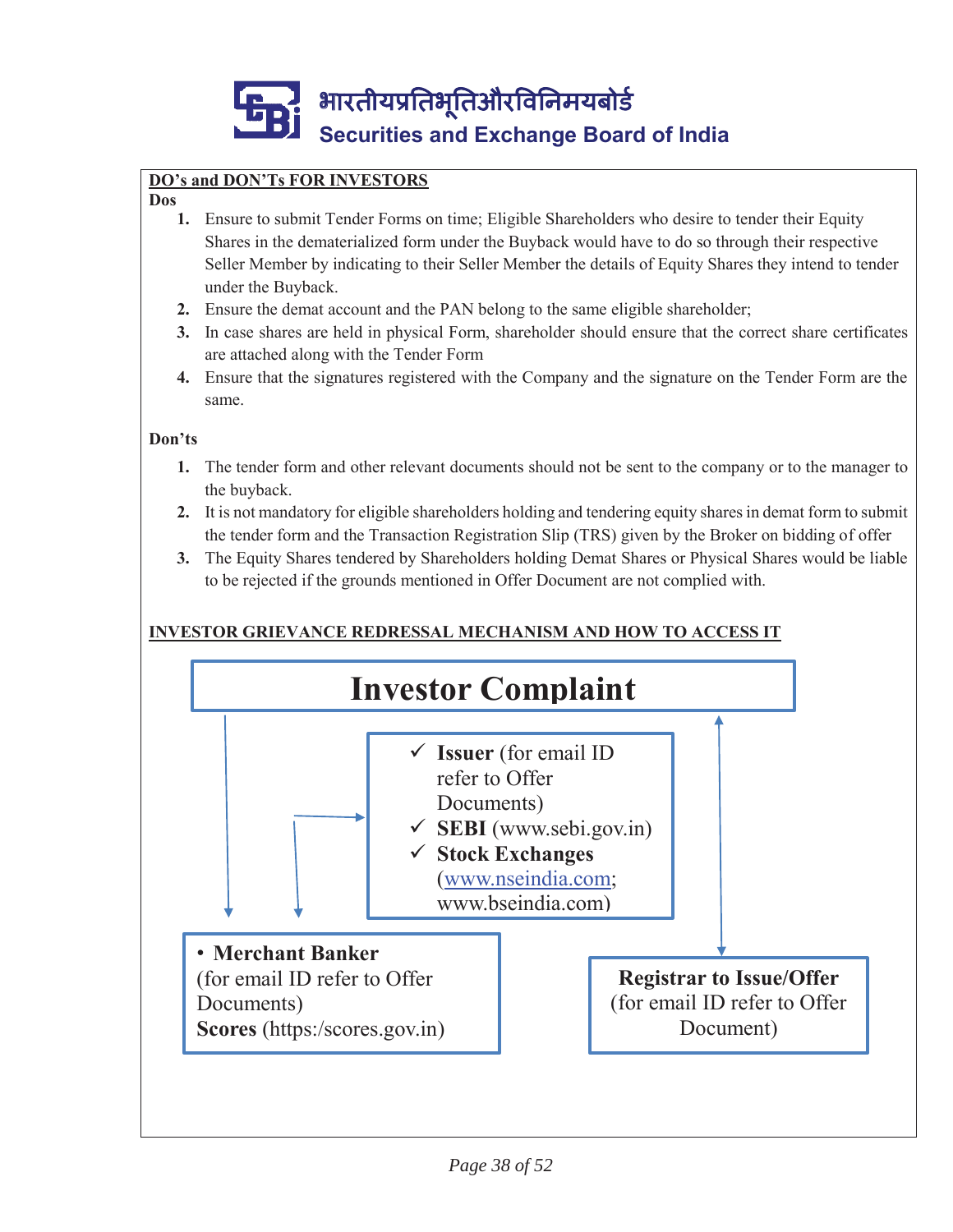### **TIMELINES FOR RESOLUTION OF SHAREHOLDER GRIEVANCES IN BUYBACK**

| Sr. No         | <b>Activity</b>                                                                                                                                                                     | No. of calendar days |  |
|----------------|-------------------------------------------------------------------------------------------------------------------------------------------------------------------------------------|----------------------|--|
| 1              | Shareholder grievance received by the manager to the offer                                                                                                                          | T                    |  |
| $\overline{2}$ | Manager to the offer to identify the concerned intermediary and it<br>shall be endeavoured to forward the grievance to the concerned<br>intermediary/ies on T day itself            | $T+1$                |  |
| 3              | The concerned intermediary/ies to respond to the manager to the<br>offer with an acceptable reply                                                                                   | X                    |  |
| $\overline{4}$ | Shareholder may escalate the pending grievance, if any, to the<br>functional head / head of department of manager to the offer                                                      | $T + 21$             |  |
| 5              | Manager to the offer, the concerned intermediary/ies and the<br>Shareholder shall exchange between themselves additional<br>information related to the grievance, wherever required | Between T and X      |  |
| 6              | Manager to the offer to respond to the Shareholder with the reply                                                                                                                   | $X+3$                |  |
| 7              | Best efforts will be undertaken by manager to the offer to respond to the grievance within<br>$T + 30$                                                                              |                      |  |

#### **Nature of shareholder grievance for which the aforesaid timeline is applicable**

- 1. Delay in receipt of consideration upon acceptance of shares
- 2. Any other grievance as may be informed from time to time

#### **Mode of receipt of shareholder grievance**

The following modes of receipt will be considered valid for processing the grievances in the timelines discussed above

- 1. Letter from the shareholder addressed to the manager to the offer at its address mentioned in the offer document, detailing nature of grievance, details of application, details of bank account, date of application etc
- 2. E-mail from the shareholder addressed to the manager to the offer at its e-mail ID mentioned in the offer document, detailing nature of grievance, details of application, details of bank account, date of application etc
- 3. On SEBI Complaints Redress System (SCORES) platform.

#### **Nature of enquiries for which the Manager to the offer shall endeavour to resolve such enquiries/ queries promptly during the offer period.**

- 1. Availability of Form of acceptance cum acknowledgement
- 2. Availability of offer document
- 3. Process for tendering of shares in the offer
- 4. Date of offer opening/ closing/ acceptance and settlement of shares
- 5. Any other query of similar nature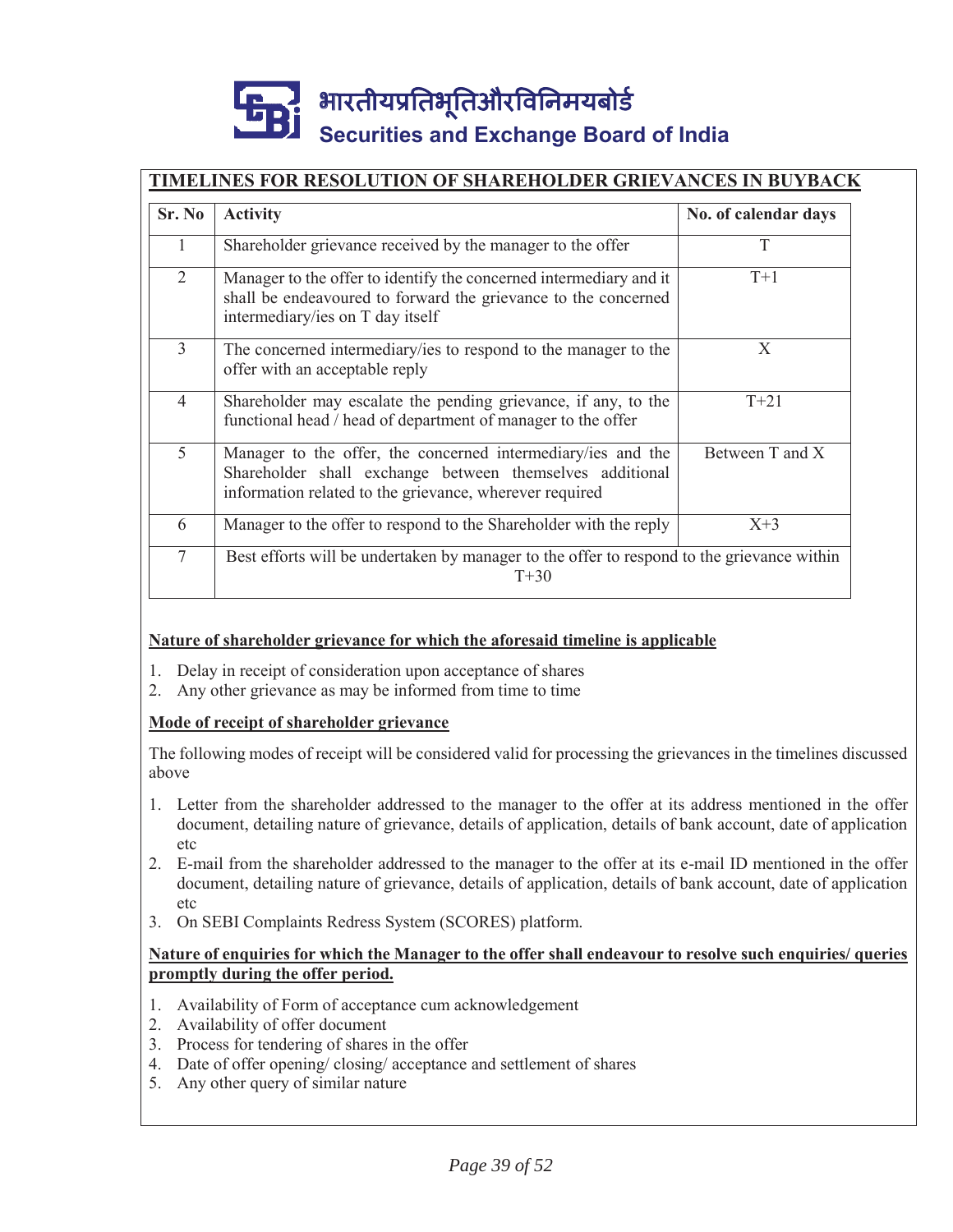

### **RESPONSIBILITIES OF INVESTORS**

- 1. Shareholders should keep abreast of corporate announcement made for corporate action like takeover, buyback, dividend, bonus, splits etc.
- 2. For buyback through:
	- a. open market method, shareholders can refer public announcement to understand the no. of shares, quantum, objective of buyback and maximum buyback price; and
	- b. tender method, shareholders can refer public announcement and letter of offer to understand no. of shares, quantum, objective of buyback, entitlement ratio and buyback price;
- 3. Documents related to buyback are made available on the websites of Company, SEBI, Stock Exchange(s) and Investors should read the details carefully
- 4. Shareholders should read letter of offer and public announcement carefully and fully before tendering their shares including its taxation effects
- **5.** Shareholders should ensure that their demat account is active.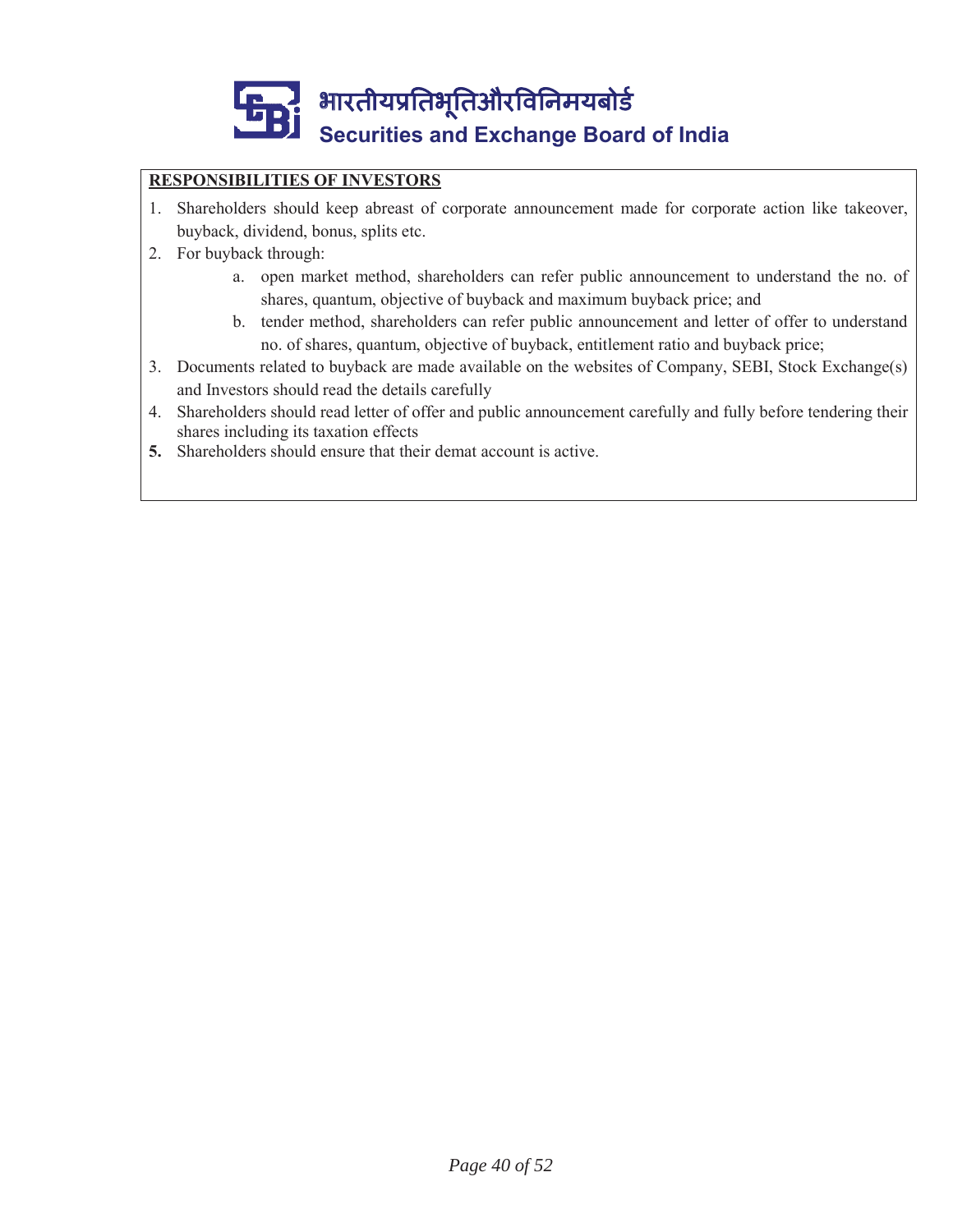

# **INVESTOR CHARTER- DELISTING OF EQUITY SHARES**

### **VISION STATEMENT:**

To continuously earn trust of investors and emerge as solution provider with integrity.

#### **MISSION STATEMENT:**

- **1.** Act in investors' best interests by understanding needs and developing solutions.
- **2.** Enhance and customise value generating capabilities and services.
- **3.** Disseminate complete information to investors to enable informed investment decision.

#### **DESCRIPTION OF ACTIVITIES / BUSINESS OF THE ENTITY Act as Managers to the Offer of Delisting of Equity Shares.**

#### **SERVICES PROVIDED FOR INVESTORS**

- **1.** Public Announcement is given in English, Hindi and Regional Newspapers;
- **2.** Letter of offer is dispatched through speed post/registered post/courier or email etc.
- **3.** Background of Acquirer/PAC, object of the delisting, floor price, status of frequently or infrequently traded, high low prices for the last 3 years and 6 months preceding the month of Public Announcement disclosed to help shareholders make informed decision;
- **4.** Merchant banker and the Registrar to the resolve any query in relation to non-receipt of letter of offer, tender form, process of tendering of shares for shares held in demat form vis-a-vis shares held in physical form etc.
- **5.** Detailed process for tendering of shares and procedure for acceptance and settlement of shares is disclosed in the letter of offer;
- **6.** Facility to check the status of shares tendered on real time basis during the tendering period on the website of stock exchange;
- **7.** Facility for Physical Shareholders to participate in the delisting process by submitting documents disclosed in the letter of offer;
- **8.** All eligible shareholders may place orders in the Acquisition Window provided by stock exchange, through their respective stock brokers;
- **9.** Post closure of delisting, offer closing advertisement given in the same newspapers wherein facts of the offer whether success or failure, discovered price, date of acceptance and settlement are disclosed.

|               | <b>TIMELINES - DELISTING</b> |                           |                          |  |  |
|---------------|------------------------------|---------------------------|--------------------------|--|--|
| Sr.           | <b>Activity</b>              | <b>Timeline for which</b> | <b>Information where</b> |  |  |
| No.           |                              | activity takes place      | available                |  |  |
|               | Shareholder's Approval       | Within 45 days from       | Website of Stock         |  |  |
|               |                              | obtaining approval of     | Exchanges & Company      |  |  |
|               |                              | <b>Board of Directors</b> |                          |  |  |
| 2             | Detailed Public              | Within 1 WD of receipt    | Website of Stock         |  |  |
|               | Announcement                 | of In-Principle Approval  | Exchanges & Company      |  |  |
| $\mathcal{R}$ | Dispatch of Letter of Offer  | Within 2 WDs of Public    | Website of Stock         |  |  |
|               |                              | Announcement              | Exchanges & Company      |  |  |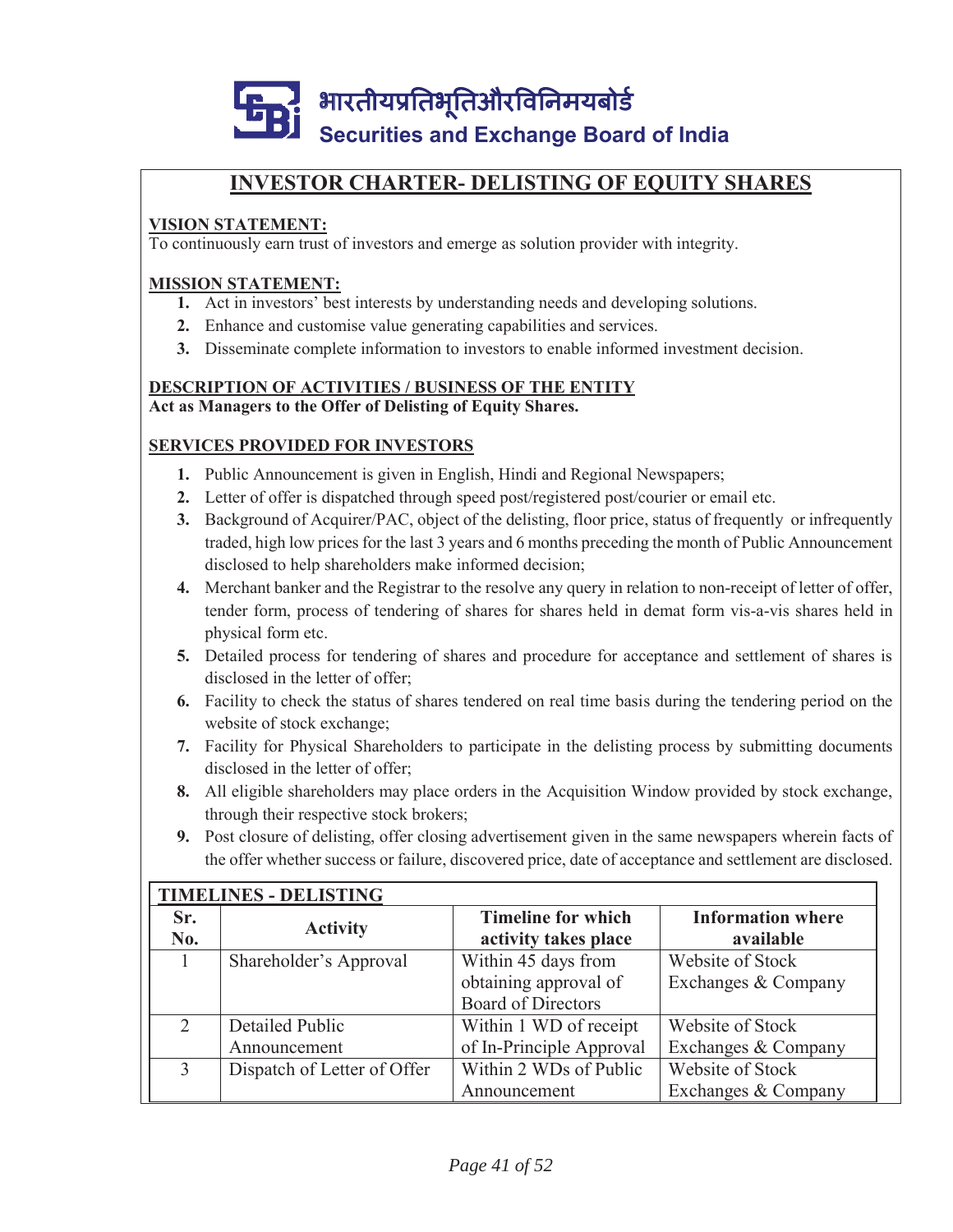| 4      | Offer Opening                   | Within 7 WDs from        | <b>NA</b>                  |
|--------|---------------------------------|--------------------------|----------------------------|
|        |                                 | detailed public          |                            |
|        |                                 | announcement             |                            |
| 5      | Availability of letter of offer | Till issue closure date  | Website of Stock           |
|        | and Form of Acceptance          |                          | Exchanges & Company        |
| 6      | Availability of material        | Till issue closure date  | Address given in Letter of |
|        | documents for inspection by     |                          | Offer                      |
|        | Shareholders                    |                          |                            |
| $\tau$ | Closing of the Delisting        | On 5th WDs               | Stock Exchanges website    |
|        | offer                           |                          |                            |
| 8      | Acceptance and Settlement       | Within 5 WDs from post   | Stock Exchanges website    |
|        | of Shares                       | offer public             |                            |
|        |                                 | announcement or          |                            |
|        |                                 | through secondary        |                            |
|        |                                 | market settlement        |                            |
|        |                                 | mechanism as the case    |                            |
|        |                                 | may be                   |                            |
| 9      | Date of post offer              | Within 2 WDs of closure  | Website of Stock           |
|        | advertisement                   | of bidding period        | Exchanges & Company        |
| 10     | Dispatch of Exit letter to      | After delisting order of | Website of Company         |
|        | residual shareholders           | stock exchange and       |                            |
|        |                                 | remains valid for 1 year |                            |
|        |                                 |                          |                            |

# **RIGHTS OF INVESTORS**

- **1.** All the Public Shareholders registered or unregistered, who own fully paid equity shares of the Company any time before the closure of the Open Offer are eligible to participate in the Open Offer.
- **2.** Rights to inspect the material documents as listed out in the letter of offer during the tendering period.
- **3.** Shareholders can obtain letter of offer along with tender forms from the Registrar to the offer or Manager to the offer and can also download from the website of the Stock Exchanges.

### **DO's and DON'Ts FOR INVESTORS**

#### **Dos**

- **1.** Ensure completed Tender Forms are submitted within the period stipulated in the Letter of Offer;
- **2.** Ensure the demat account and the PAN belong to the same eligible shareholder;
- **3.** In case shares are held in physical Form, shareholder should ensure that the correct share certificates are attached along with the Tender Form
- **4.** Ensure that the signatures registered with the Company and the signature on the Tender Form are the same.
- **5.** In case any person has submitted Equity Shares in physical form for dematerialisation, such Eligible Shareholders should ensure that the process of getting the Equity Shares dematerialised is completed well in time so that they can participate in the Offer before Offer Closing Date.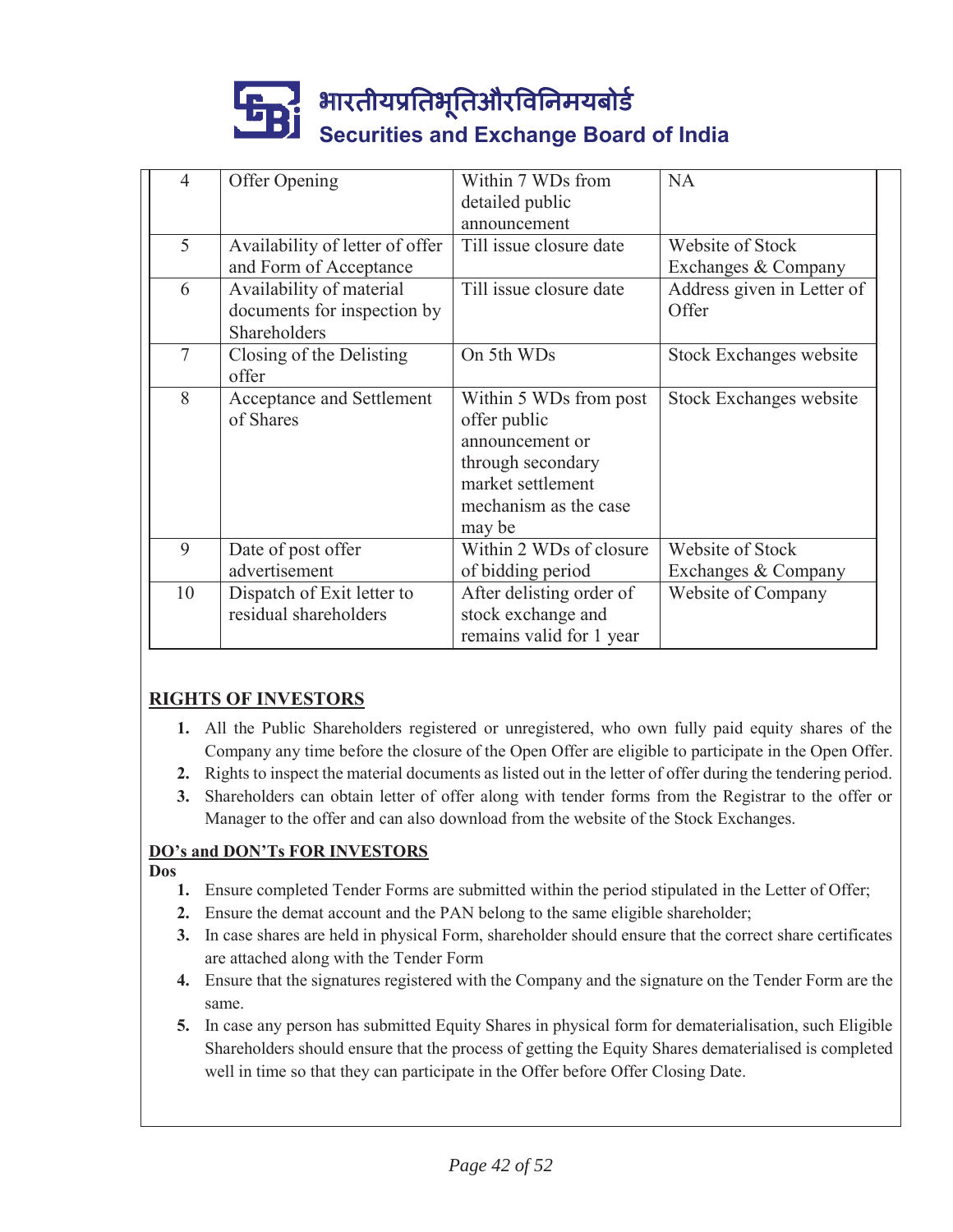### **Don'ts**

- **1.** Offer by Shareholders will be rejected if the terms and process mentioned in the Letter of Offer are not followed
- **2.** Shareholders who are holding Physical Shares as on the Record Date should not submit incomplete Tender Form and other documents for placing their bid in demat form;
- **3.** There should be no name mismatch in the demat account of the Eligible Shareholder and PAN; or
- **4.** There should not be any restraint order of a Court/any other competent authority for transfer/disposal/ sale
- **5.** The title to the Equity Shares should not be under dispute and there should not be any restraint.

### **INVESTOR GRIEVANCE REDRESSAL MECHANISM AND HOW TO ACCESS IT**

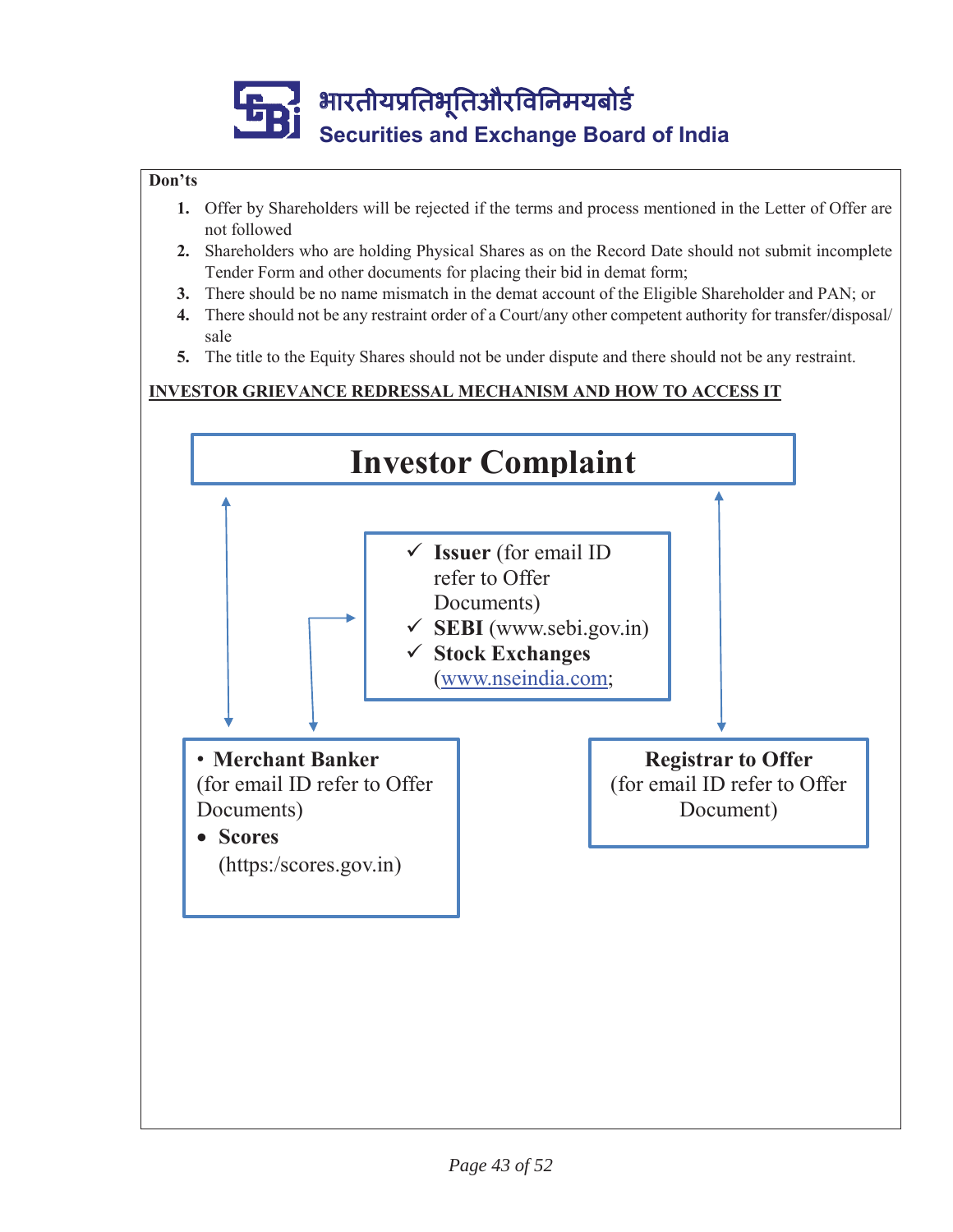## **TIMELINES FOR RESOLUTION OF SHAREHOLDER GRIEVANCES IN DELISTING**

| Sr. No         | <b>Activity</b>                                                                                                                                                                     | No. of calendar days |  |
|----------------|-------------------------------------------------------------------------------------------------------------------------------------------------------------------------------------|----------------------|--|
| 1              | Shareholder grievance received by the manager to the offer                                                                                                                          | T                    |  |
| $\overline{2}$ | Manager to the offer to identify the concerned intermediary and it<br>shall be endeavoured to forward the grievance to the concerned<br>intermediary/ies on T day itself            | $T+1$                |  |
| 3              | The concerned intermediary/ies to respond to the manager to the<br>offer with an acceptable reply                                                                                   | X                    |  |
| $\overline{4}$ | Shareholder may escalate the pending grievance, if any, to the<br>functional head / head of department of manager to the offer                                                      | $T + 21$             |  |
| 5              | Manager to the offer, the concerned intermediary/ies and the<br>Shareholder shall exchange between themselves additional<br>information related to the grievance, wherever required | Between T and X      |  |
| 6              | Manager to the offer to respond to the Shareholder with the reply                                                                                                                   | Upto $X+3$           |  |
| $\overline{7}$ | Best efforts will be undertaken by manager to the offer to respond to the grievance within<br>$T + 30$                                                                              |                      |  |

#### **Nature of shareholder grievance for which the aforesaid timeline is applicable**

- **1.** Delay in receipt of consideration upon acceptance of shares
- **2.** Any other grievance as may be informed from time to time

#### **Mode of receipt of shareholder grievance**

The following modes of receipt will be considered valid for processing the grievances in the timelines discussed above

- **1.** Letter from the shareholder addressed to the manager to the offer at its address mentioned in the offer document, detailing nature of grievance, details of application, details of bank account, date of application etc
- **2.** E-mail from the shareholder addressed to the manager to the offer at its e-mail ID mentioned in the offer document, detailing nature of grievance, details of application, details of bank account, date of application etc
- **3.** On SEBI Complaints Redress System (SCORES) platform.

#### **Nature of enquiries for which the Manager to the offer shall endeavour to resolve such enquiries/ queries promptly during the offer period.**

- **1.** Availability of Form of acceptance cum acknowledgement
- **2.** Availability of offer document
- **3.** Process for tendering of shares in the offer
- **4.** Date of offer opening/ closing/ acceptance and settlement of shares
- **5.** Any other query of similar nature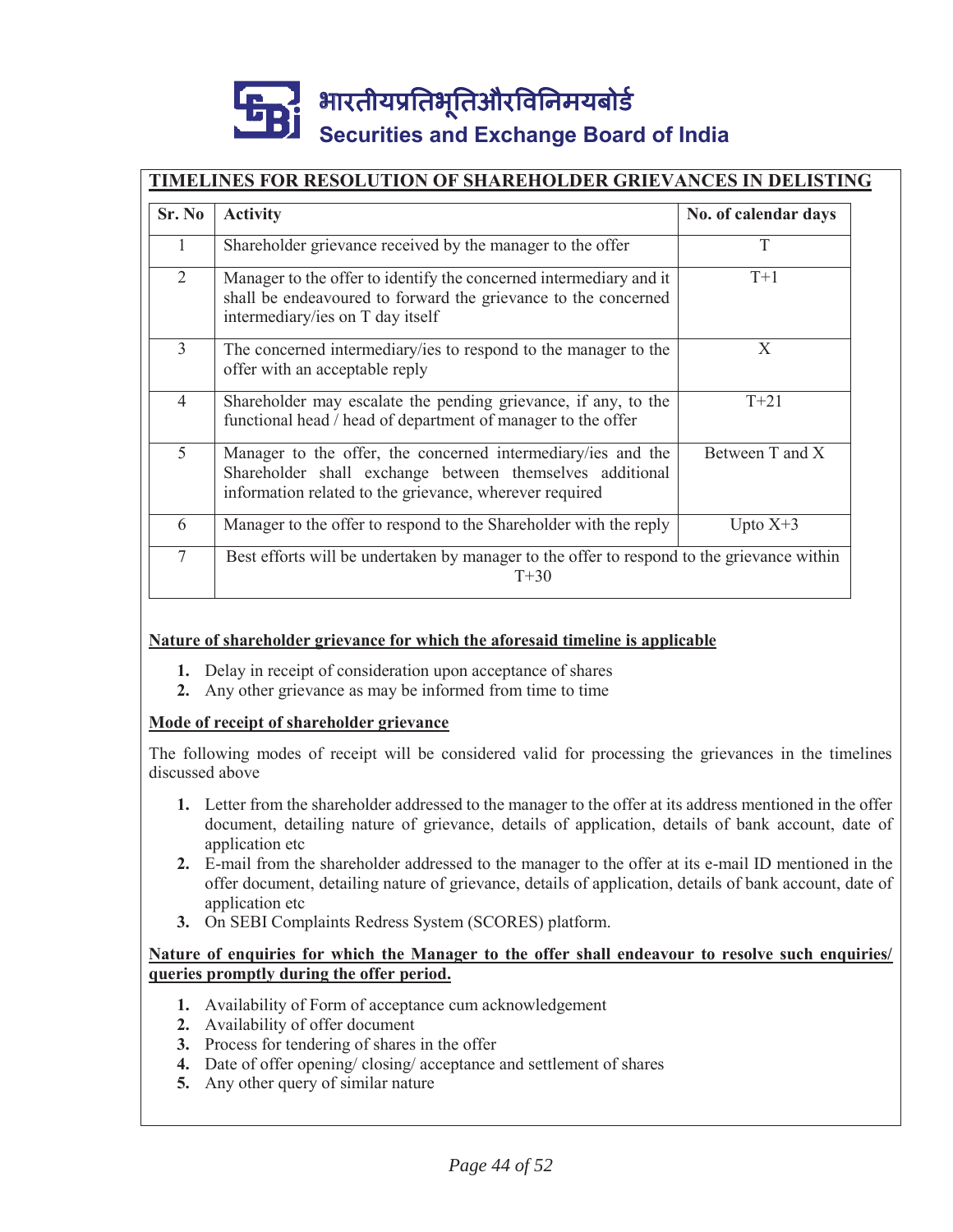# **RESPONSIBILITIES OF INVESTORS**

- **1.** Shareholders should keep abreast of corporate announcement for takeover, buyback, dividend, bonus, splits etc.
- **2.** Shareholders should read public announcement and letter of offer carefully including taxation related issues;
- **3.** Shareholders should ensure that their demat account is active.
- **4.** Shareholders should ensure that the bank account registered with their DP is active for receiving the payment against tendered shares on time.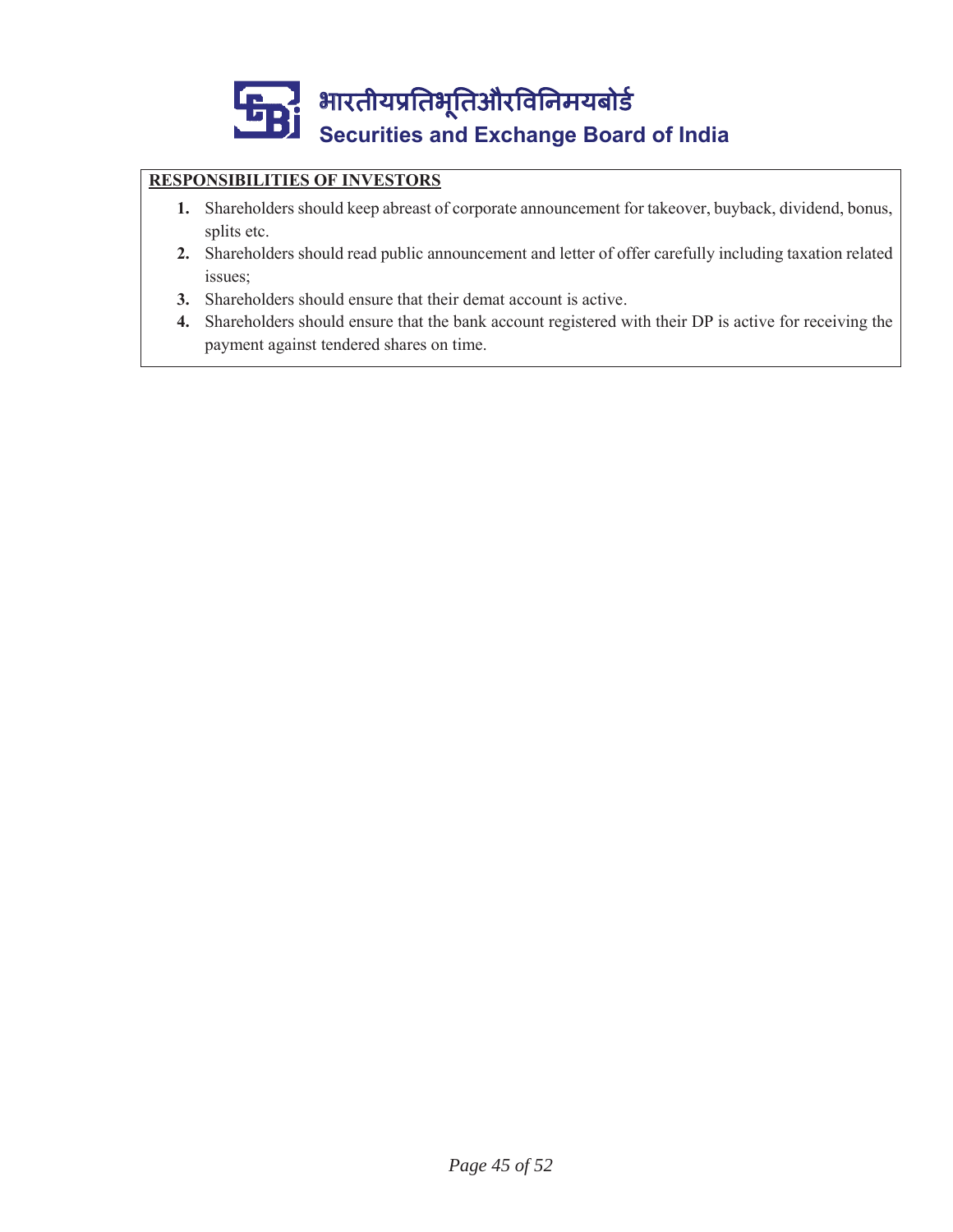

#### **INVESTOR CHARTER- SUBSTANTIAL ACQUISITION OF SHARES AND TAKEOVERS**

### **VISION STATEMENT:**

To continuously earn trust of investors and emerge as solution provider with integrity.

#### **MISSION STATEMENT:**

- **1.** Act in investors' best interests by understanding needs and developing solutions.
- **2.** Enhance and customise value generating capabilities and services.
- **3.** Disseminate complete information to investors to enable informed investment decision.

#### **DESCRIPTION OF ACTIVITIES / BUSINESS OF THE ENTITY Act as Managers to Offer of Takeover of existing listed Company by an acquirer**

### **SERVICES PROVIDED FOR INVESTORS**

- **1.** Letter of offer is dispatched through speed post/registered post/courier or email etc.
- **2.** Detailed Public Statement, Offer Opening Advertisement, Independent Director's recommendation is published in the English, Hindi and Regional newspapers;
- **3.** Background of Acquirer/PAC, object of the offer, offer price, status of frequently or infrequently traded, underlying transaction triggering open offer disclosed in the Offer Documents to enable shareholders take informed decision;
- **4.** Merchant banker and the Registrar to the offer to help resolve any query in relation to non-receipt of letter of offer, tender form, process of tendering of shares for shares held in demat form viz-a-viz shares held in demat form etc.
- **5.** Detailed process for tendering of shares and procedure for acceptance and settlement of shares is disclosed in the letter of offer;
- **6.** Recommendation of independent directors of the target company published in the newspapers to enable shareholders make an informed decision;
- **7.** Facility for Physical Shareholders to participate in the takeover process by submitting documents disclosed in the letter of offer;
- **8.** All eligible shareholders may place orders in the Acquisition Window provided by stock exchange, through their respective stock brokers;
- **9.** Offer closing advertisement is published in the newspapers.

|                             | <b>TIMELINES - TAKEOVER</b> |                                    |                          |  |  |  |
|-----------------------------|-----------------------------|------------------------------------|--------------------------|--|--|--|
| Sr.                         | <b>Activity</b>             | <b>Timeline for which activity</b> | <b>Information where</b> |  |  |  |
| No.                         |                             | takes place                        | available                |  |  |  |
|                             | Filing of Public            | $\theta$                           | Website of SEBI, Stock   |  |  |  |
|                             | Announcement                |                                    | Exchanges                |  |  |  |
| $\mathcal{D}_{\mathcal{L}}$ | Filing of Detailed Public   | Within 5 WDs of filing PA          | Website of SEBI, Stock   |  |  |  |
|                             | Statement                   | with SEBI, Stock Exchange          | Exchanges                |  |  |  |
|                             |                             | and Target Company                 |                          |  |  |  |
| 3                           | Dispatch of Letter of       | Within 7 working days of           | Website of SEBI, Stock   |  |  |  |
|                             | Offer                       | receipt of observation letter      | Exchanges                |  |  |  |
|                             |                             | from SEBI                          |                          |  |  |  |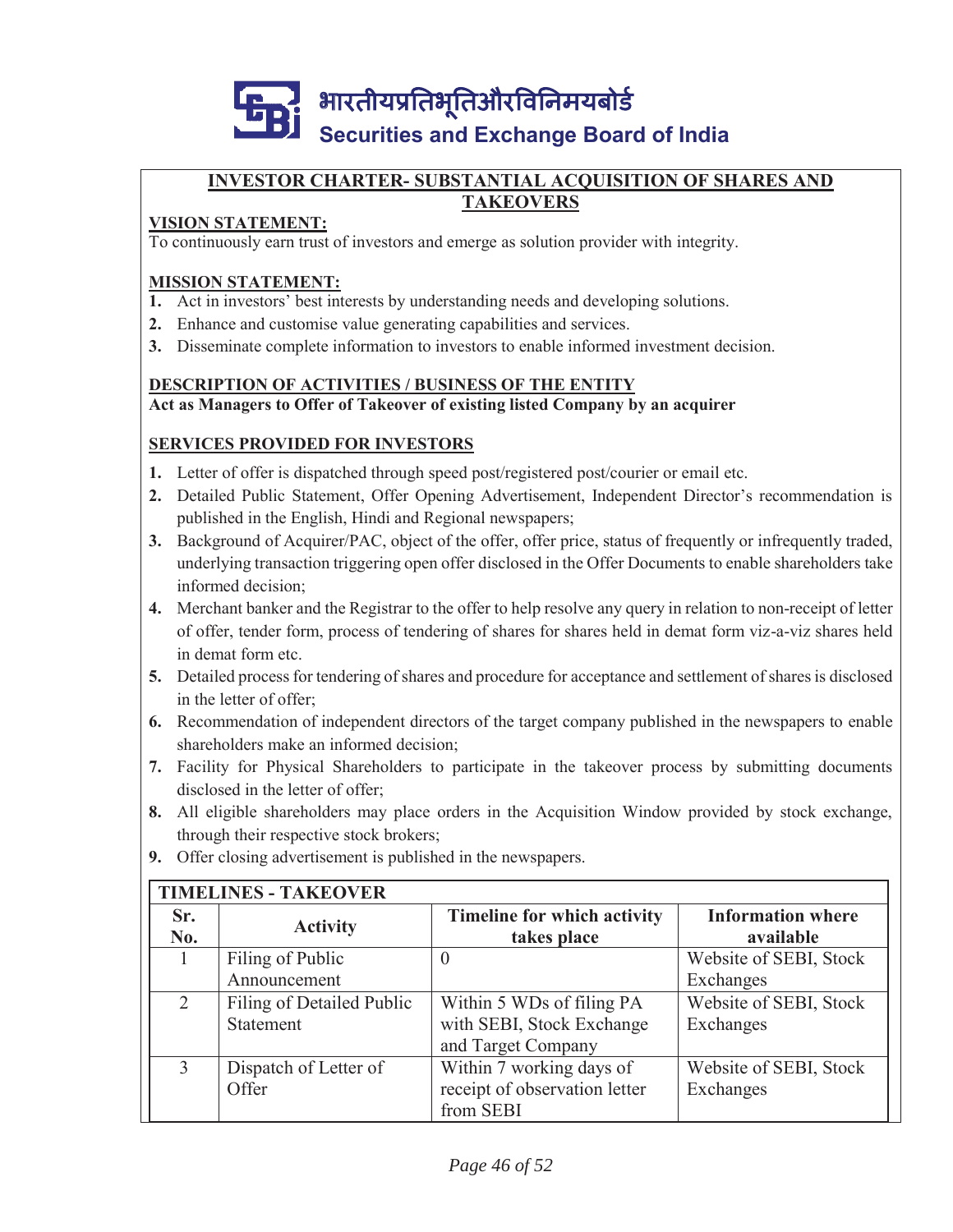| 4  | Publication of                | 2 WDs prior to               | Website of SEBI, Stock  |
|----|-------------------------------|------------------------------|-------------------------|
|    | <b>Independent Director's</b> | commencement of tendering    | Exchanges               |
|    | recommendation                | period                       |                         |
| 5  | Offer Opening Ad              | 1 WDs prior to               | Website of SEBI, Stock  |
|    |                               | commencement of tendering    | Exchanges               |
|    |                               | period                       |                         |
| 6  | Offer Opens                   | not later than 12 WDs from   | Website of Stock        |
|    |                               | the date of receipt of       | Exchanges               |
|    |                               | observation letter from SEBI |                         |
| 7  | Availability of letter of     | Till offer closure date      | Website of SEBI, Stock  |
|    | offer and Form of             |                              | Exchanges               |
|    | Acceptance                    |                              |                         |
| 8  | Availability of material      | Till offer closure date      | Address given in Letter |
|    | documents for inspection      |                              | of Offer                |
|    | by Shareholders               |                              |                         |
| 9  | Closure of offer              | Within 10 WDs of opening     | Stock Exchanges website |
| 10 | Acceptance and                | Within 10 WDs of closure     | Stock Exchanges website |
|    | Settlement of shares          |                              |                         |
| 12 | Date of post offer            | Within 5 WDs of payment to   | Website of SEBI, Stock  |
|    | advertisement                 | shareholders                 | Exchanges               |

### **RIGHTS OF INVESTORS**

- **1.** All the Public Shareholders, who own fully paid equity shares of the Target Company any time before the closure of the Open Offer are eligible to participate in the Open Offer.
- **2.** Shareholders have rights to inspect the material documents as listed out in the letter of offer during the tendering period.
- **3.** Shareholders can obtain letter of offer along with tender forms from the Registrar to the offer or Manager to the offer and can also download from the website of the Stock Exchanges.

#### **DO's and DON'Ts FOR INVESTORS**

- **Dos**
- **1.** Ensure to submit tender forms on time;
- **2.** Ensure the demat account and the PAN belong to the same eligible shareholder;
- **3.** Physical shareholder should ensure that the correct share certificates are attached along with the Tender Form
- **4.** Ensure that the signatures registered with the Company and the signature on the Tender Form are the same.
- **5.** In case any person has submitted Equity Shares in physical form for dematerialisation, such Eligible Shareholders should ensure that the process of getting the Equity Shares dematerialised is completed well in time so that they can participate in the Offer before Offer Closing Date.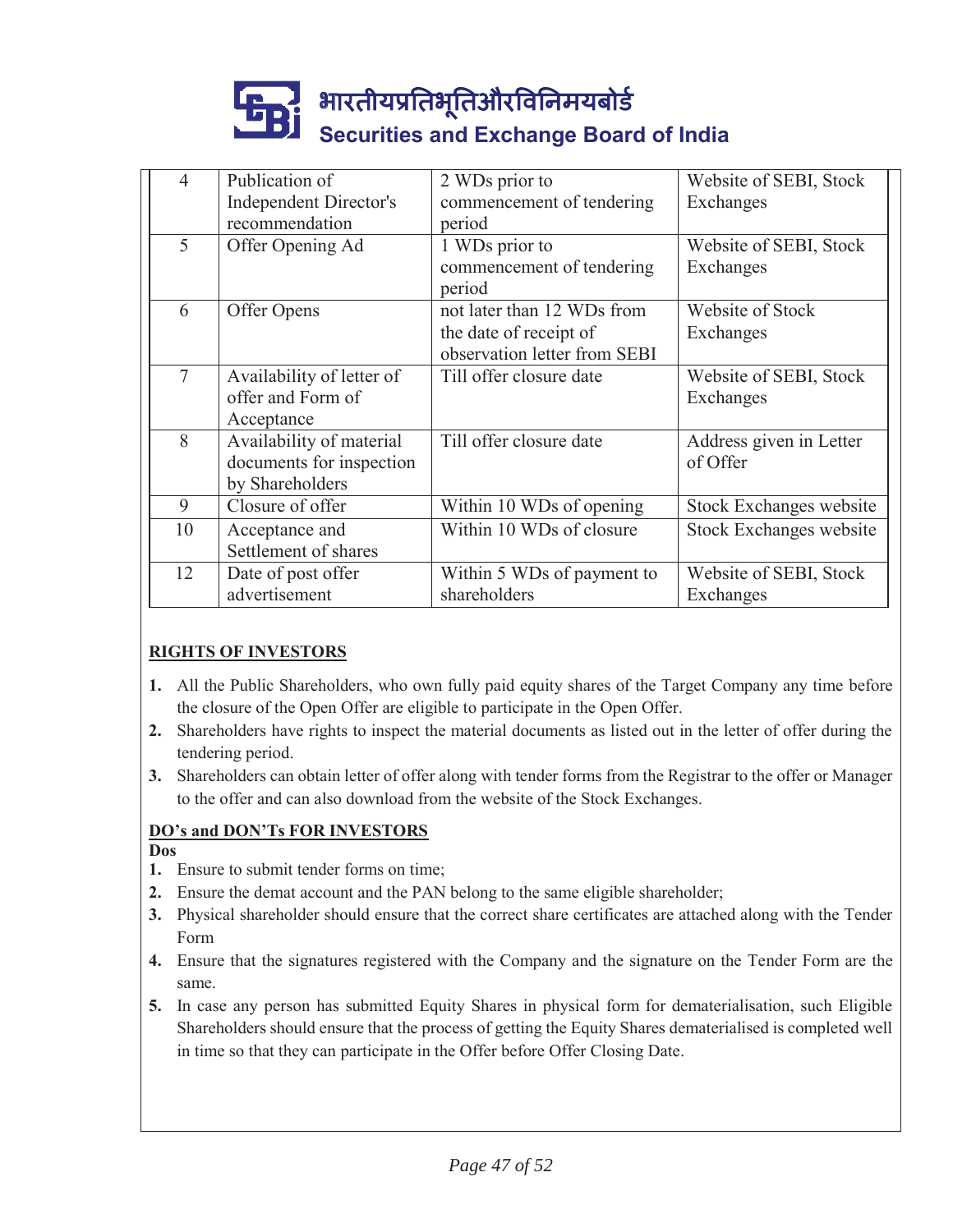#### **Don'ts**

- **1.** Offer from shareholders will be rejected if the terms or the process mentioned in the Letter Of Offer is not followed
- **2.** Shareholders who are holding Physical Shares as on the Record Date should not submit incomplete Tender Form and other documents for placing their bid in demat form;
- **3.** There should be no name mismatch in the demat account of the Eligible Shareholder and PAN; or
- **4.** There should not be any restraint order of a Court/any other competent authority for transfer/disposal/ sale
- **5.** The title to the Equity Shares should not be under dispute and there should not be any restraint.

### **INVESTOR GRIEVANCE REDRESSAL MECHANISM AND HOW TO ACCESS IT**

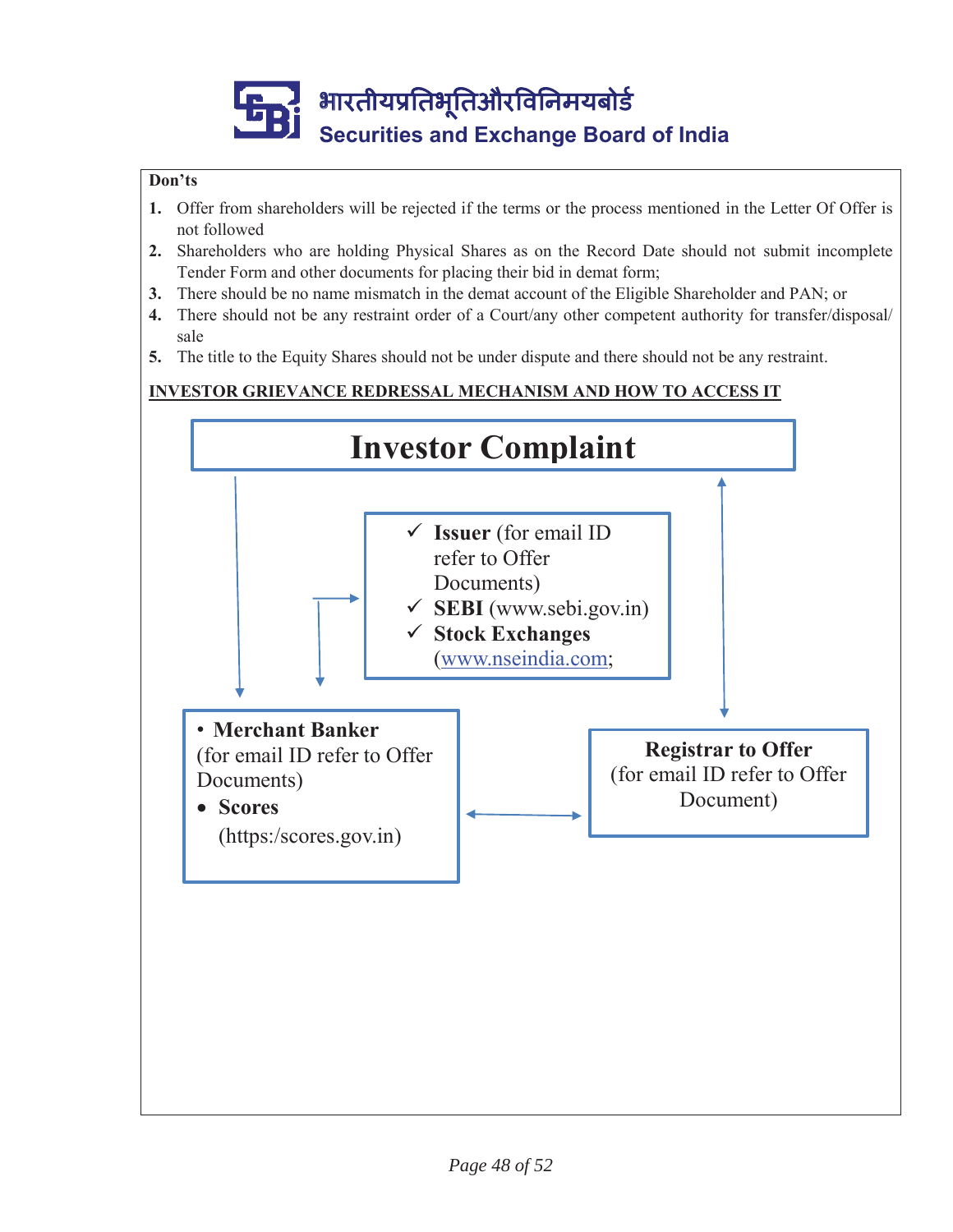## **TIMELINES FOR RESOLUTION OF SHAREHOLDER GRIEVANCES IN TAKEOVER**

| Sr. No         | <b>Activity</b>                                                                                                                                                                     | No. of calendar days |
|----------------|-------------------------------------------------------------------------------------------------------------------------------------------------------------------------------------|----------------------|
| 1              | Shareholder grievance received by the manager to the offer                                                                                                                          | T                    |
| $\overline{2}$ | Manager to the offer to identify the concerned intermediary and it<br>shall be endeavoured to forward the grievance to the concerned<br>intermediary/ies on T day itself.           | $T+1$                |
| 3              | The concerned intermediary/ies to respond to the manager to the<br>offer with an acceptable reply                                                                                   | X                    |
| $\overline{4}$ | Shareholder may escalate the pending grievance, if any, to the<br>functional head / head of department of manager to the offer                                                      | $T + 21$             |
| 5              | Manager to the offer, the concerned intermediary/ies and the<br>Shareholder shall exchange between themselves additional<br>information related to the grievance, wherever required | Between T and X      |
| 6              | Manager to the offer to respond to the Shareholder with the reply                                                                                                                   | Upto $X+3$           |
| 7              | Best efforts will be undertaken by manager to the offer to respond to the grievance within<br>$T + 30$                                                                              |                      |

#### **Nature of shareholder grievance for which the aforesaid timeline is applicable**

- **1.** Delay in receipt of consideration upon acceptance of shares
- **2.** Any other grievance as may be informed from time to time

#### **Mode of receipt of shareholder grievance**

The following modes of receipt will be considered valid for processing the grievances in the timelines discussed above

- **1.** Letter from the shareholder addressed to the manager to the offer at its address mentioned in the offer document, detailing nature of grievance, details of application, details of bank account, date of application etc
- **2.** E-mail from the shareholder addressed to the manager to the offer at its e-mail ID mentioned in the offer document, detailing nature of grievance, details of application, details of bank account, date of application etc
- **3.** On SEBI Complaints Redress System (SCORES) platform.

#### **Nature of enquiries for which the Manager to the offer shall endeavour to resolve such enquiries/ queries promptly during the offer period.**

- **1.** Availability of Form of acceptance cum acknowledgement
- **2.** Availability of offer document
- **3.** Process for tendering of shares in the offer
- **4.** Date of offer opening/ closing/ acceptance and settlement of shares
- **5.** Any other query of similar nature